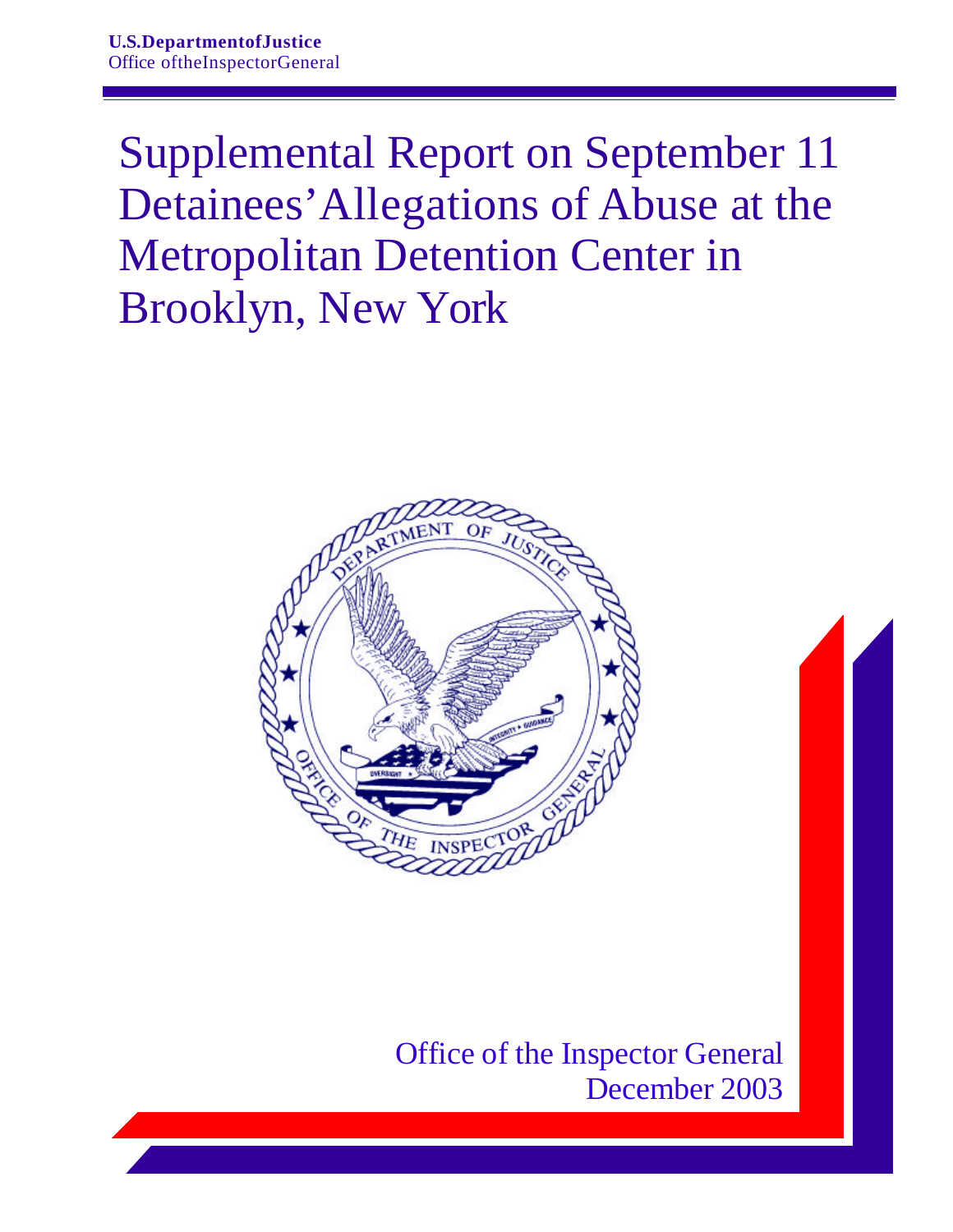# **TABLE OF CONTENTS**

| 1. Slamming, Bouncing, and Ramming Detainees Against Walls8          |  |
|----------------------------------------------------------------------|--|
| 2. Bending Detainees' Arms, Hands, Wrists, and Fingers 16            |  |
| 3. Lifting Detainees, Pulling Arms, and Pulling Handcuffs  18        |  |
|                                                                      |  |
|                                                                      |  |
|                                                                      |  |
|                                                                      |  |
|                                                                      |  |
|                                                                      |  |
|                                                                      |  |
| B. Video and Audio Taping Detainees' Meetings with Their Attorneys31 |  |
|                                                                      |  |
|                                                                      |  |
|                                                                      |  |
|                                                                      |  |
| G. Some Staff Members Lacked Credibility During OIG Interviews  42   |  |
| IV -                                                                 |  |
|                                                                      |  |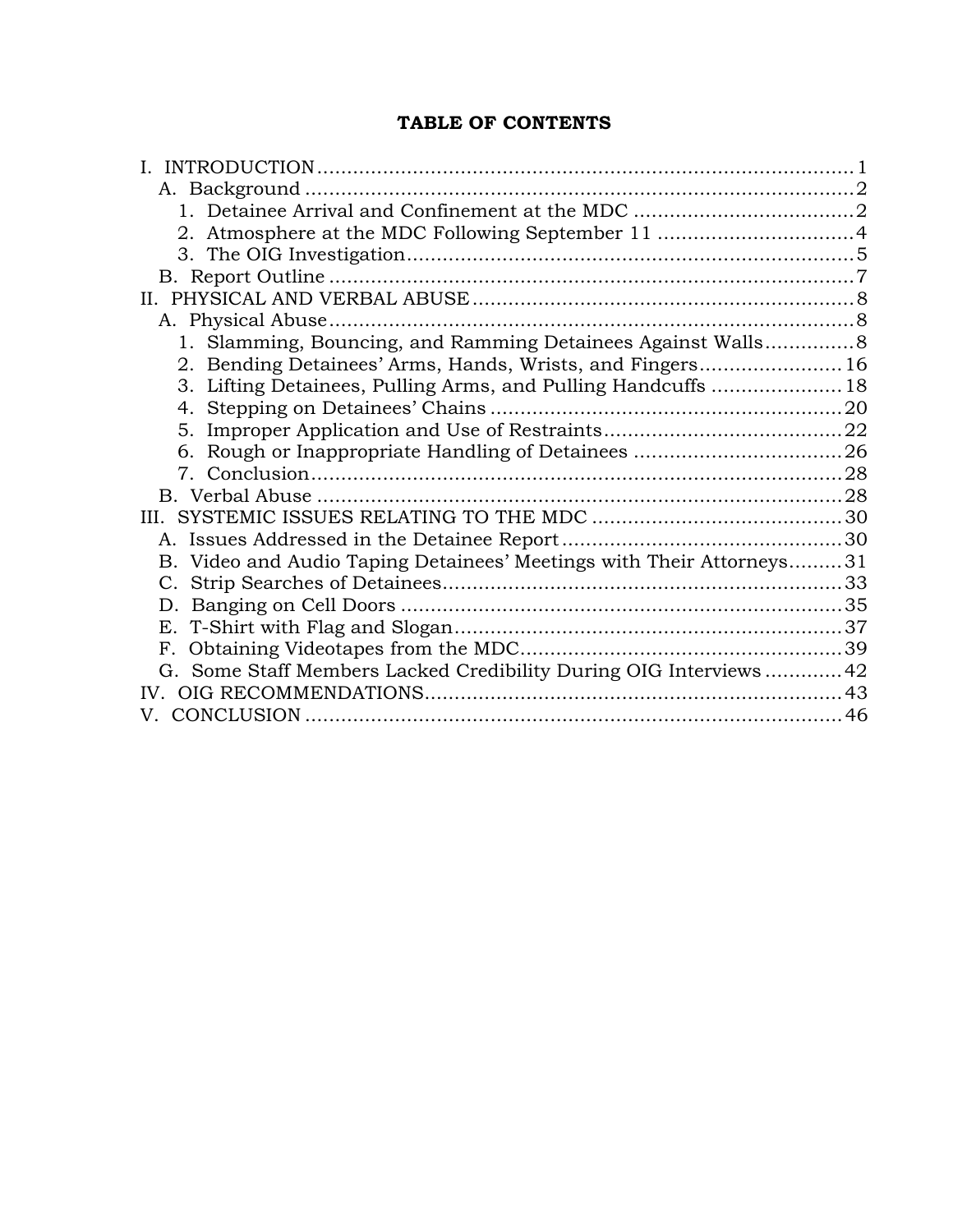## <span id="page-2-0"></span>**I. INTRODUCTION**

 $\overline{a}$ 

This report details the investigation conducted by the Office of the Inspector General (OIG) concerning allegations that staff members of the Federal Bureau of Prisons' (BOP) Metropolitan Detention Center (MDC) in Brooklyn, New York, physically and verbally abused aliens who were detained in connection with the terrorist attacks of September  $11, 2001$ .<sup>1</sup> In June 2003, we issued a broader, 198-page report evaluating the treatment of 762 detainees who were held on immigration charges in connection with the investigation of the September 11 attacks.[2](#page-2-2) In that report, we examined how the Department of Justice (Department) handled these detainees, including their processing, their bond decisions, the timing of their removal from the United States or their release from custody, their access to counsel, and their conditions of confinement.

In Chapter 7 of the Detainee Report, we described the treatment of September 11 detainees in the MDC, and we concluded that the conditions were excessively restrictive and unduly harsh. Those conditions included inadequate access to counsel, sporadic and mistaken information to detainees' families and attorneys about where they were being detained, lockdown for at least 23 hours a day, cells remaining illuminated 24 hours a day, detainees placed in heavy restraints whenever they were moved outside their cells, limited access to recreation, and inadequate notice to detainees about the process for filing complaints about their treatment.

We also concluded in the Detainee Report that evidence showed some MDC correctional officers physically and verbally abused some September 11 detainees, particularly during the months immediately following the September 11 attacks. However, we noted in our report that our investigation of physical and verbal abuse was not completed, and we stated that we would provide our findings in a separate report. This report details our findings and conclusions from the investigation.

We have provided the results of our investigation to managers at BOP Headquarters for their review and appropriate disciplinary action. In the report to the BOP, we include an Appendix identifying those staff members who we believe committed misconduct or exercised poor judgment and setting forth the

<span id="page-2-1"></span><sup>1</sup> In this report, "staff members" refers to MDC employees, including correctional officers, lieutenants, management officials, and other personnel.

<span id="page-2-2"></span><sup>&</sup>lt;sup>2</sup> See "The September 11 Detainees: A Review of the Treatment of Aliens Held on Immigration Charges in Connection with the Investigation of the September 11 Attacks" ("Detainee Report"), issued June 2, 2003. The report is located on the OIG's website at http://www.usdoj.gov/oig/special/03-06/index.htm.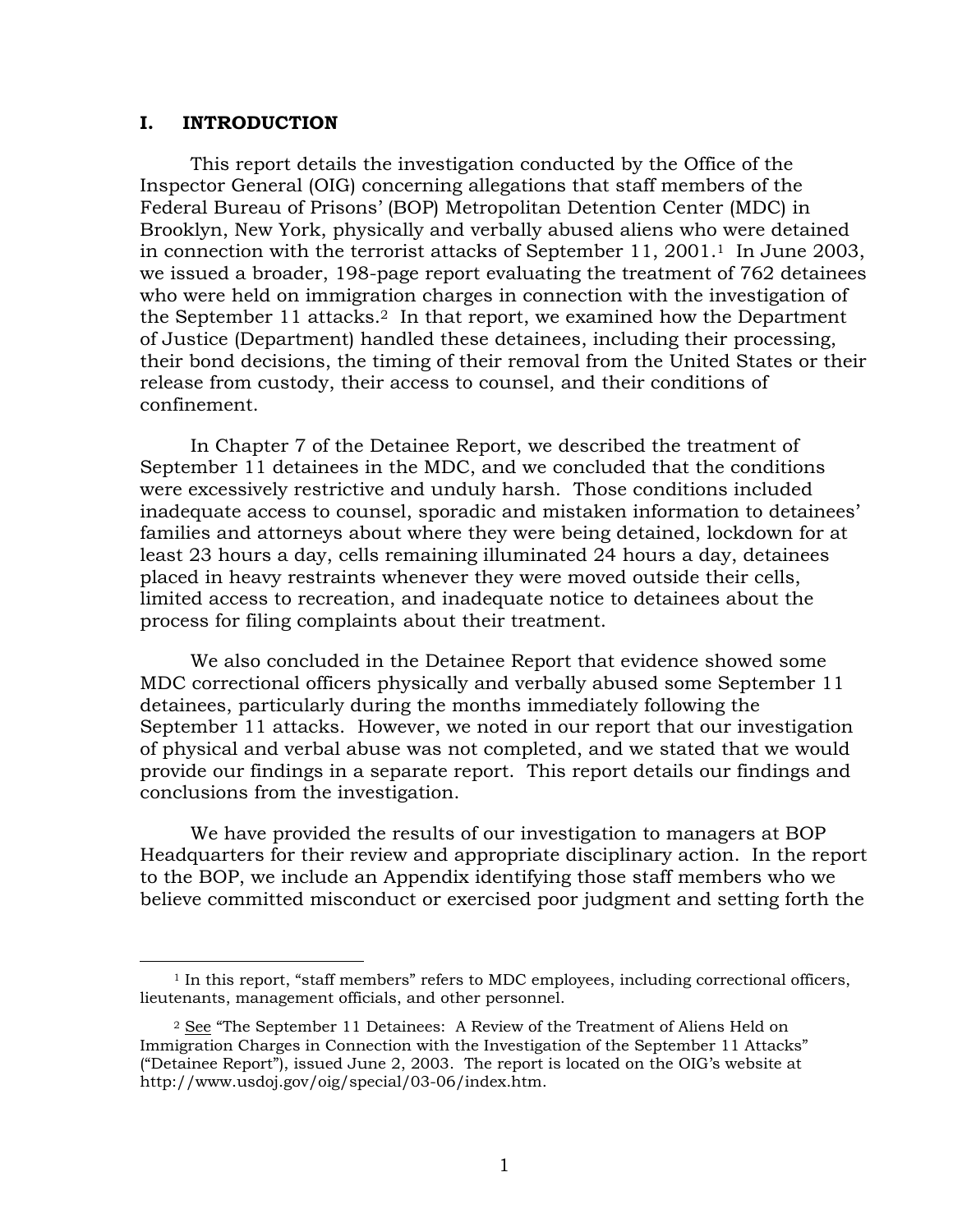<span id="page-3-0"></span>specific evidence against them. In the Appendix, we also describe the allegations against specific officers that we did not substantiate.

As discussed in detail below, our investigation developed evidence substantiating allegations that MDC staff members physically and verbally abused September 11 detainees. In the Appendix referenced above, we recommend that the BOP consider taking disciplinary action against ten current BOP employees, counseling two current MDC employees, and informing employers of four former staff members about our findings against them.

## **A. Background**

## **1. Detainee Arrival and Confinement at the MDC**

As discussed in detail in the Detainee Report, the Department used federal immigration laws to detain aliens in the United States who were suspected of having ties to the September 11 attacks or connections to terrorism, or who were encountered during the course of the terrorism investigation conducted by the Federal Bureau of Investigation (FBI). In the first 11 months after the attacks, 762 aliens were detained in connection with the FBI terrorism investigation for various immigration offenses, including overstaying their visas and entering the country illegally.

A total of 84 of these aliens were confined at the MDC on immigration charges in the 11 months after the attacks. The facility at which a September 11 detainee was confined was determined mainly by the FBI's assessment of the detainee's potential links to the September 11 investigation or ties to terrorism. The FBI assessed detainees as "high interest," "of interest," or "undetermined interest."[3](#page-3-1) Generally, those labeled of "high interest" were confined at the MDC.

The MDC is a 9-story high-security BOP prison in Brooklyn, New York, that generally houses men and women either convicted of criminal offenses or awaiting trial or sentencing[.4](#page-3-2) The majority of the MDC inmates are housed in the facility's General Population Unit. Some inmates are confined in the Special Housing Unit (SHU), which normally holds inmates who are disruptive, pose a security risk, or need protection as witnesses. When MDC officials learned that they would receive aliens deemed potential suspects in the FBI's

<span id="page-3-1"></span> $\overline{a}$ 3 As we described in our Detainee Report, we concluded that the FBI in New York indiscriminately applied these labels to aliens and that the FBI took much longer than Department officials expected to clear these aliens of any connection to terrorism.

<span id="page-3-2"></span><sup>4</sup> During the period reviewed in our Detainee Report, the MDC housed 2,441 men and 181 women.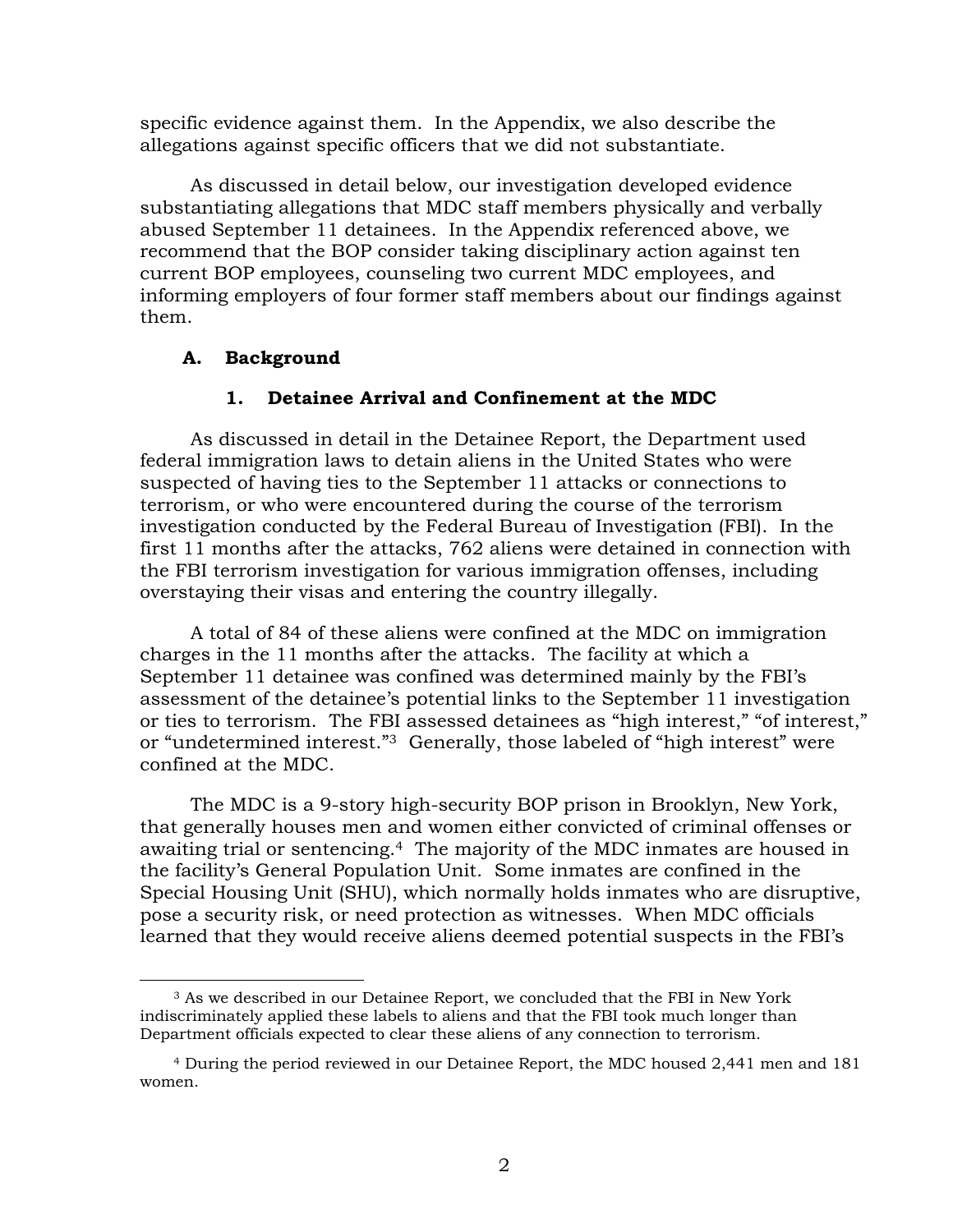terrorism investigation, the MDC modified one wing of the SHU to accommodate these "high security" detainees and labeled the modified wing the "administrative maximum" or "ADMAX" SHU. The ADMAX SHU was designed to confine the detainees in the most restrictive and secure conditions permitted by BOP policy.

The detainees began to arrive at the MDC on September 14, 2001. They were transported often in armed convoys and generally by federal agents from the Immigration and Naturalization Service (INS). The transport vehicles holding the detainees entered the MDC through the U.S. Marshal's sally port, which is similar to a large garage and is connected to the Receiving and Discharge (R&D) area of the MDC. Once inside the sally port, the transport vehicle was met by four to seven BOP staff members who removed the detainee from the vehicle. The staff members then put the detainee next to a wall directly adjacent to the transport vehicle and performed a "pat search" during which the detainee was frisked and the restraints in which the detainee arrived were exchanged for BOP restraints. The BOP officers then walked the detainees up a ramp in the sally port through a set of doors leading to a holding cell in R&D.

In R&D, the detainees were taken one at a time from the holding cell to be fingerprinted, photographed, examined, and then strip searched with restraints removed[.5](#page-4-0) They received prison clothes, were once again fully restrained in metal handcuffs attached to a waist chain that was connected to ankle cuffs, and were taken up the elevator to the ninth floor of the MDC.

On the ninth floor, the detainees were taken to the ADMAX SHU, where they were strip searched again and locked in their cells alone or with one other detainee. Detainees remained in their cells at least 23 hours a day. Until late February 2002, the cells were constantly illuminated.

The ADMAX SHU range was shaped like a rectangle, with cells down one side of two long corridors. Four recreation cells separated by chain-link walls and with chain-link, open-air ceilings were located in the middle of the rectangular range. MDC staff members used a multipurpose room located at the end of the ADMAX SHU range for medical examinations, strip searches, and meetings. A room adjacent to the multipurpose room was used as a lieutenant's office.

The ADMAX SHU was separated from the regular SHU by an area containing a holding cell, the SHU lieutenant's office, and a visiting area where attorneys and family members met with the September 11 detainees. These

<u>.</u>

<span id="page-4-0"></span><sup>5</sup> The BOP technically refers to strip searches as "visual searches," but every MDC staff member we interviewed referred to them as "strip searches."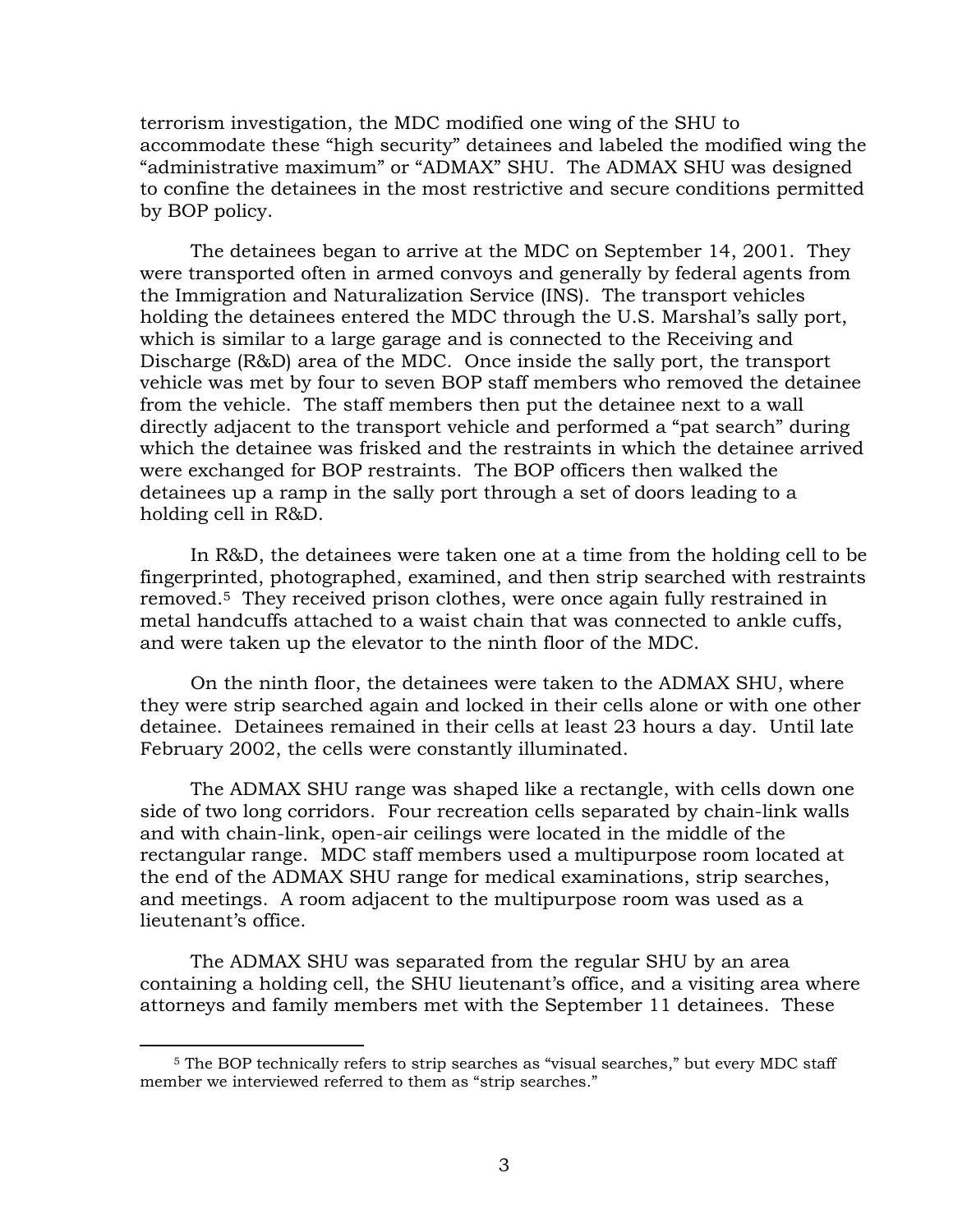<span id="page-5-0"></span>visits occurred in "non-contact" rooms, meaning a clear partition precluded any physical contact between parties.

As described in the Detainee Report, the MDC confined the September 11 detainees under highly restrictive conditions. For example, the MDC instituted a four-man hold restraint policy with respect to moving the detainees. This meant that whenever a detainee was taken from his cell, he was escorted by three officers and a lieutenant at all times. During routine escorts on the ADMAX SHU, the detainees also were handcuffed behind their backs and placed in leg restraints. When they were escorted to visits, interviews, or out of the MDC, the detainees were handcuffed in front, restrained in a waist chain, and placed in leg restraints.

On approximately October 5, 2001, as a result of an incident involving a detainee who alleged that he was injured by MDC staff members, the MDC instituted a policy requiring officers to videotape detainees with handheld video cameras whenever they were outside their assigned cells, including when they first arrived at the MDC.<sup>6</sup> As described below, however, we found that staff members did not always adhere to this policy.

## **2. Atmosphere at the MDC Following September 11**

As we discussed in the Detainee Report, we recognize that the impact of the terrorist attacks of September 11, 2001, was particularly pronounced for people living or working in the New York City area. Some of the MDC staff members lost relatives, friends, and colleagues in the attacks. Moreover, the staff was working under difficult conditions on the ADMAX SHU, with many working 12-hour shifts, six or seven days a week, for extended periods of time. In addition, based on the vague label attached to the detainees by the FBI, the MDC staff initially was led to believe that the detainees could be terrorists or that they may have played a role in the September 11 attacks.

Many of the staff members we interviewed described the atmosphere at the MDC immediately after September 11 as emotionally charged. One of the lieutenants currently at the MDC said the staff "had a great deal of anger" after September 11 and that it was a chaotic time at the MDC. Another lieutenant, one of the lieutenants responsible for escorting detainees, stated that upon entering the institution the detainees were handed over to teams of five to seven officers who were "spiked with adrenaline." He said that there were some officers on the escort teams who were "getting ready for battle" and "talking crazy." Another lieutenant responsible for escorting detainees similarly described the officers as "high on adrenaline."

<span id="page-5-1"></span><sup>6</sup> Later in October 2001, the requirement of videotaping all detainee movements became a BOP-wide policy.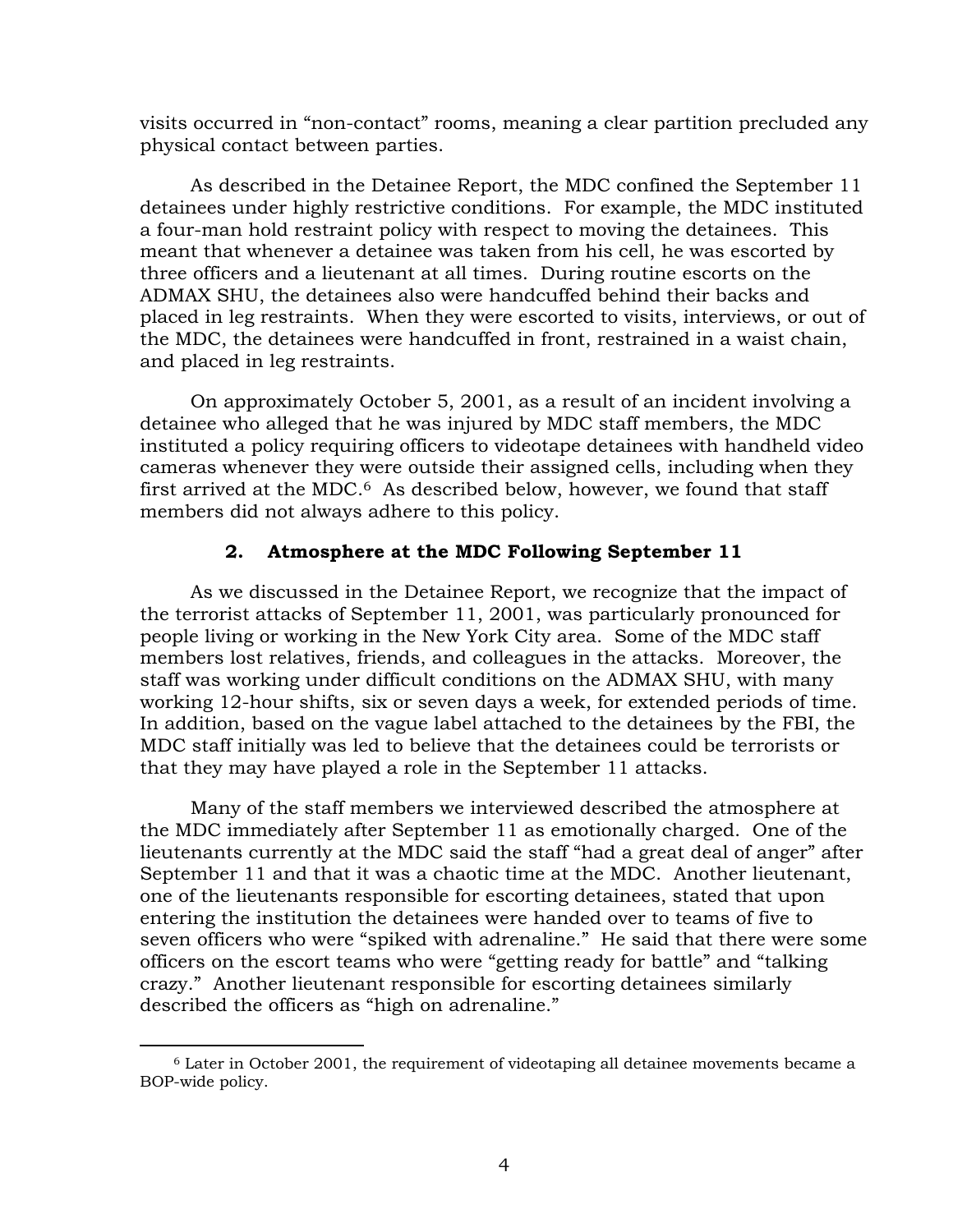<span id="page-6-0"></span>Even though the atmosphere was emotionally charged, none of the current or former staff members we interviewed suggested that the terrorist attacks justified engaging in abusive behavior towards the detainees. To the contrary, nearly all of the MDC staff members we interviewed asserted that they and other staff members always behaved professionally with the detainees.

Yet, as we describe below, these staff members' depictions of their actions were undermined substantially by the consistent allegations of the detainees, the statements of several other MDC staff members, the statements of senior BOP officials, and the videotapes we reviewed.

### **3. The OIG Investigation**

In mid-October 2001, the BOP's Office of Internal Affairs (OIA) first referred to the OIG several allegations of physical abuse at the MDC. The OIG's New York Field Office (NYFO) initiated a criminal investigation into allegations that several detainees were slammed against walls by MDC staff members when they first arrived at the MDC. The NYFO interviewed the detainees who made allegations, obtained their medical records, and interviewed several MDC staff members. In conducting this investigation, the NYFO consulted with prosecutors from the Department's Civil Rights Division (CRT) and the United States Attorney's Office (USAO) for the Eastern District of New York.

In addition to the allegations investigated by the NYFO, the detainees made other allegations of physical and verbal abuse against MDC staff members. The CRT assigned some of these additional allegations to the FBI for investigation, and the OIG referred several allegations to the BOP OIA for investigation.

On September 25, 2002, the CRT and the USAO declined criminal prosecution of the MDC staff members who were the focus of the NYFO's investigation. However, even if a matter is declined criminally, the OIG can continue that investigation to determine if there was misconduct that should result in disciplinary or other administrative action. The OIG therefore pursued this investigation as an administrative matter after prosecution was declined.

Other allegations of detainee abuse assigned to the FBI and the BOP OIA also were considered and declined for criminal prosecution. In March 2003, the OIG took over all of the cases that had been referred to the FBI and the BOP OIA and consolidated them into a comprehensive administrative investigation into allegations that some MDC staff members physically and verbally abused some September 11 detainees. This administrative investigation was led by two OIG attorneys, one of whom is a former federal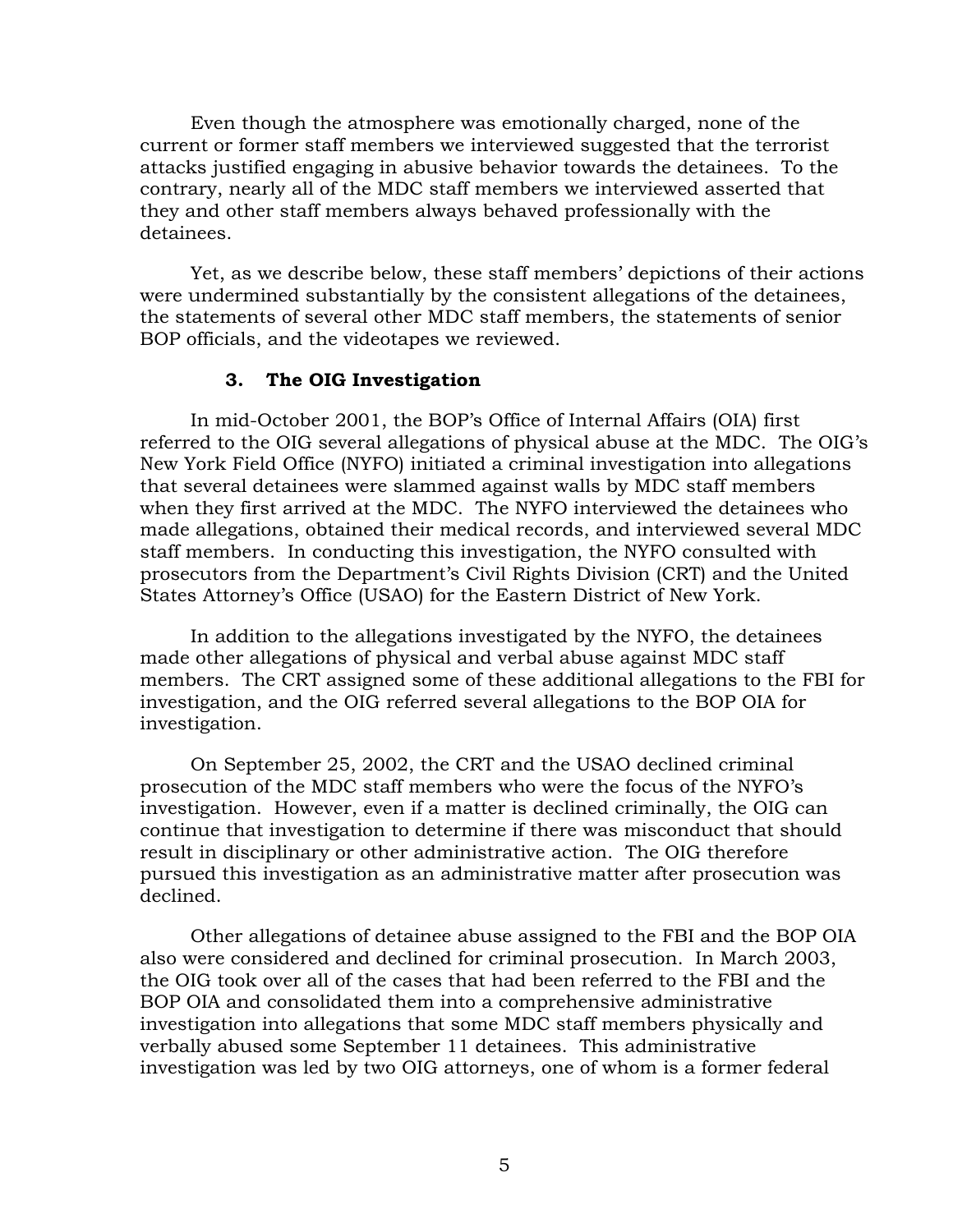prosecutor in the Public Integrity Section of the Department. This report describes the results of our investigation.

The relevant time period under review was from September 2001 to August 2002, when the detainees were housed in the ADMAX SHU of the MDC. Our review focused solely on complaints at the MDC.

After consolidating approximately 30 detainees' reported allegations against approximately 20 MDC staff members, we sorted the allegations of physical abuse into the following six categories:

- 1. Slamming detainees against walls;
- 2. Bending or twisting detainees' arms, hands, wrists, and fingers;
- 3. Lifting restrained detainees off the ground by their arms, and pulling their arms and handcuffs;
- 4. Stepping on detainees' leg restraint chains;
- 5. Using restraints improperly; and

 $\overline{a}$ 

6. Handling detainees in an otherwise rough or inappropriate manner.

The detainees also alleged that MDC staff members verbally abused them by referring to them as "terrorists" and other offensive names; threatened them; cursed at them; and made offensive comments during strip searches.

In the OIG's review of these allegations, we conducted more than 115 interviews of detainees, MDC staff members, and other individuals. The staff members we interviewed primarily were correctional officers and lieutenants who had been assigned to the ADMAX SHU after September 11, 2001, or were involved in escorting the detainees on and off the ADMAX SHU. Almost all of the interviews of the current staff members were administratively compelled, meaning that the employees were required to appear and answer questions.<sup>7</sup> In many cases a union representative, who also was a staff member at the MDC, attended the interview with the employees.

In addition to the correctional officers and lieutenants, we interviewed MDC management officials, internal affairs investigators, and the physician's

<span id="page-7-0"></span><sup>7</sup> In a compelled interview, Department employees are required to answer questions from the OIG. Compelled interviews normally occur after criminal prosecution of a subject is declined, or if a witness does not voluntarily agree to cooperate. The statements in a compelled interview cannot be used against the person in a criminal proceeding. If an employee refuses to answer the OIG's questions or fails to reply fully and truthfully in an interview, disciplinary action, including dismissal, can be taken against the employee.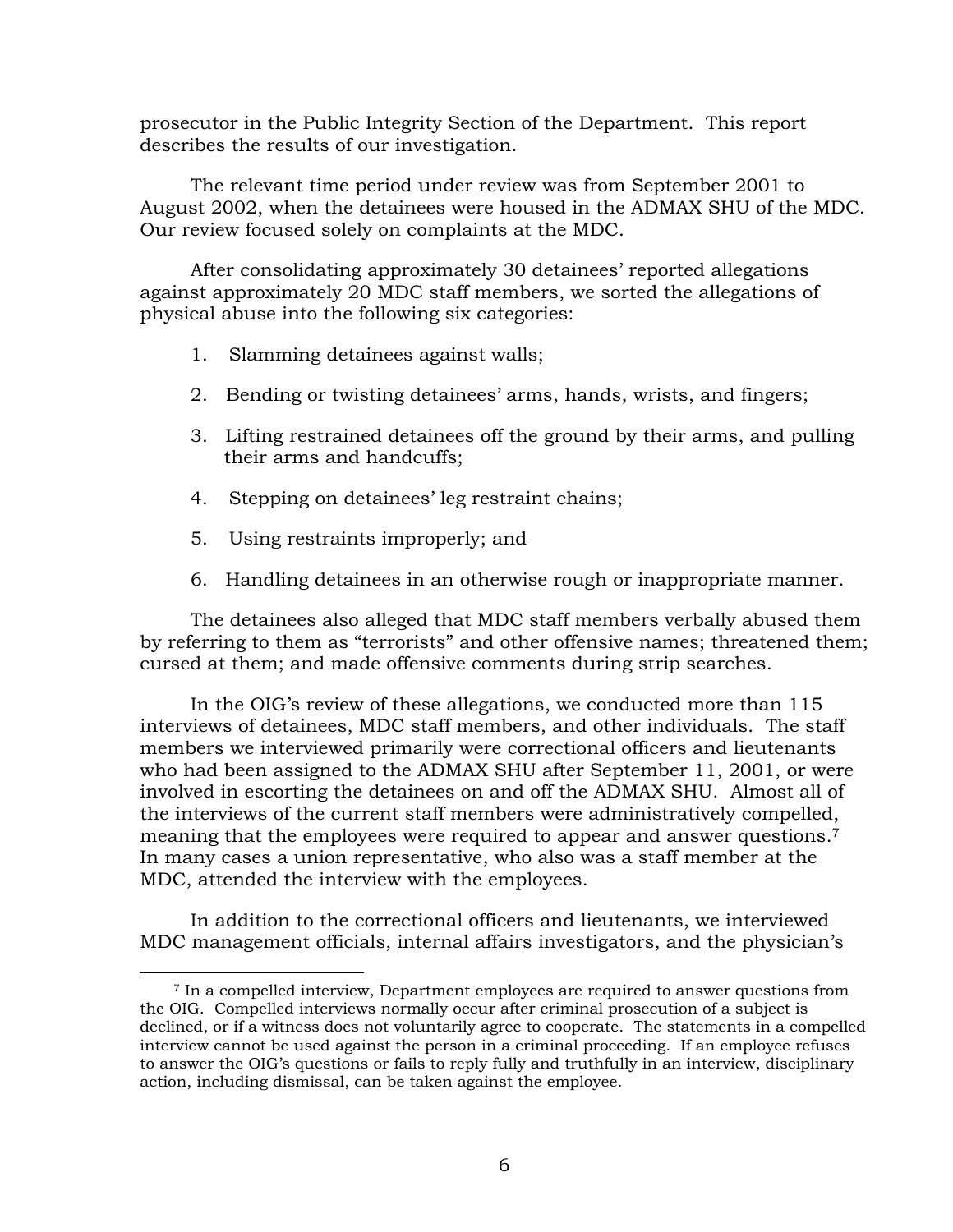<span id="page-8-0"></span>assistant who was responsible for the detainees' medical needs and evaluations, including examining injuries and monitoring detainees' health during hunger strikes. We also interviewed a senior BOP official who until this year oversaw correctional operations at the BOP during the relevant period, and a senior BOP official who has been responsible since 2000 for training new BOP officers on restraint and escort techniques.

We also interviewed federal officers, mostly from the former INS, who were involved in transporting the detainees to the MDC. In addition, we interviewed an attorney for one of the detainees who visited his client at the MDC and said that he witnessed abuse.

We reviewed medical records and incident reports for the detainees from the MDC's files. We also reviewed MDC videotapes, including hundreds of tapes showing detainees being moved around the facility, tapes from cameras in the detainees' cells, and several tapes depicting officers using force in specific operations against certain detainees. As will be detailed later in this report, MDC officials repeatedly told the OIG that videotapes of general detainee movements no longer existed. That information was inaccurate. In late August 2003, the OIG discovered more than 300 videotapes at the MDC, primarily spanning the period from early October through November 2001, and we reviewed all of those tapes. While these tapes substantiated many of the detainees' allegations, detainees indicated to us that abuse dropped off precipitously after the video cameras were introduced.

## **B. Report Outline**

This report is divided into three main sections. First, the report discusses the evidence regarding allegations that the detainees were physically and verbally abused at the MDC. Second, the report describes several issues of concern relating to the systemic treatment of the detainees at the MDC. Finally, the report offers recommendations to address the issues discussed in this report.

In an appendix to this report, we provide to the BOP our findings on specific MDC staff members, current and former, who handled the detainees. That section of the report will not be released publicly because of the privacy interests of those individuals as well as the potential of disciplinary proceedings against them. In the Appendix, we recommend that the BOP consider taking disciplinary action against ten current BOP employees, counseling two current MDC employees, and informing employers of four former staff members about our findings against them. We also recommend that the BOP take appropriate disciplinary action against several unidentified staff members who we observed on videotapes physically abusing detainees or behaving unprofessionally.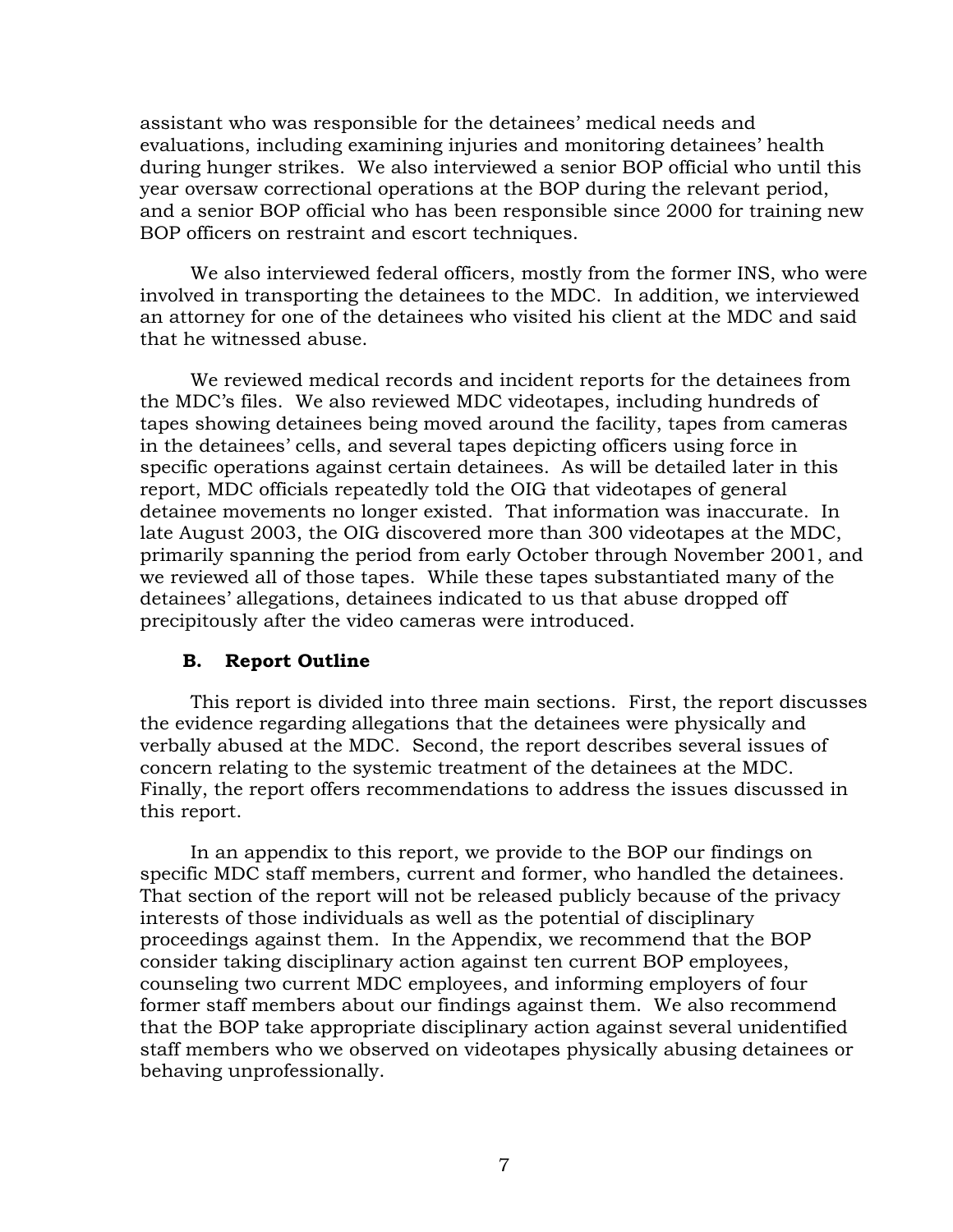#### <span id="page-9-0"></span>**II. PHYSICAL AND VERBAL ABUSE**

Our investigation developed evidence that approximately 16 to 20 MDC staff members, a significant number of the officers who had regular contact with the detainees, violated BOP policy by physically or verbally abusing some detainees. For the purposes of this report, we consider "physical abuse" to be the handling of the detainees in ways that physically hurt or injure them without serving any correctional purpose. Under BOP Program Statement (P.S.) 5566.05, improper handling includes instances when staff members use more force than necessary on the detainees or cause the detainees unnecessary physical pain or extreme discomfort. Similarly, we consider "verbal abuse" to be insults, coarse language, and threats to physically harm or inappropriately punish detainees, all of which violate BOP P.S. 3420.09, "Standards of Employee Conduct."

We discuss in this section the general evidence that staff members physically and verbally abused some detainees.

### **A. Physical Abuse**

### **1. Slamming, Bouncing, and Ramming Detainees Against Walls**

Most of the detainees who made allegations of abuse specifically alleged that MDC staff members slammed them into walls. Several detainees also alleged staff members slammed them into doors and the sides of the elevator that took them up to the ADMAX SHU. According to approximately ten detainees, staff members slammed them against walls on their first day at the MDC while they were in R&D. Detainees also alleged staff members sometimes slammed them into walls in the ADMAX SHU during escorts to and from attorney visits, doctor visits, or recreation, but not as frequently as in R&D. The detainees alleged that these slamming incidents occurred when they were being fully compliant with the officers and were not resisting.

For example, one detainee told us that immediately after he arrived at the MDC, staff members took him out of the van, "slammed" him against a wall, and warned him that they would break his neck if he moved. Another detainee also stated that officers repeatedly "slammed" him against the wall in R&D on the day he arrived. Another detainee stated that on his first day at the MDC, officers painfully "slammed" him back and forth against walls in the ADMAX SHU all the way to his cell. In addition, another detainee stated that he was "slammed" against the wall in the sally port and that the experience was very painful. In all of these cases, the detainees claimed that they were fully compliant with staff members' instructions.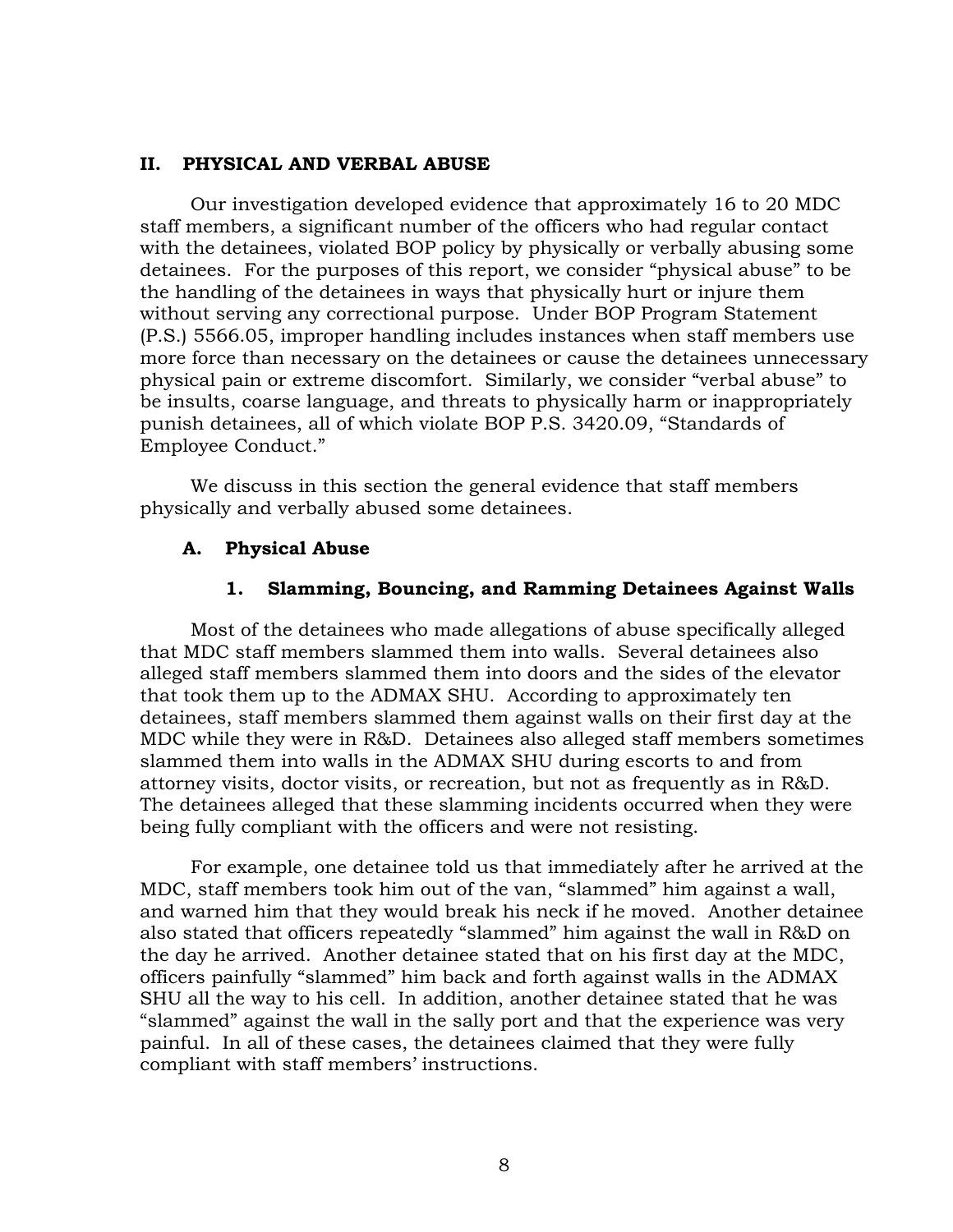Detainees said they were slammed into walls much more frequently before the handheld video cameras were introduced in October 2001 than after. One detainee stated staff members told him things like, "If the camera wasn't on I would have bashed your face," and "The camera is your best friend." Detainees also told us that their treatment by the staff at the MDC was worse than their treatment by officers at other institutions. Few made complaints of mistreatment by other officers outside of the MDC.

Our efforts to substantiate or refute allegations that staff members slammed detainees against walls were hindered to some extent because: (1) detainees' escorts were not videotaped until early October 2001, after many of the detainees already had arrived; (2) even after the MDC instituted the policy requiring all detainee escorts be taped, some detainees' escorts were not taped;[8](#page-10-0) and (3) a significant number of detainee videotapes were recycled or destroyed, in accordance with a regional policy directive issued in December 2001 that allowed the tapes to be re-used or destroyed after 30 days. These issues are discussed more fully below under section III (F), "Obtaining Videotapes from the MDC."

BOP policy prohibits staff members from using more force than necessary on inmates. BOP P.S. 3420.09, "Standards of Employee Conduct," states, "An employee may not use brutality, physical violence, intimidation toward inmates, or use any force beyond that which is reasonably necessary to subdue an inmate." Similarly, BOP P.S. 5566.05, "Use of Force and Application of Restraints on Inmates," authorizes staff members to use force on inmates only as a last alternative after all other reasonable efforts to resolve a situation have failed. It states that even when force is authorized, staff members must not use more force than necessary on the inmates, or cause them unnecessary physical pain or extreme discomfort.[9](#page-10-1)

We spoke with two senior BOP officials concerning slamming or bouncing inmates against the wall. One of the officials, who had oversight responsibilities for correctional operations during the relevant time period, stated that unless an inmate is combative or resisting, slamming the inmate into a wall is improper and violates the BOP's policy on "use of force." The other official, who is responsible for training new BOP officers, confirmed that slamming a compliant inmate against the wall is not an appropriate control or

<span id="page-10-0"></span><sup>8</sup> An officer confirmed to us that not all escorts were recorded. He stated that some movements were not recorded because the officers were unable to find a camcorder. He said that even though seven camcorders were purchased for the ADMAX SHU, over time the camcorders started to disappear.

<span id="page-10-1"></span><sup>9</sup> BOP P.S. 5566.05 provides: When authorized, staff must use only that amount of force necessary to gain control of the inmate; to protect and ensure the safety of inmates, staff, and others; to prevent serious property damage; and to ensure institution security and good order.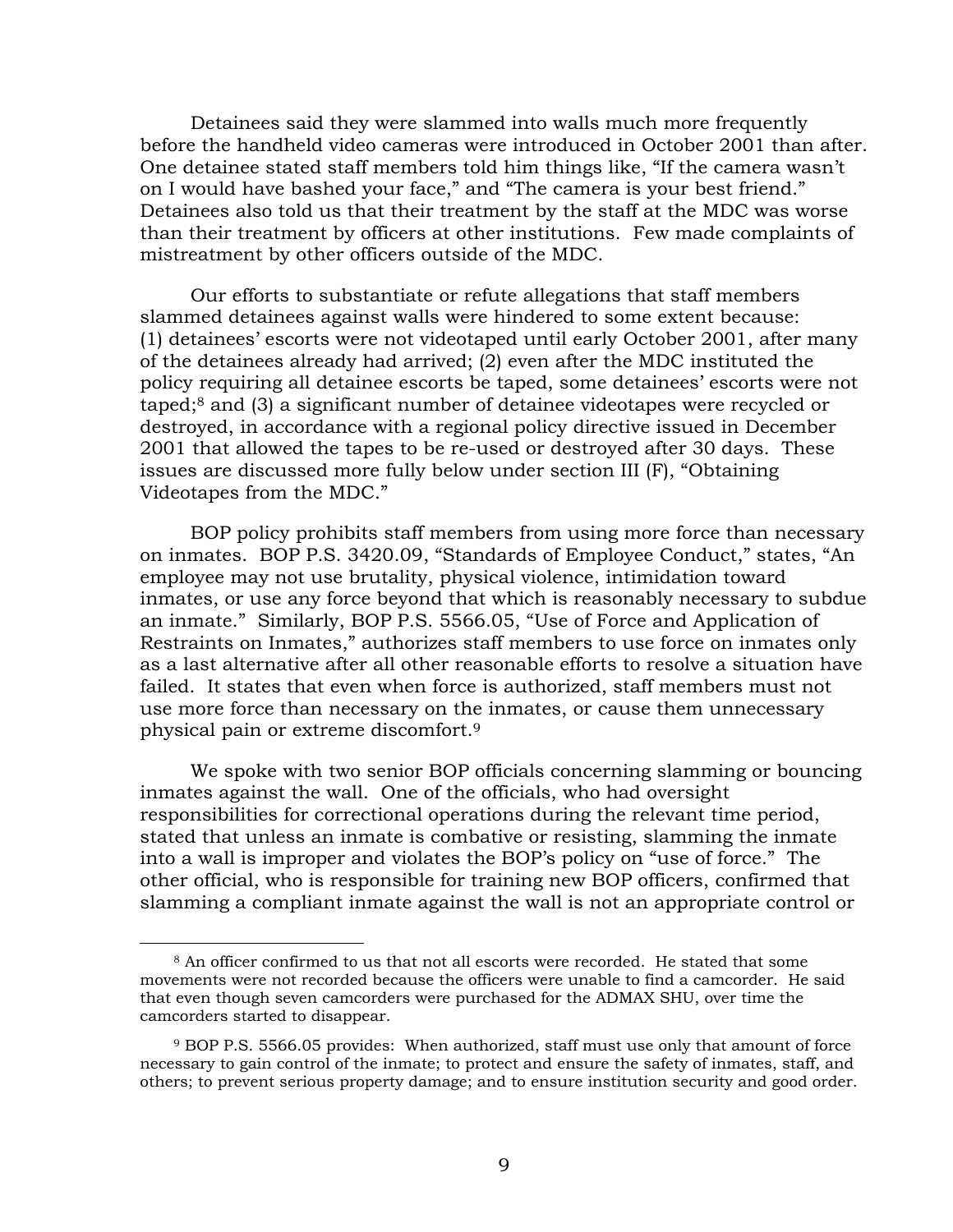escort technique. Both officials stated that slamming, bouncing, and firmly pressing compliant inmates against the wall violates BOP policy.

A former MDC lieutenant, who was one of the lieutenants in charge of escorting the detainees to and from the ADMAX SHU (hereinafter "Lieutenant 1"), corroborated detainees' allegations of slamming. He stated that before the MDC began videotaping all detainee movements, which was on or about October 5, 2001, almost all of the detainees were slammed against walls, particularly in the sally port. He also stated he witnessed staff members "bounce" detainees against the wall. Lieutenant 1 explained that "slamming" a detainee against the wall was when officers shoved the detainee into the wall and held him there, and "bouncing" a detainee off the wall was when officers shoved the detainee into the wall and then quickly pulled him back. Lieutenant 1 said "pressing" a detainee against the wall was when officers used physical force to keep a detainee's chest against the wall.

Lieutenant 1 said he witnessed officers unnecessarily slam, bounce, and forcefully press detainees against the wall. Lieutenant 1 told us that some officers took detainees off transport vehicles and bounced them against the wall every time they could get away with it. Lieutenant 1 asserted the only time it would have been appropriate for an officer to press, bounce, or slam a detainee against the wall was if the detainee was aggressive, combative, or violent. However, Lieutenant 1 said he never saw a detainee act in these ways.

According to Lieutenant 1, he confronted another lieutenant who was responsible for escorting detainees (hereinafter "Lieutenant 2") after seeing Lieutenant 2 slamming detainees against the wall. Lieutenant 2 also supervised many of the officers who Lieutenant 1 witnessed slam detainees against the wall. Lieutenant 1 stated that Lieutenant 2 told him that slamming detainees against the wall was all part of being in jail and not to worry about it.

When interviewed by the OIG, Lieutenant 2 maintained that his officers did not slam detainees against the wall, but he stated that it was possible an officer could have slipped by mistake and slammed a detainee into the wall. He also stated that if the lieutenant supervising an escort was not paying "very, very close attention" and actively controlling the officers while trying to communicate with the detainee, then "anything could have happened."

Moreover, one current MDC officer implied, although did not state, in an affidavit that some staff members bounced detainees off the wall. He wrote, "There were some lieutenants like [Lieutenant 1] who would [rein] in an officer for bouncing a detainee against the wall, but there were probably other lieutenants who would let more slide."

A federal agent who served on the INS's Special Response Team that transported many detainees to the MDC said he witnessed MDC staff members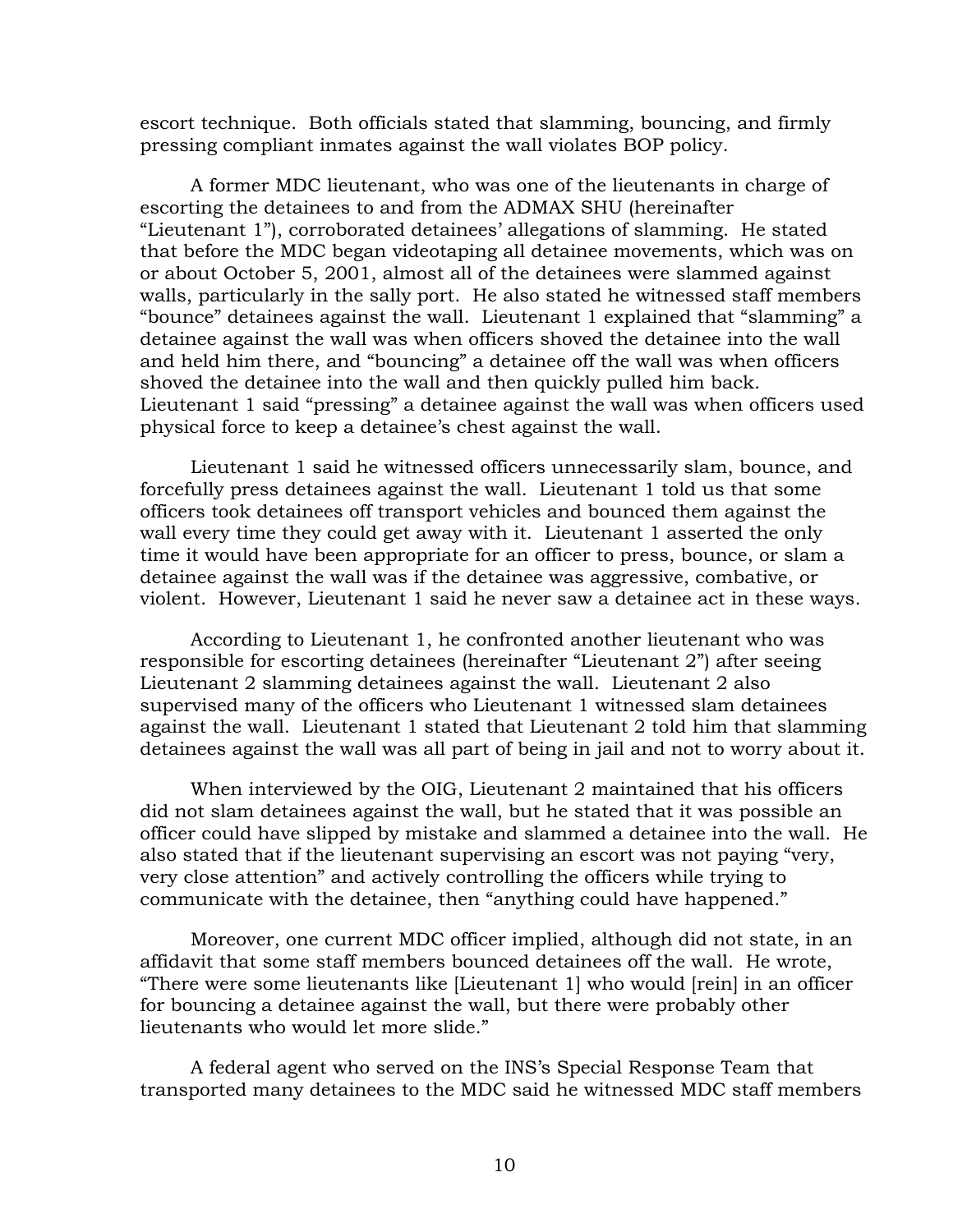briskly walk compliant detainees into walls without slowing them down before impact. During two escorts we viewed on videotape, we observed officers escort detainees down a hall at a brisk pace and ram them into a wall without slowing down before impact, just as the INS agent described.

Further, an attorney for one detainee said he observed MDC staff members slam his client against the wall. The attorney said that after his visit with his client in February 2002, MDC officers escorted his client out of the visiting room and threw him up against the wall face first. The attorney stated that the officers then removed his client's shoes and banged them against the wall right by his face, clearly intending to intimidate him. According to the attorney, this incident was not recorded by a video camera.

In our review of the videotapes, we saw staff members slam one detainee into two walls while he was being escorted from a recreation cell to a segregation cell. In another incident, we saw staff members forcefully ram a second detainee into two walls while he was being escorted from the recreation deck to a segregation cell. On several videotapes leading up to and following these incidents, we did not observe any conduct that would justify staff members using this amount of force on either of these detainees. Instead, the videotapes show that both men were compliant before and during the escorts when staff members slammed and rammed them against walls.<sup>10</sup>

Many of the detainees also alleged that they were slammed against the wall in the sally port at the bottom of a ramp where a t-shirt was taped to the wall.<sup>11</sup> The t-shirt, which is discussed below in greater detail under "T-Shirt" with Flag and Slogan," had a picture of the U.S. flag and the phrase "These colors don't run" on it.

1

<span id="page-12-0"></span><sup>10</sup> These incidents are discussed below in detail under "Improper Application and Use of Restraints."

<span id="page-12-1"></span> $11$  Several officers and two INS agents stated that when the detainees were removed from their transport vehicles, they were pat searched against the wall, right where the t-shirt was located. One officer who worked in R&D said that when staff members pat searched detainees, they leaned the detainees into the wall and placed their faces on the t-shirt.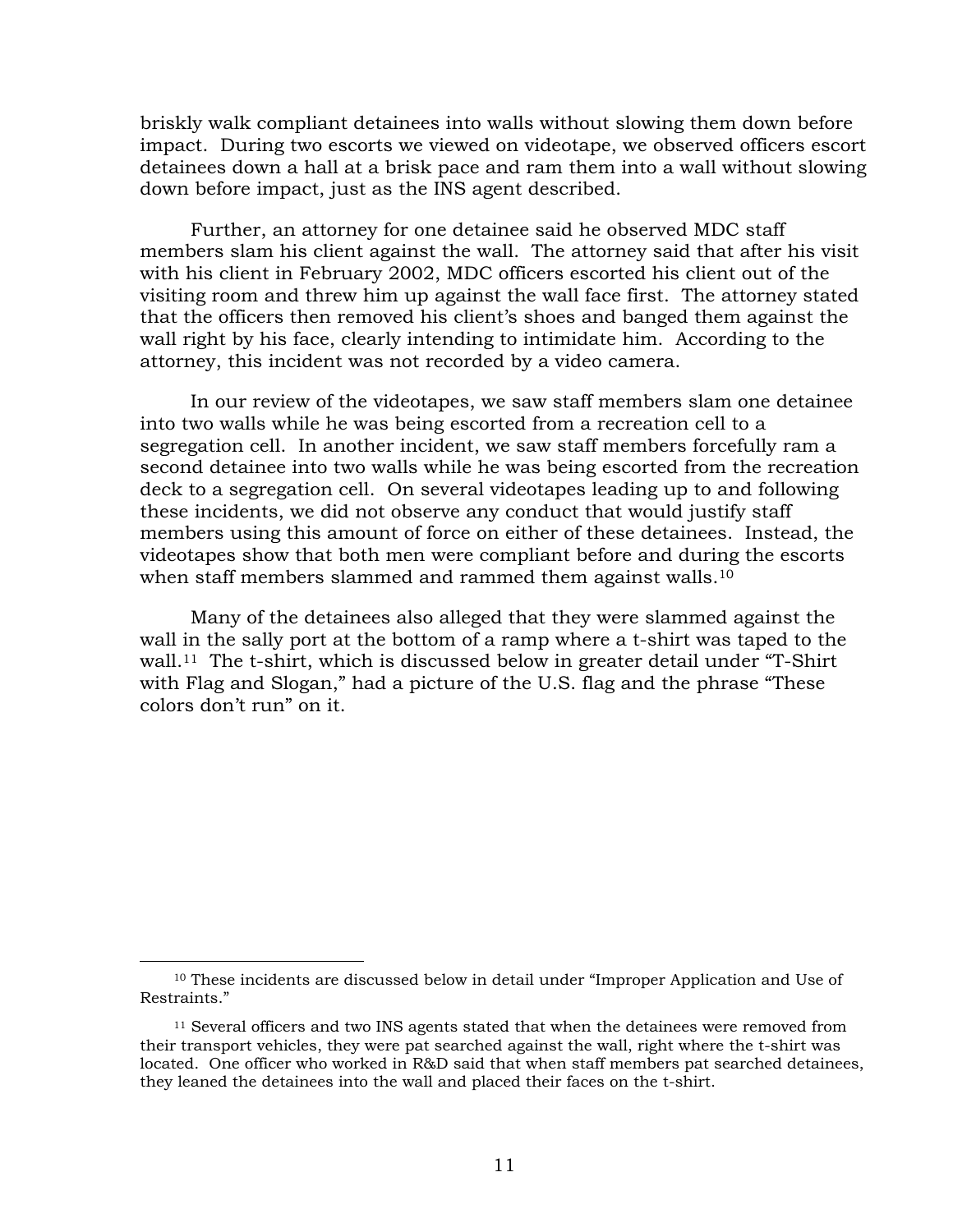

**Image 1: The t-shirt in the sally port.** 

Two staff members, Lieutenant 1 and a staff member from R&D, told us they observed blood on the t-shirt. Lieutenant 1 stated some of the bloodstains looked like a couple of bloody noses smudged in a row, and other stains looked like someone with blood in his mouth spit on the t-shirt. None of the current or former staff members we interviewed said they knew how blood got on the t-shirt. Moreover, none of the INS agents who brought the detainees to the MDC recalled any of the detainees being bloody before they arrived at the sally port. While we cannot say definitively whether the blood was from the detainees, the fact that two staff members saw blood on the t-shirt where detainees were "placed" provides some evidence that detainees were slammed into the t-shirt, as many alleged.

In addition, our investigation revealed that at least one detainee likely received a bruise on his arm from being slammed into a wall.[12](#page-13-0) In his interview, the detainee said his bruise was caused by officers who repeatedly slammed him against the wall in R&D. According to Lieutenant 2, who examined the detainee when he arrived at the MDC, the detainee did not have any bruises when he entered the MDC during the evening of October 3, 2001. However, when the detainee left for court the following day, he had a large bruise on the side of his right upper arm. A videotape of the detainee's bruise showed that it was very dark, circular, and about the size of a tennis ball. Lieutenant 2 said that when he observed the bruise on the detainee's arm the next day, he concluded that the bruise was caused in the MDC, but he did not know how.

<span id="page-13-0"></span><sup>12</sup> Two other detainees also maintained they developed bruises after being slammed into the walls.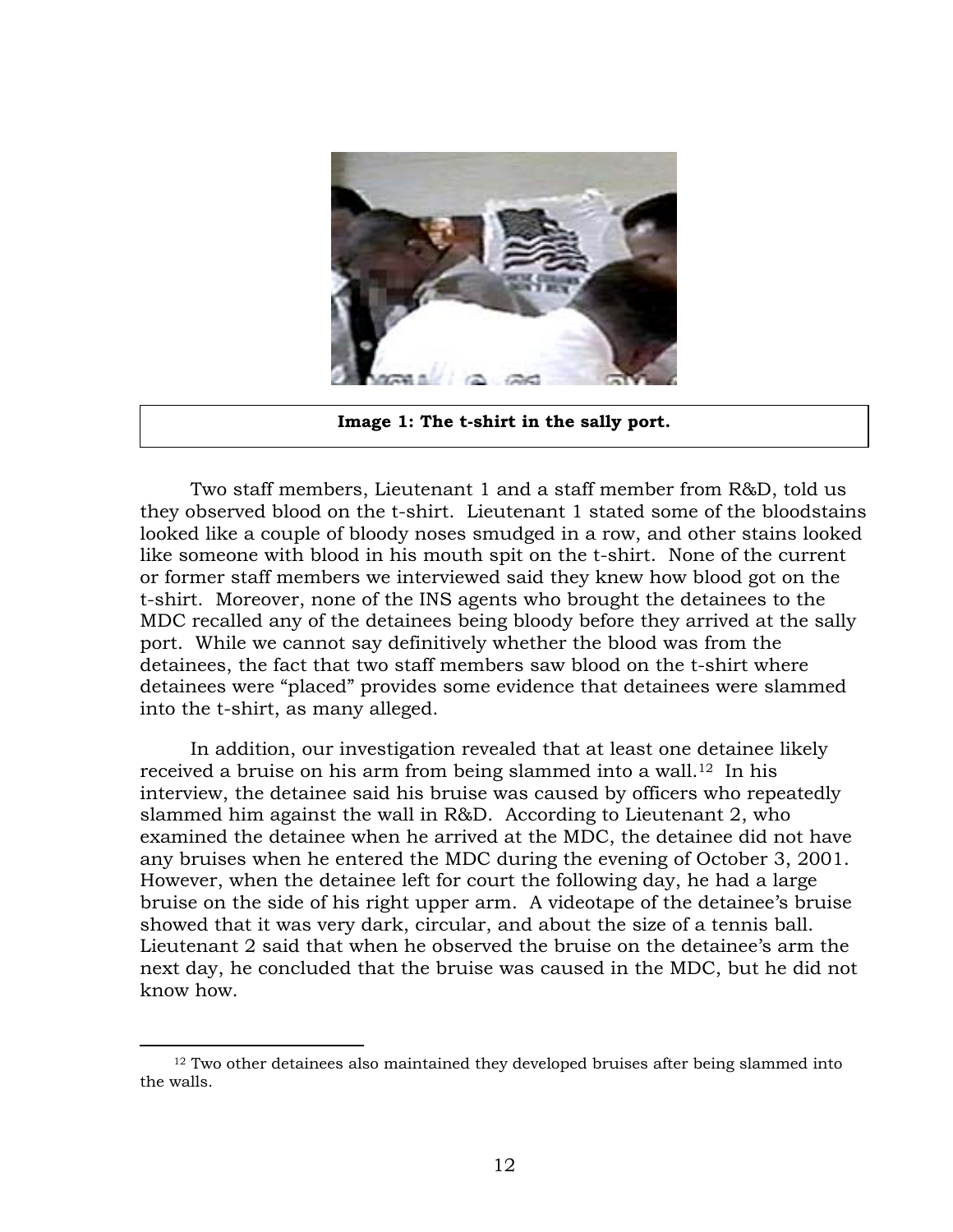The detainee's bruise was examined by an MDC doctor on October 5, 2001, but the detainee's medical records do not indicate what caused his injury. On a videotape of his medical examination that we reviewed, the detainee told the doctor that his bruise "happened here," but the doctor did not ask how he got the bruise and instead said he only wanted to confirm which bruise he was supposed to examine.

The OIG obtained medical records for seven other detainees who alleged MDC staff members slammed them against walls. These records do not indicate that the detainees were bruised or otherwise injured from being slammed against the wall.<sup>13</sup> It is possible that the detainees were not injured. However, if they were injured, there are several explanations for why their injuries may not have been recorded in the detainees' medical records. First, some detainees did not seek medical treatment for their bruises because they would have been required to request treatment from the same officers who they alleged injured them. Second, detainees generally received their intake medical assessments shortly after they arrived, before bruises would have developed from being slammed against the wall in R&D. Third, MDC staff members who observed the bruises did not always offer detainees the opportunity to visit medical personnel, as one detainee alleged happened when he showed a lieutenant a bruise he obtained following a "use of force" incident on April 2, 2002. Fourth, some MDC medical personnel may have failed to examine detainees' injuries or discern how they were injured, as shown on the videotape of the medical examination of the detainee who had a bruised arm.

In our interviews of MDC staff members, most of them denied detainees ever were slammed or bounced against the wall. A few staff members did state that detainees were slammed against the wall, but only when they were noncompliant.[14](#page-14-1) Almost all of the staff members we interviewed described the detainees, with the sole exception of Zacarias Moussaoui, as fully compliant and non-combative.

1

<span id="page-14-0"></span><sup>13</sup> One detainee alleged his chin was injured by officers who slammed him into a wall, but we did not find sufficient evidence to substantiate this allegation. The detainee obtained a two millimeter long laceration on his chin the day he arrived at the MDC. He alleged that MDC staff members slammed him into the wall while escorting him into R&D. According to staff members who were involved in the escort or who witnessed the incident, the two staff members escorting the detainee tripped over the feet of another staff member who was holding the door open at the top of the sally port ramp. The detainee's medical records indicate that at the time of the examination, he stated that his injury occurred when he "tripped going up."

<span id="page-14-1"></span><sup>&</sup>lt;sup>14</sup> One lieutenant stated that he observed several detainees not complying when they resisted getting out of transport vehicles, refused to walk up the sally port ramp, or were unresponsive to staff members' commands, such as to lift their arms up during pat searches. This characterization was contradicted by most other witnesses we interviewed.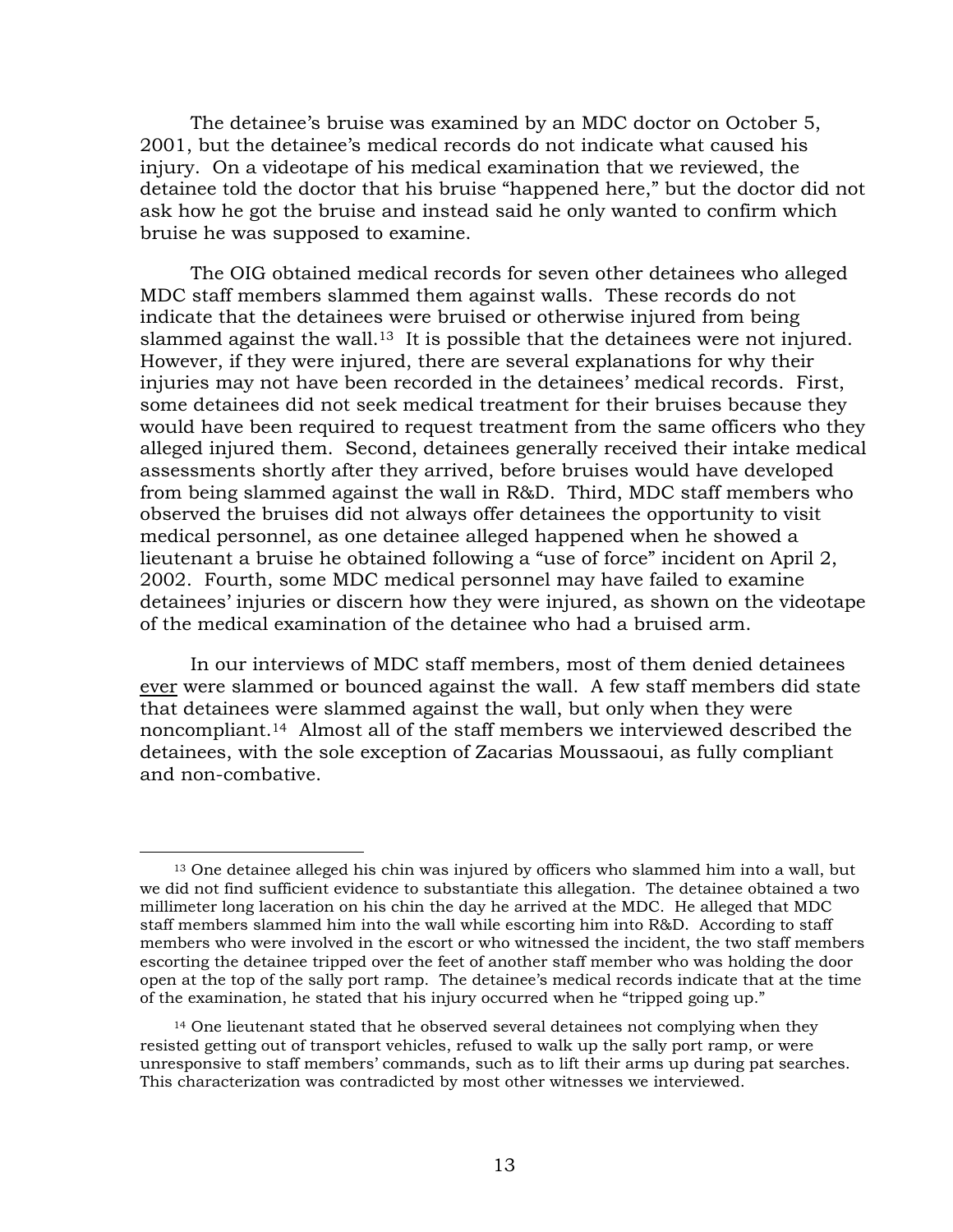But many of the staff members who told us the detainees never were slammed against the wall or who said that the detainees were slammed against the wall only when they were violent, also told us the detainees never were pressed against the wall, the detainees' heads never touched the wall, or there never was a t-shirt with an American flag on it hanging in the sally port. These claims were contradicted by numerous videotapes showing that staff members routinely pressed detainees into walls, regularly instructed detainees to place their heads against walls, and directed the detainees to face the t-shirt prominently displayed for months in the sally port.



**Image 2: Officers face detainee towards t-shirt with flag.** 





**Image 3: Officers press detainees against walls.**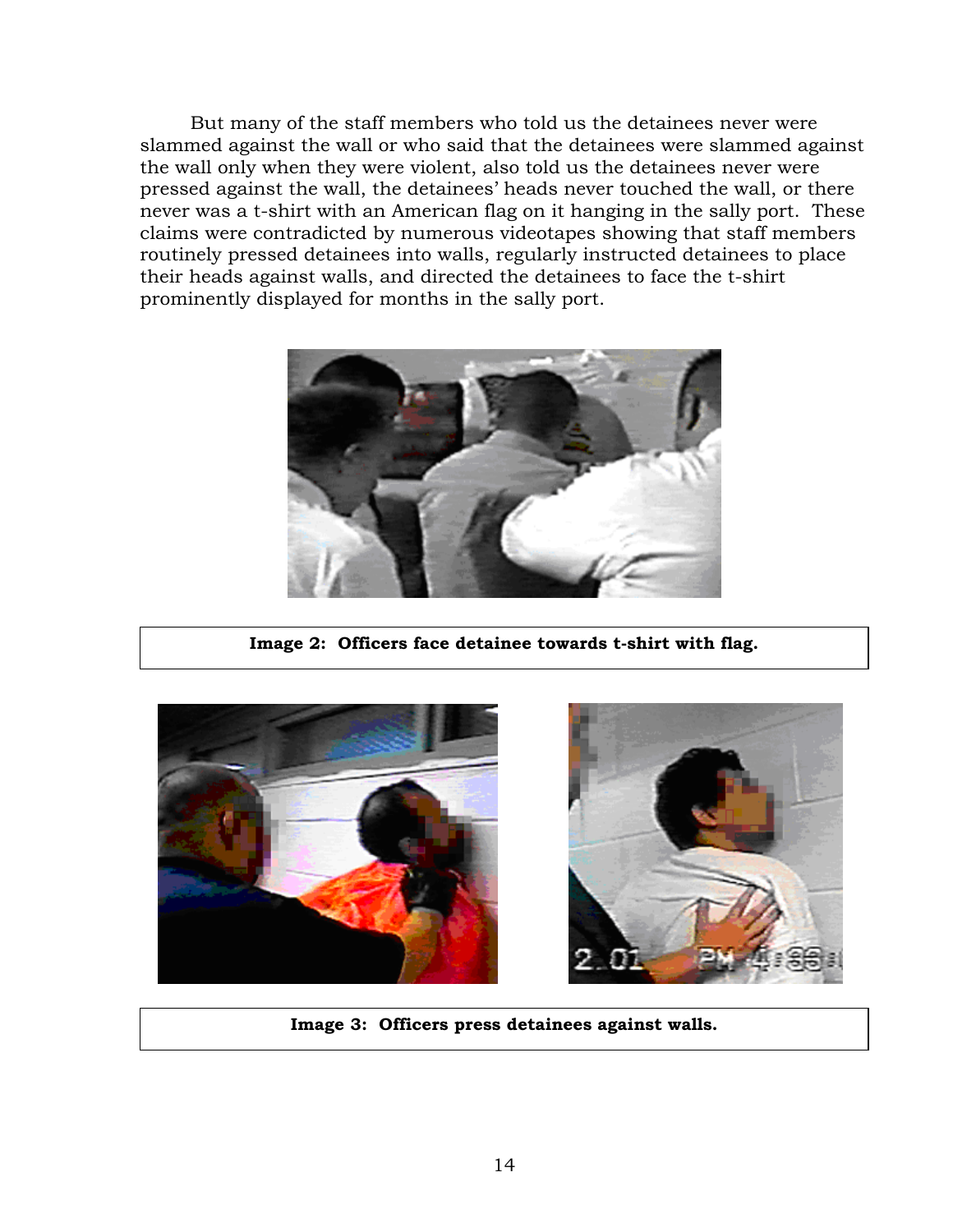Furthermore, nearly all of the staff members we interviewed stated that the detainees were compliant, only a few of them were argumentative, and none of them were violent or hostile.[15](#page-16-0) For example, a current lieutenant at the MDC said that when the detainees arrived they were scared and visibly afraid. He said it became apparent to him that the detainees were not terrorists.

In addition to alleging that they were slammed against walls, five detainees alleged MDC staff members used force on their heads or necks. For example, one detainee stated that when certain officers pressed him against the wall, they put a lot of pressure on the back of his head and pressed his forehead against the wall. He said whenever he moved his head away from the wall, the officers banged his head on the wall. Similarly, another detainee told us that on the day he arrived at the MDC, one officer grabbed the back of his head in the elevator, pushed his whole face against the elevator wall, and squeezed his head behind his ear as hard as he could. The detainee said, "It was very, very painful."

The two senior BOP officials we interviewed stated that pressing a compliant, non-combative inmate's head or neck against the wall is not an appropriate control technique. The official responsible for training BOP officers said it never was acceptable to touch or use force on an inmate's head or neck unless the inmate was violent and staff members were trying to defend themselves. As noted above, BOP policy prohibits staff members from using more force than necessary to control inmates, or causing them unnecessary physical pain or extreme discomfort. See BOP P.S. 3420.09 and BOP P.S. 5566.05.

Lieutenant 1 identified two officers who regularly pressed detainees' heads against the wall. He said one officer put detainees' faces against the wall and screamed at them, and the other officer frequently put his hand on the back of detainees' necks and put their heads on the wall.

When we interviewed the two officers Lieutenant 1 identified, however, both denied ever pressing detainees' heads into the wall or ever witnessing any officer touch a detainee's head or neck. One of the officers commented to us that, "there could be serious damage" if officers put detainees' heads on the wall.

Similarly, nearly all of the other current and former staff members we interviewed maintained they never saw or heard of staff members touching detainees' necks or heads, or pressing detainees' heads against walls. One

1

<span id="page-16-0"></span><sup>&</sup>lt;sup>15</sup> While the detainees were largely compliant, staff members occasionally had to enter a few detainees' cells and use force to prevent detainees from engaging in conduct that violated ADMAX SHU rules, including peeling paint off the walls, injuring themselves, hiding from cameras, or refusing to come to the cell door to be handcuffed.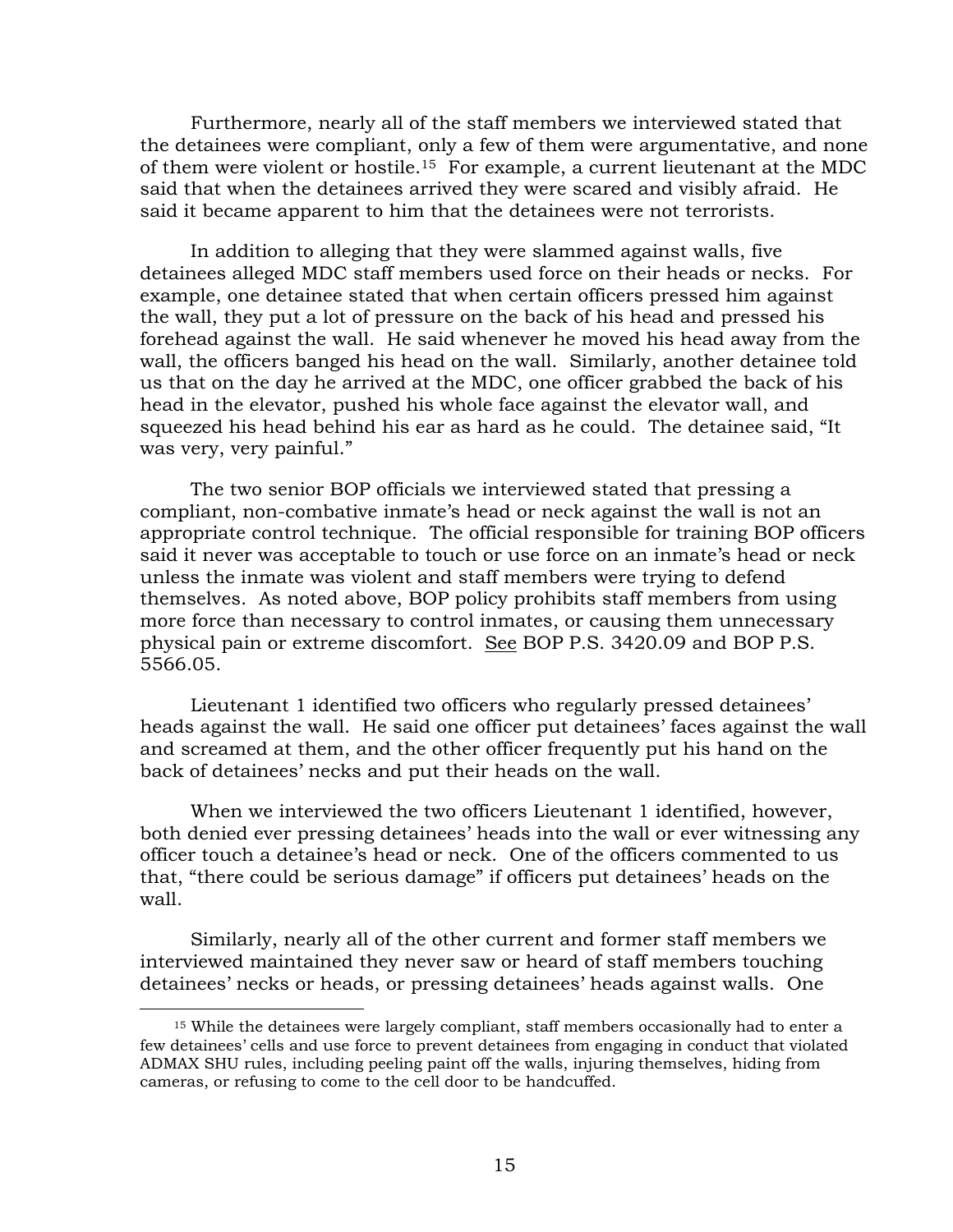<span id="page-17-0"></span>former officer stated, "we don't put hands on their heads," and another former officer said officers specifically told the detainees not to place their heads against the walls.

However, several videotapes showed officers pressing detainees heads against the wall. One tape showed an officer controlling a detainee by his head and firmly pressing his head and neck against the wall until a lieutenant, noticing the video camera, slapped the officer's hand away. On another videotape, we saw an officer grab a detainee by his hair and his neck, and firmly press his head against a wall. (Image 4) This particular incident was witnessed by one of the officers who told us that he never saw any staff member touch a detainee's neck or head, or press a detainee's head to the wall.



**Image 4: Officers firmly press detainee's head against the wall.** 

In sum, we concluded based on videotape evidence, detainees' statements, and staff members who corroborated allegations of abuse, that several MDC staff members slammed and bounced detainees into the walls when they first arrived at the MDC and sometimes in the ADMAX SHU, without justification and contrary to BOP policy. We also concluded that some staff members, contrary to their denials, inappropriately used force on detainees' necks and heads, and pressed their heads against walls.

## **2. Bending Detainees' Arms, Hands, Wrists, and Fingers**

Ten detainees alleged that while their hands were cuffed behind their backs, MDC staff members inappropriately twisted or bent their arms, hands, wrists, or fingers during escorts on the ADMAX SHU or to and from R&D, causing them pain. The detainees said staff members bent their arms up into the middle of their backs, pulled their thumbs back, twisted their fingers and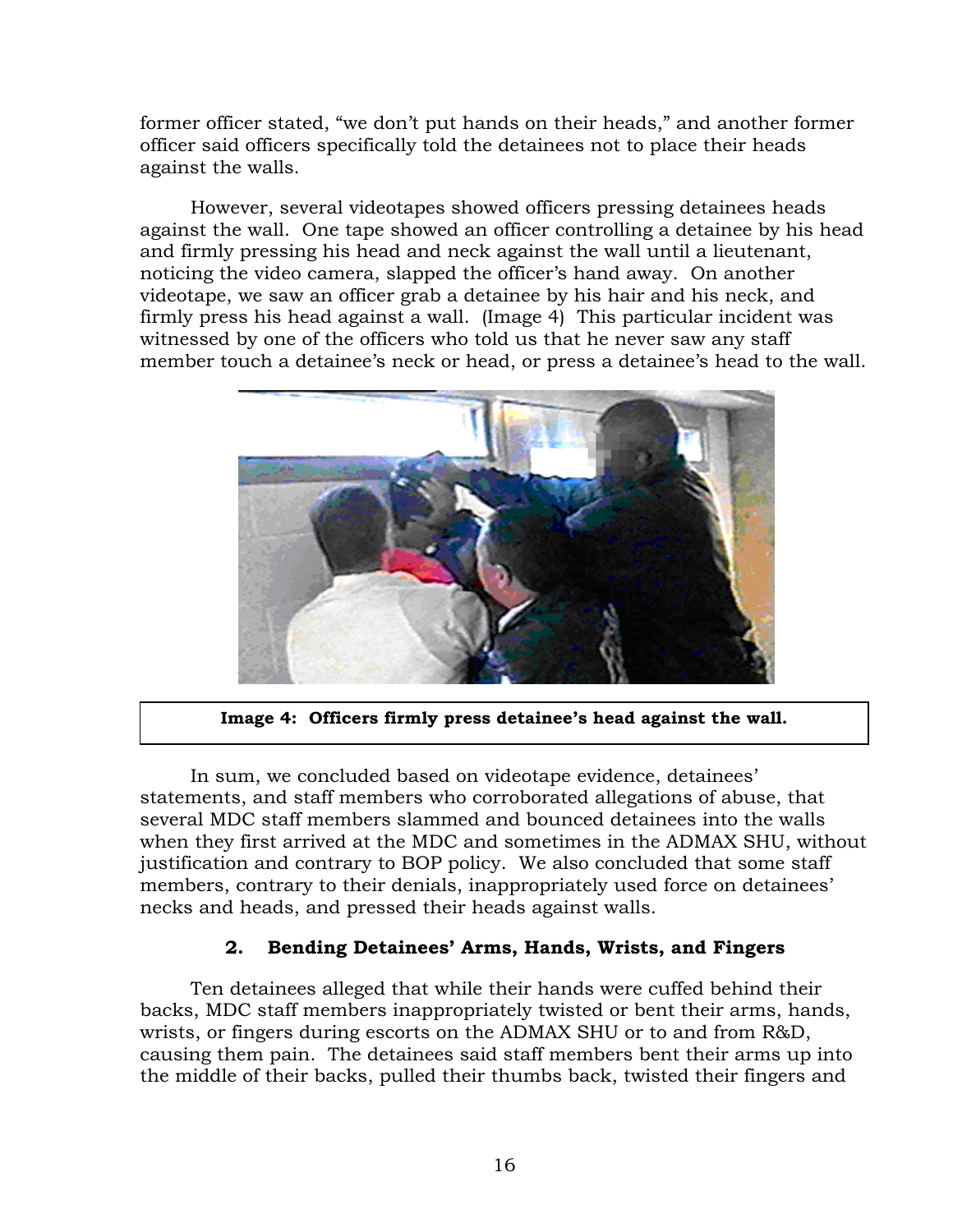wrists, and bent their wrists forward towards their arms (referred to by MDC staff members as "goosenecking").

As noted above, BOP policy prohibits staff members from using more force than necessary to control an inmate. Similarly, BOP P.S. 5566.05, "Use of Force and Application of Restraints on Inmates," authorizes staff members to use force on inmates only as a last alternative after all other reasonable efforts to resolve a situation have failed. In our interviews with two senior BOP officials, they indicated that twisting or bending hands, wrists, or fingers of compliant inmates is an inappropriate control technique. The BOP official who is responsible for training new BOP officers on restraint and escort techniques stated that staff members should not use pain compliance techniques, such as bending fingers or twisting wrists, unless the inmate is noncompliant or violent and confrontation avoidance through communication has failed. He stated that using pain compliance methods under any other circumstances would be using more force than necessary on an inmate and thus would violate BOP policy.

Two lieutenants and an officer told us that MDC staff members twisted and bent detainees' hands, wrists, and fingers. Lieutenant 1 stated that one officer always twisted detainees' hands during escorts, even when they were being compliant.He said that he had to correct this officer not to hold detainees' fingers or hands "in a manner which causes unnecessary pain." Lieutenant 2 told us he saw officers unnecessarily gooseneck detainees' wrists and said he had to correct them. In addition, an R&D staff member told us he saw officers control detainees by bending their wrists down in "modified gooseneck holds." He stated that these holds were "modified" because the officers were not bending detainees' wrists in order to hurt them, unlike the gooseneck hold. However, he said that the modified gooseneck holds made the detainees uncomfortable and caused some detainees to complain that they were in pain.

Other current and former MDC staff members we interviewed told us different things with respect to whether they or other officers bent detainees' thumbs and goosenecked their wrists. Some said officers never were supposed to hold or bend detainees' thumbs, and they never saw or heard of staff members bending detainees' thumbs or goosenecking their wrists. Others said it was appropriate to bend detainees' thumbs, gooseneck their wrists, or use pain compliance methods if the detainees were being noncompliant or combative, although many of them said the detainees never were noncompliant or combative.One lieutenant told us that it was possible that officers intentionally twisted the injured hand of one detainee who argued with the officers, "just because it's human nature."

Moreover, contrary to some officers' denials that staff members ever bent detainees' hands, wrists, or fingers, in our review of videotapes we observed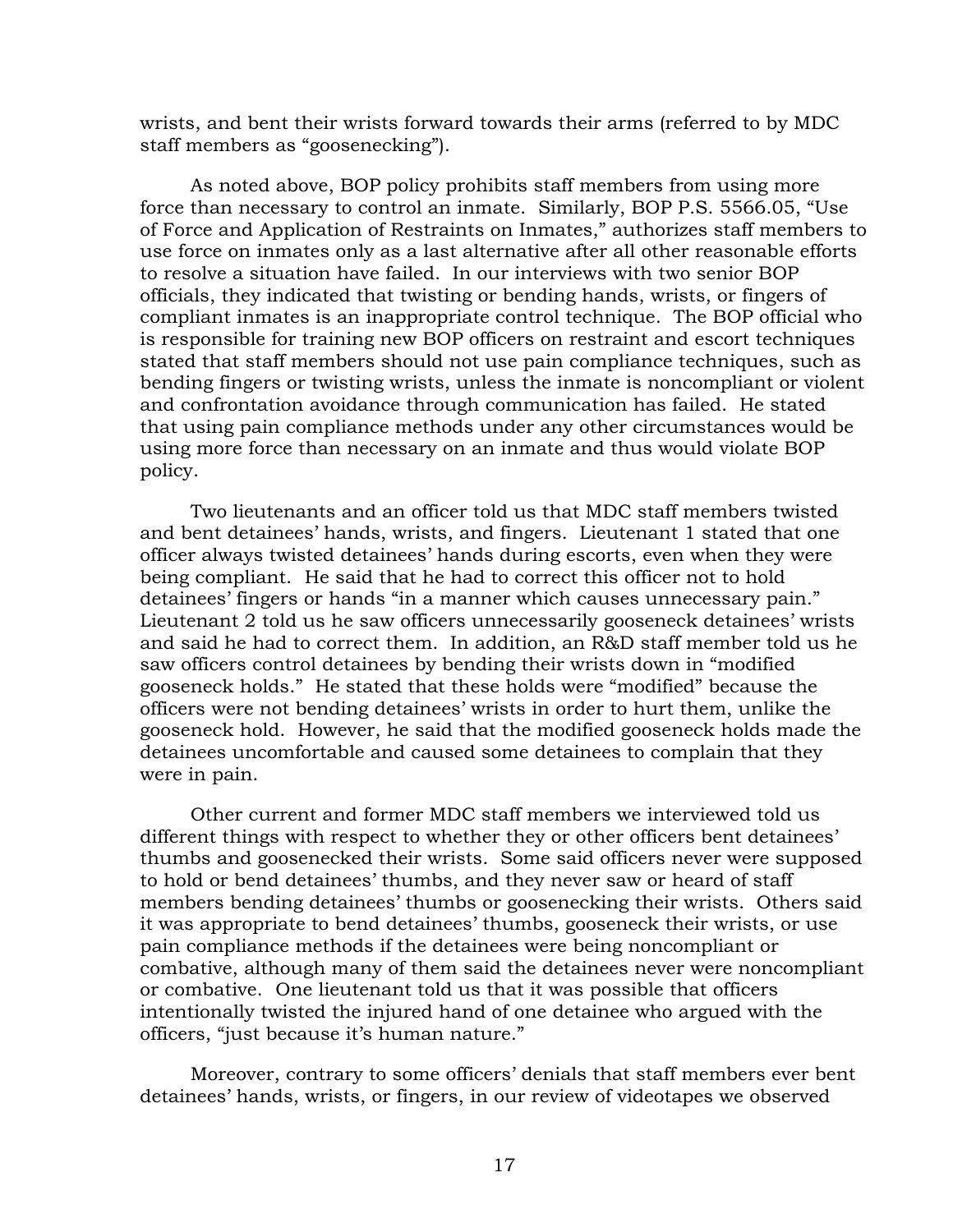<span id="page-19-0"></span>several instances when MDC staff members bent compliant detainees' arms, hands, wrists, and fingers for no apparent reason.For example, we saw a staff member gratuitously gooseneck a detainee's wrist during a routine escort, even though the detainee was fully cooperative and compliant.(Image 5)



## **Image 5: Officer uses thumb to gooseneck compliant detainee's wrist.**

Based on the consistency in the detainees' allegations, witnesses' observations, and videotape evidence, we believe some staff members inappropriately twisted and bent detainees' arms, hands, wrists, and fingers, and caused them unnecessary physical pain, in violation of BOP P.S. 5566.06.

## **3. Lifting Detainees, Pulling Arms, and Pulling Handcuffs**

Several detainees alleged that MDC staff members carried them, pulled their handcuffs or waist chains, dragged them, or lifted them off the ground by their restraints and arms. Some detainees also alleged staff members pulled their arms up while their hands were cuffed behind their back, which exerted great pressure on their handcuffs and hurt their wrists. Many of these allegations related to the detainees' first day at the MDC.

For example, one detainee stated staff members dragged him along the ground from R&D to his cell on the ADMAX SHU the day he arrived at the MDC. Similarly, a second detainee alleged MDC staff members pulled him by his arms from R&D to the ADMAX SHU. Furthermore, a third detainee told us that staff members linked their arms through his cuffed elbows to lift him off the ground every time they moved him for the first three days he was at the MDC, even though he was compliant. Another detainee said that staff members lifted him off the floor by his chains and ran with him, even though he was fully restrained and compliant.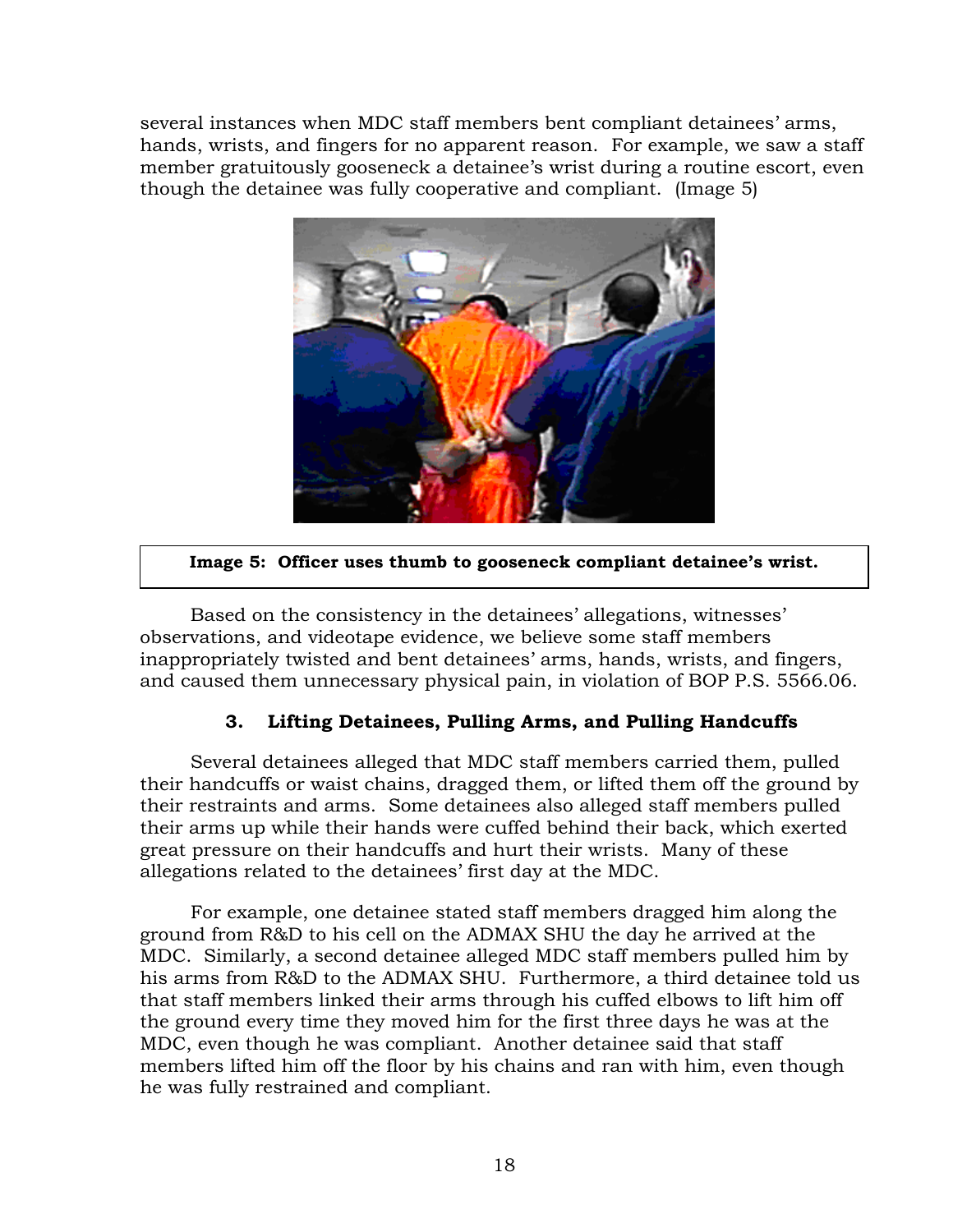According to the senior BOP official responsible for training BOP officers on restraint and escort procedures, it is unnecessary and inappropriate for staff members to lift compliant inmates' restrained arms up behind their backs, even to pat search their lower back area. He also stated that it is not appropriate for staff members to lift or carry inmates if they are compliant and willing to walk on their own. He said using these techniques on compliant inmates violates the BOP's policies because it can cause the inmates unnecessary pain. As noted above, BOP policy prohibits staff members from using physical violence, causing inmates unnecessary physical pain or extreme discomfort, or using any force beyond that which is reasonably necessary to subdue an inmate. See BOP P.S. 3420.09 and 5566.05.

Several MDC staff members and a detainee's attorney told us they witnessed staff members carry detainees, lift detainees, pull detainees' restraint chains, or pull detainees' arms. For example, Lieutenant 1 stated he had to correct an officer for making detainees walk on their toes by lifting their arms or restraints in a painful way. Another MDC lieutenant said there were times officers pulled on detainees' handcuffs too much, and he had to slap the officers' hands away. In addition, one detainee's attorney told us that even though his client was in leg restraints, the officers hurried him down the hall so quickly that they nearly were picking him up off the ground when they brought his client to meet with him.

Most current or former MDC staff members we interviewed told us they did not see, hear, or ever recall staff members carrying detainees, lifting detainees, pulling detainees' restraint chains, or pulling detainees' arms to hurt their wrists.

On videotapes of the detainees, however, we observed MDC staff members carry compliant detainees, pull detainees' arms in a way that painfully strained their handcuffed wrists, and forcefully hurry detainees during escorts. For example, we saw staff members in separate incidents quickly move two detainees by carrying them horizontally to the floor, even though there was no indication the detainees refused to walk.We also saw several officers raise compliant detainees' handcuffed arms up behind their backs in a way that bent the detainees' elbows and appeared to hurt the detainees' arms and wrists. (Image 6)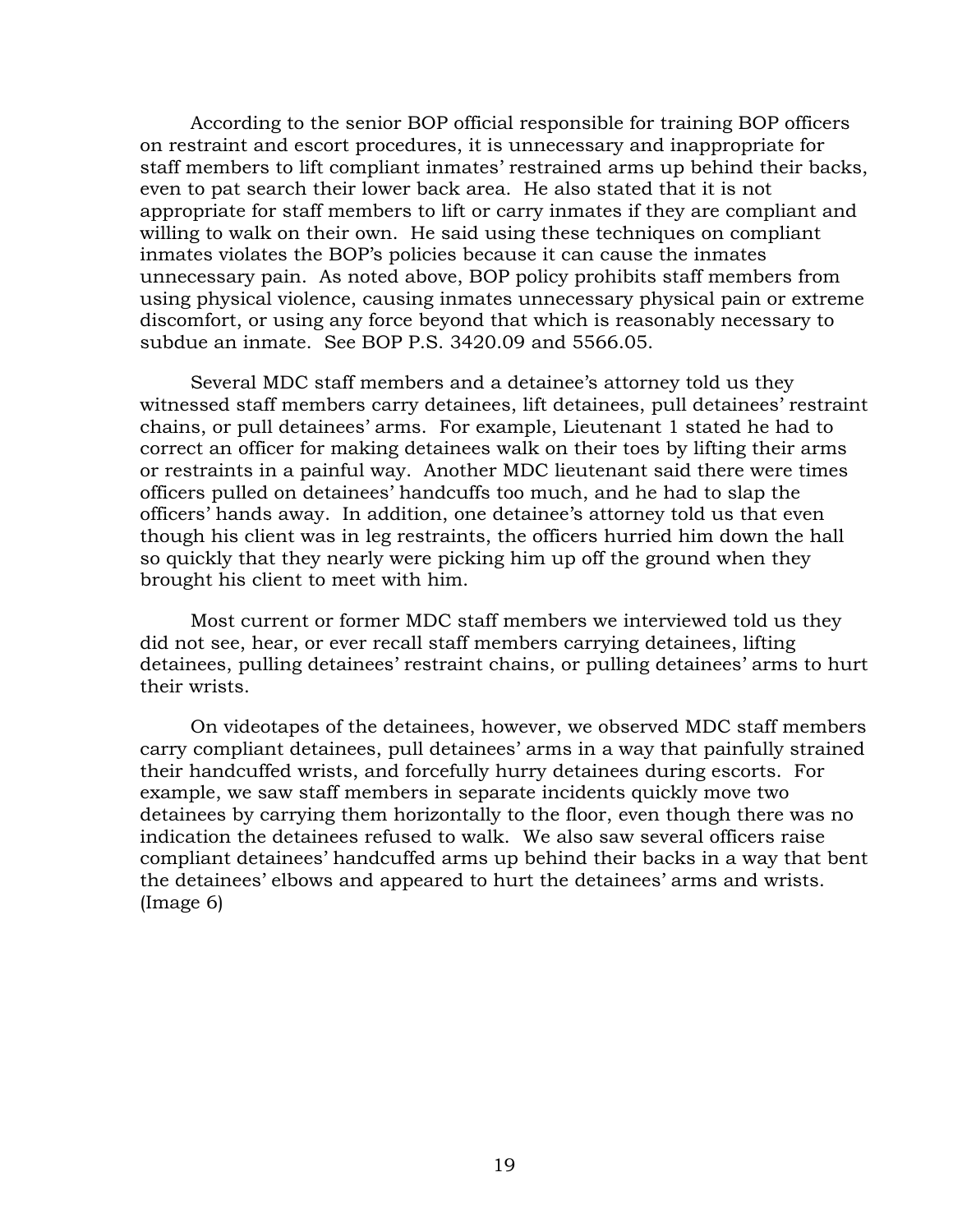<span id="page-21-0"></span>

### **Image 6: Officers raise compliant detainee's arms up behind his back.**

The senior BOP official responsible for training new officers reviewed some of these instances on the videotapes and stated that the officers' use of these techniques was inappropriate.

We determined from the videotapes and witnesses' statements that some staff members inappropriately carried or lifted detainees, and raised or pulled their arms in painful ways. However, we did not substantiate detainees' allegations that staff members dragged them on the ground, lifted them solely by their chains, or refused to let their feet touch the ground for days.

## **4. Stepping on Detainees' Chains**

Several detainees alleged that MDC staff members purposely stepped on their leg restraint chains while they were stationary and also while they were walking, injuring their ankles and causing them to fall. According to one detainee, after staff members stepped on his leg restraint chain and caused him to fall, they dragged him by his handcuffs and clothes, stood him up, stepped on his chain again, and repeated the process.

The senior BOP official who trains new BOP officers stated that staff members are never taught to step on inmates' leg restraint chains, even if the inmate is non-compliant, because there is no correctional purpose served in doing so. In his opinion, the only reason officers would step on an inmate's leg restraint chain would be to inflict pain. Again, BOP policy specifically prohibits staff members from using more force than necessary to control inmates, inflicting unnecessary physical pain on inmates, or causing inmates extreme discomfort.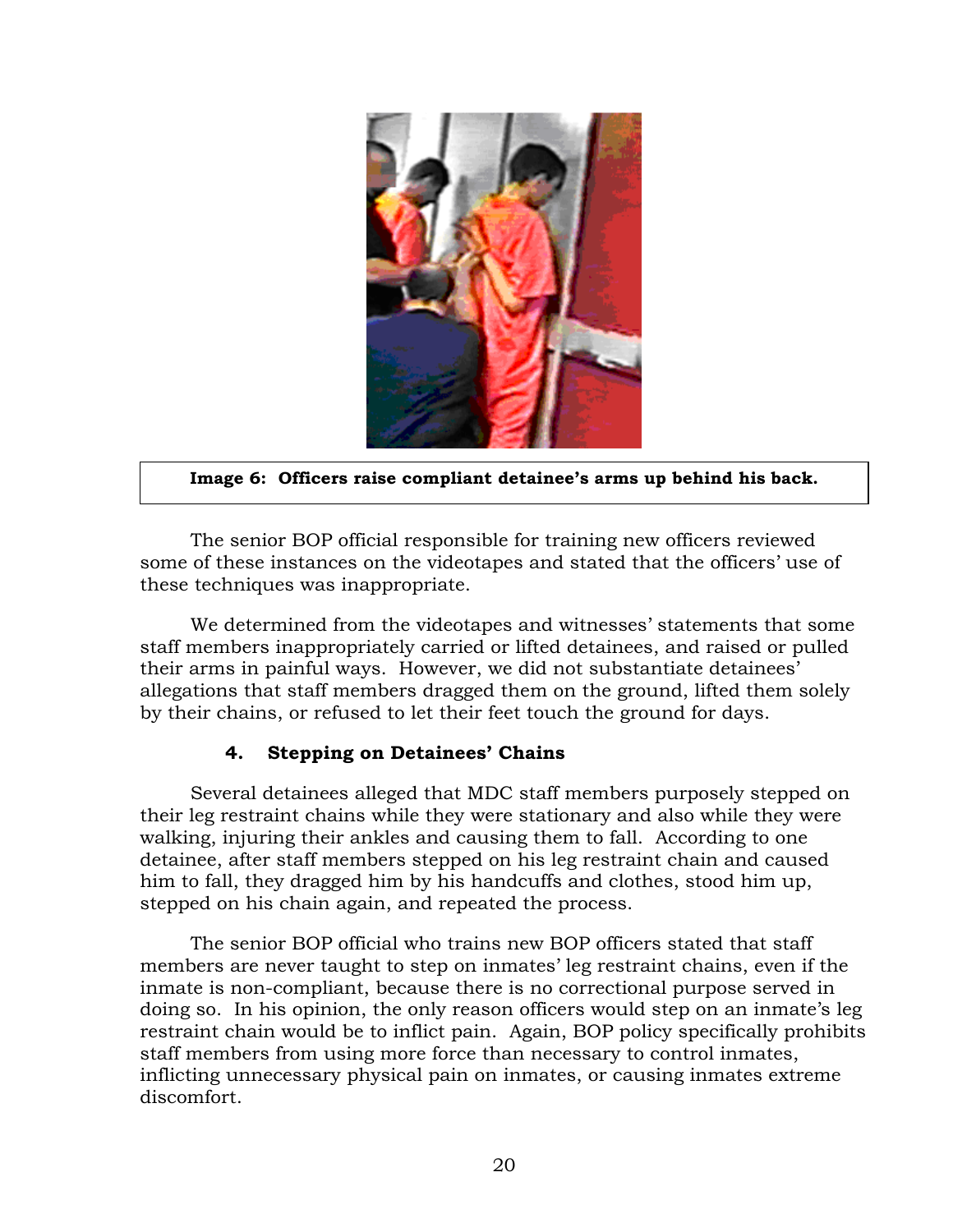Lieutenant 2 acknowledged that he observed officers step on detainees' leg restraint chains when they were placed against the wall, although he said he did not like it. He explained that because the detainees' legs were spread apart and the leg restraint chain was taut, the leg restraints could have bruised the detainees' ankles when officers stepped on the chain. Lieutenant 2 said he tried to correct officers when he saw them step on detainees' leg restraint chains.

An R&D staff member also said he saw officers step on detainees' leg restraint chains during pat searches in R&D. According to this staff member, officers stepped on the detainees' leg restraint chains when the detainees first started arriving at the MDC, although they stopped stepping on their leg restraint chains as time passed.

Similarly, an INS agent witnessed MDC staff members step on two detainees' leg restraint chains while firmly holding them against the wall. The agent said the more pressure the officers put on the leg restraint chains, the more the detainees squirmed and complained; and the more the detainees squirmed and complained, the "worse it got" for them.

One MDC correctional officer who assisted with approximately 7 to 10 detainee escorts from R&D to the ADMAX SHU said he observed staff members stepping on detainees' leg restraint chains. The officer incorrectly thought that security procedures required officers to step on detainees' leg restraint chains whenever they were stopped or whenever officers needed to remove their leg restraints. The officer said staff members stepped on detainees' leg restraint chains when they came out of their cells before going to recreation, when officers had to apply or remove leg restraints, or when officers escorting a detainee had to wait for elevators or doors. He stated, however, that he thought the officers only stepped on excess chain that was on the ground and not on chain that was stretched tight between the detainees' legs.

Our investigation found evidence that some detainees had substantial bruises and scabs around their ankles caused by the leg restraints. For example, we reviewed a videotape that showed that by one detainee's second day at the MDC, his ankles were badly bruised.[16](#page-22-0)

Similarly, another detainee's attorney said that he observed significant black and blue bruises on his client's ankles and that his client told him they were caused by staff members who stepped on his leg restraint chains. Based

<span id="page-22-0"></span><sup>&</sup>lt;sup>16</sup> An MDC doctor who examined the detainee suggested in the videotapes that his bruises were caused by irritation from the leg restraints and said that he recommended the detainee wear his leg restraints over his socks to prevent further bruising. However, a videotape of the detainee's medical examination showed the detainee already had been wearing the leg restraints over his socks.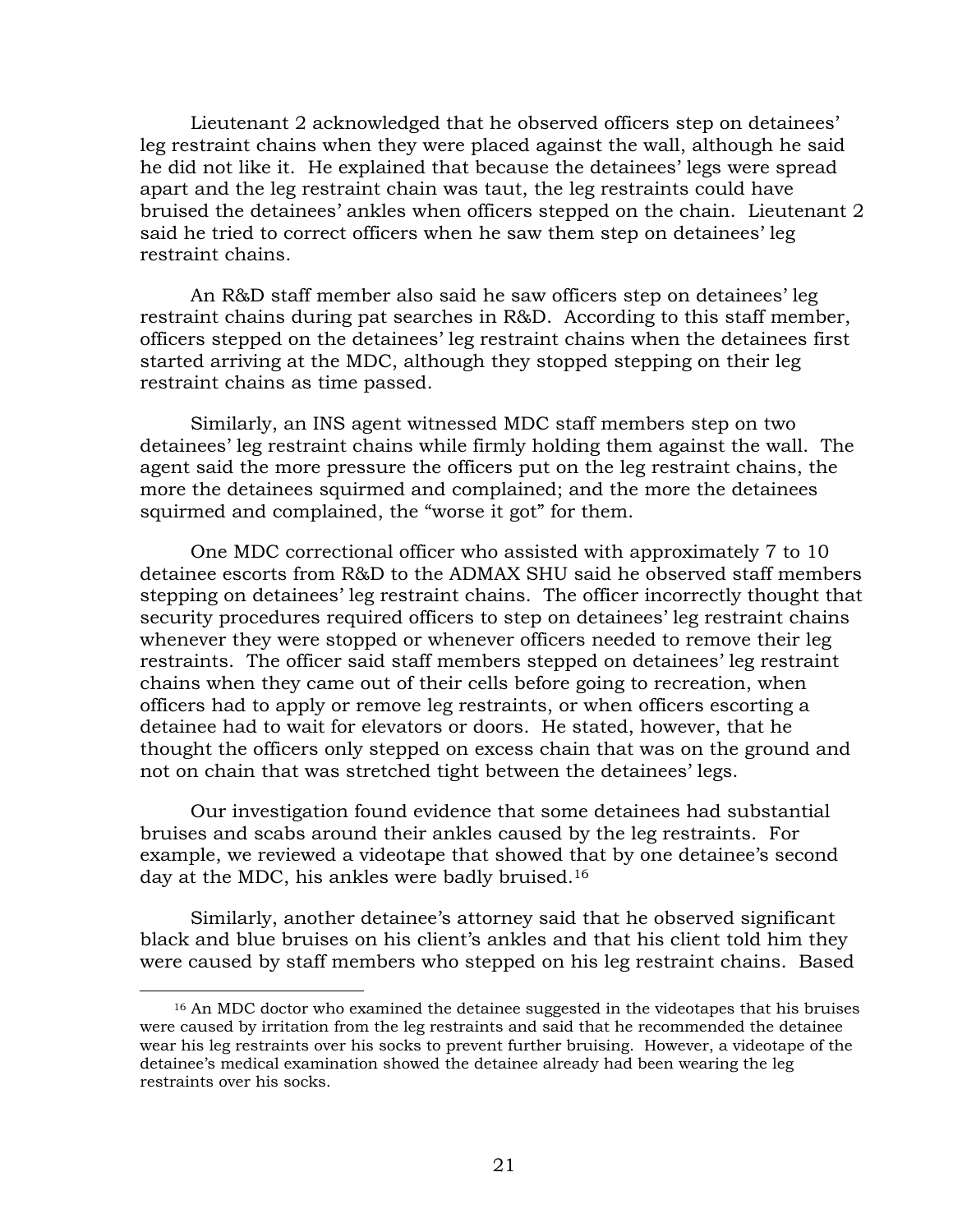<span id="page-23-0"></span>on the statements of MDC staff members, we believe these injuries were the result of staff members stepping on detainees' leg restraint chains, although tight leg restraints that restricted blood flow also may have contributed to bruising around detainees' ankles.<sup>17</sup>

In our interviews, numerous current or former MDC staff members who handled the detainees asserted they never saw or heard of staff members stepping on detainees' leg restraint chains. Several of them, including a senior MDC management official, said it never would be appropriate for staff members to restrain detainees by stepping on their leg restraint chains, unless there was an emergency, because it would have hurt the detainees' legs or caused them to trip.

However, these denials were belied by the statements of other officers, which we described above. Moreover, despite the senior MDC management official's statement that it never was appropriate to step on a detainee's leg restraint chain, we saw a videotape in which he and another staff member appeared to restrain a detainee by stepping on his leg restraint chain during a non-emergency medical examination[.18](#page-23-2) 

Based on the consistency in the detainees' allegations, eyewitness statements by several staff members, videotape evidence of detainees' ankle injuries, and videotape evidence of the senior MDC management official and another staff member stepping on a detainee's leg restraint chain, we believe some staff members violated BOP policy by stepping on detainees' leg restraint chains. However, the evidence is inconclusive regarding whether MDC staff members stepped on detainees' leg restraint chains while they were walking or repeatedly tripped them and dragged them on the floor, as one detainee alleged.

## **5. Improper Application and Use of Restraints**

 $\overline{a}$ 

As described in the June 2003 Detainee Report, the BOP treated all September 11 detainees as "high security" inmates, which meant that they were placed in the ADMAX SHU and subjected to the strictest form of confinement whenever they were taken out of their cells. For example, the

<span id="page-23-1"></span><sup>&</sup>lt;sup>17</sup> We discuss this further under "Improper Application and Use of Restraints" in section 5 below.

<span id="page-23-2"></span><sup>&</sup>lt;sup>18</sup> In this incident, it appeared that stepping on the detainee's leg restraint chain did not pull on the detainee's ankles and may have been intended to ensure that the detainee would not hurt himself or others by bucking his legs. Yet, after reviewing the videotape with us, the senior MDC management official continued to maintain that he did not step on the chain. The other employee on the videotape acknowledged that he believed he and the senior MDC management official stepped on the detainee's leg restraint chain.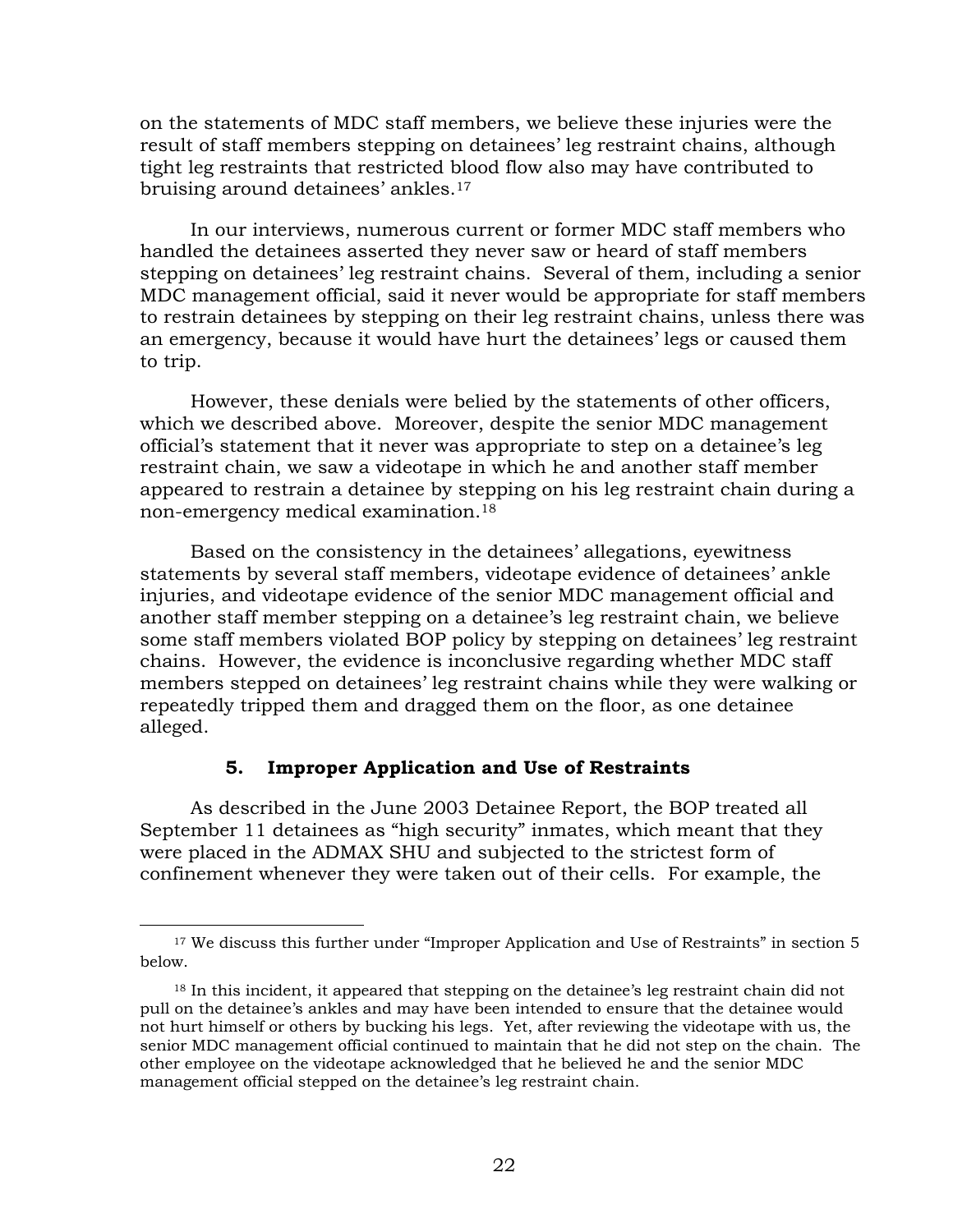detainees were restrained with what the BOP calls "hard restraints:" steel handcuffs, leg restraints, and sometimes waist chains.

Nine detainees alleged that staff members applied handcuffs or leg restraints too tightly, punished the detainees by squeezing their handcuffs tighter, did not loosen restraints after the detainees complained that they were very painful, or left detainees restrained in their cells for long periods of time. For example, one detainee filed a formal complaint against one officer for squeezing his handcuffs tightly during an escort and causing his wrists to bruise. Similarly, another detainee told us that some of the MDC staff members intentionally hurt the detainees by tightening their restraints. This detainee said that if the detainees were "mouthy" or cursed, staff members punished them by applying their restraints tightly. He also said that if a detainee complained that his restraints hurt, the staff members tightened his restraints even more.

While the proper application of restraints may result in some discomfort, the BOP prohibits staff members from using restraints to punish inmates, cause unnecessary physical pain or extreme discomfort with overly tight restraints, or restrict blood circulation in any manner. See BOP P.S. 5566.05 and 3420.09. When staff members apply restraints to inmates in "use of force" incidents, for example, the BOP prohibits staff members from continuing to restrain the inmates after they have gained control of them. See BOP P.S. 5566.05.In addition, the BOP prohibits staff members from applying restraints to an inmate in an administrative detention cell, such as an ADMAX SHU cell, without approval of the Warden or his designee. See BOP P.S. 5566.05.

The senior BOP official who trains new BOP officers stated that all BOP officers are taught how to apply restraints in a way that does not cause pain or restrict blood circulation. However, we observed a few instances on videotapes when medical personnel examining a detainee determined a detainee's restraints were applied too tightly and needed to be loosened. While these videotapes show that staff members applied some detainees' restraints too tightly, we did not substantiate particular detainees' allegations that staff members injured them by tightening their restraints or punished them by applying their restraints too tightly.

However, our investigation developed evidence that staff members punished at least two detainees by leaving them restrained in segregated cells for at least seven hours. According to the senior BOP official responsible for training new officers, inmates can be left in restraints in their cells only so long as they are combative. He stated a lieutenant has to check on the restrained inmates every two hours to determine if they are still physically combative. See BOP P.S. 5566.05.As soon as a lieutenant determines the inmate has regained physical control and is no longer a threat to himself, other inmates, or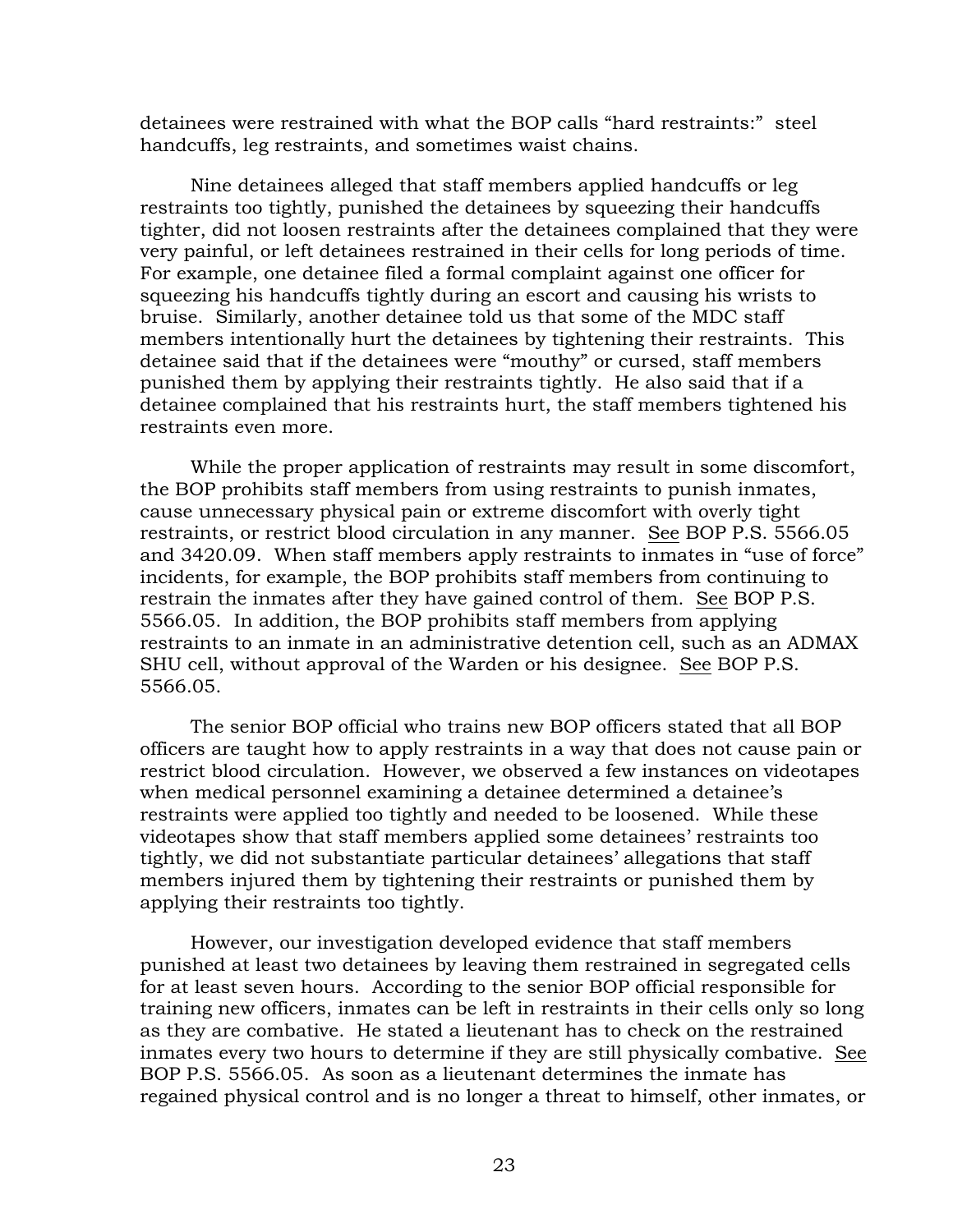<span id="page-25-1"></span>property, his restraints must be removed. The official said staff members violate BOP policy if they keep inmates restrained longer than necessary, or if they restrain inmates to punish or discipline them. He further stated that if inmates are being disruptive or noncompliant by yelling, it is entirely ineffective to place them in restraints because handcuffing them will not stop them from yelling. He said the only appropriate action would be to move them to another cell where their yelling cannot be disruptive.

On November 8, 2001, two detainees began yelling in their cells and banging on their cell doors in response to screams from a third detainee who was in the medical room having a blood sample taken.<sup>19</sup> On videotapes, we heard a couple of detainees yelling, "What are you doing to [the third detainee]?" immediately after the third detainee began screaming. We also observed that as soon as these detainees began yelling and banging on their cell doors, a senior MDC management official abruptly turned and walked out of the medical exam room with his deputy following after him. Of the ten staff members in the medical exam room at the time, only the senior MDC management official and his deputy responded immediately to the detainees. Shortly after the senior MDC management official left the medical examination room, we heard a staff member, who sounded like the senior MDC management official, say things to the detainees like, "What do you want?" and "Are you done?"

Subsequently, according to staff members' memoranda and official reports, staff members activated an emergency alarm to request assistance on the ADMAX SHU and performed an "emergency use of force" on the two detainees who had yelled and banged on their cell doors. These memoranda and reports allege that the two detainees were staging a group demonstration and encouraging other detainees to riot and engage in a hunger strike. As part of the "emergency use of force," the two detainees were taken to recreation cells, left there for about half an hour, and then transferred to segregation cells.

In the videotapes of the two detainees initially being escorted from their cells to the recreation deck, we observed that they fully complied with the staff members and that the staff members were not aggressive with them. We saw no "use of force" employed or needed during these escorts from their cells.[20](#page-25-1)

<span id="page-25-0"></span><sup>&</sup>lt;sup>19</sup> The detainee alleged he was screaming in part because one of the officers had bent his thumb back severely while his blood was being taken. While we could not determine by viewing a videotape of the incident whether this officer had bent the detainee's thumb back, on the videotape it appeared that the officer held the detainee's thumb during part of the medical examination.

<sup>(</sup>continued) 20 According to MDC policy, all "use of force" incidents must be videotaped and the tapes given to the Special Investigative Section (SIS) as evidence to be stored in the SIS evidence safe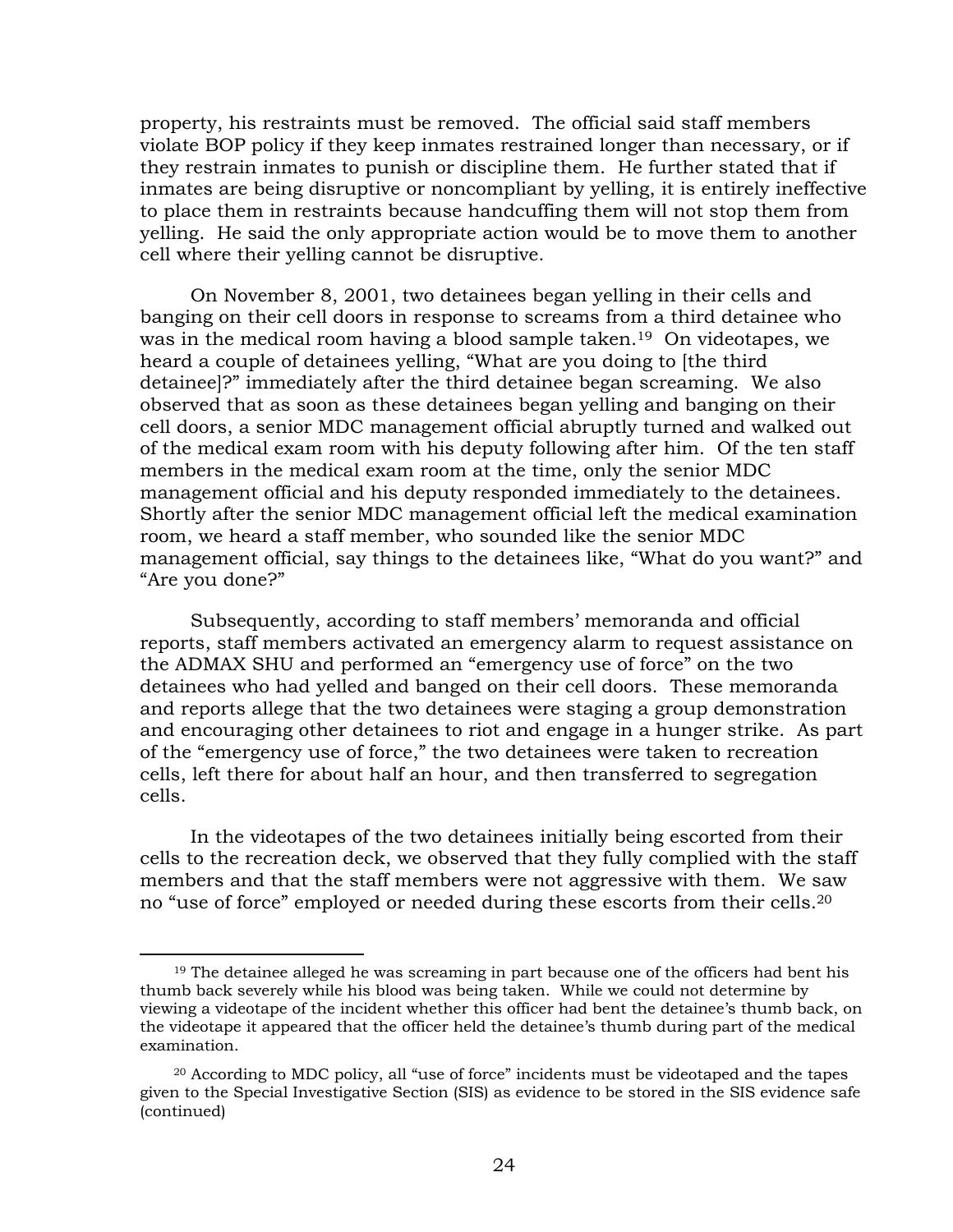While the two detainees were on the recreation deck, we heard staff members discuss the incident off-camera. The staff members never indicated the two detainees were inciting a riot or staging a group demonstration. Instead, one staff member stated to the others that the ADMAX SHU could not house the detainees adequately because there were too many detainees for the staff to handle. Another staff member responded, "Well, things are quiet now. They are not yelling or nothing." Finally a third staff member, who sounded like the senior MDC management official, replied, "Right. We gotta follow up. We've got to leave them in restraints and make them behave – that this is not appropriate."

Shortly after this discussion, we saw on videotapes staff members escorting the two detainees from the recreation deck to segregation cells. These escorts were much more aggressive than the previous escorts to the recreation deck. We saw the officers rush the detainees down the corridors, slam one detainee into walls, ram the second detainee into walls, and hold both of them by their heads or necks. Two lieutenants present during these escorts submitted memoranda alleging that the two detainees were "placed against the wall" because they were uncooperative or resisting staff members. On videotapes of the escorts, however, the two detainees did not appear to be uncooperative or resisting staff members.

The two detainees were then left in hard restraints for more than seven hours in segregation cells.<sup>21</sup> Although staff members submitted memoranda or reports indicating that the officers had handled the two detainees in accordance with BOP policy, the evidence we reviewed indicates that staff members violated BOP policy by using more force than necessary to gain control of the detainees – who appeared compliant – and by leaving them restrained in their cells for an inappropriately long period of time.

Based on our review of the videotapes that were recorded at different locations on the ADMAX SHU, it did not appear that the two detainees were staging a group demonstration, inciting a riot, or doing anything but yelling and banging on their cell doors in response to the screams of the third detainee who was in the medical exam room. While detainees are not permitted to yell, bang on doors, or curse at staff under ADMAX SHU rules, we do not believe the two detainees' behavior in this instance amounted to inciting a riot or required them to be locked in hard restraints in segregation cells for seven hours. Rather, the evidence suggests that in this incident, staff members used rough treatment and restraints to punish the two detainees, in violation of BOP policy.

for two-and-a-half years. However, there were no tapes of these detainees for this date in the SIS safe, according to MDC officials.

<span id="page-26-0"></span><sup>&</sup>lt;sup>21</sup> An official report from the MDC states they were restrained from 2:00 p.m. to 9:10 p.m.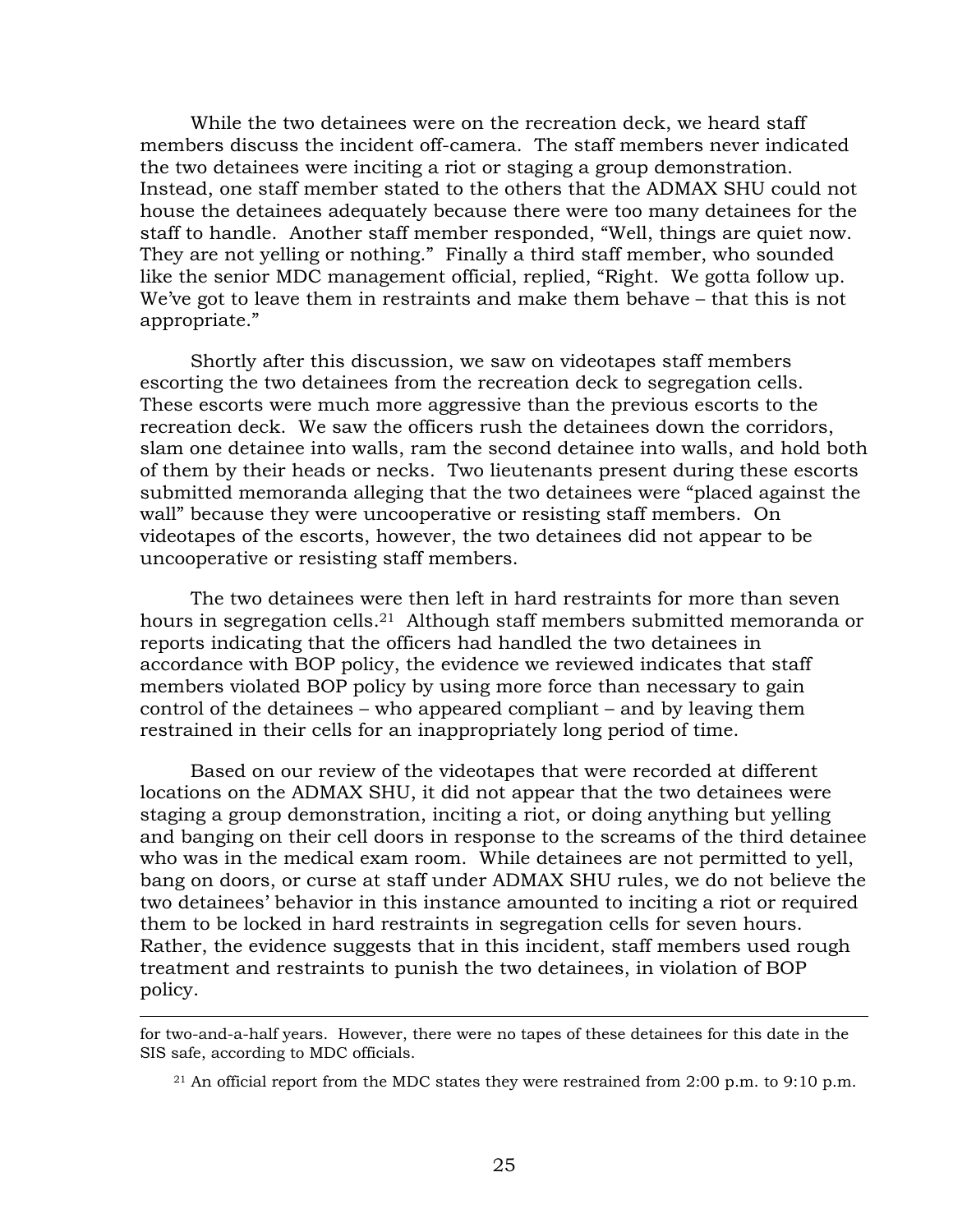#### **6. Rough or Inappropriate Handling of Detainees**

<span id="page-27-0"></span>Several detainees alleged MDC staff members handled them roughly or inappropriately, asserting that they were punched, kicked, beaten, or otherwise physically abused.

According to the BOP official who trains new BOP officers, officers are not to handle inmates roughly, aggressively, or in any manner that causes them unnecessary pain. He reiterated that using any more force than necessary in handling inmates violates BOP policy.

Several MDC staff members confirmed detainees' allegations that officers used unnecessary force and handled detainees roughly. A current MDC lieutenant who was assigned briefly to the ADMAX SHU stated that a lot of detainees were treated "pretty roughly" when they were brought into the sally port and R&D. Another lieutenant said, "We were not using kid gloves with these guys."

In addition, two former MDC lieutenants and a current lieutenant stated that some officers took their anger and frustration about the September 11 terrorist attacks out on the detainees. They stated they had to tell the officers to "ease up" when handling the detainees, and they had to remove some officers from escort teams because they were too rough with the detainees or were not able to handle them professionally. One of the lieutenants said that some officers "tried to prove that they were men or prove that America was superior" by being unprofessional or overly aggressive with the detainees.

An R&D staff member said he and other R&D staff members had to take officers off escort teams because they were "rambunctious" and "excited." In addition, the R&D staff member told us officers were unnecessarily rough while pat searching the detainees the first few days they arrived. He commented, "You feel bad if you're roughing up someone who is crying." This staff member also stated that he witnessed officers take off detainees' shoes during pat searches in R&D and knock them against the wall right next to the detainees' faces.

Despite these staff members' statements, many other current and former MDC staff members we interviewed claimed that officers never were aggressive with or used unnecessary force on the detainees. Many also denied that detainees were ever pressed or held to the wall. One lieutenant maintained that the detainees were "treated with kid gloves."

On the videotapes, however, we observed that staff members often handled detainees roughly or inappropriately. For example, we observed that staff members regularly pressed and held detainees to the wall. In addition, we saw one officer sharply slap a detainee on the shoulder and grab another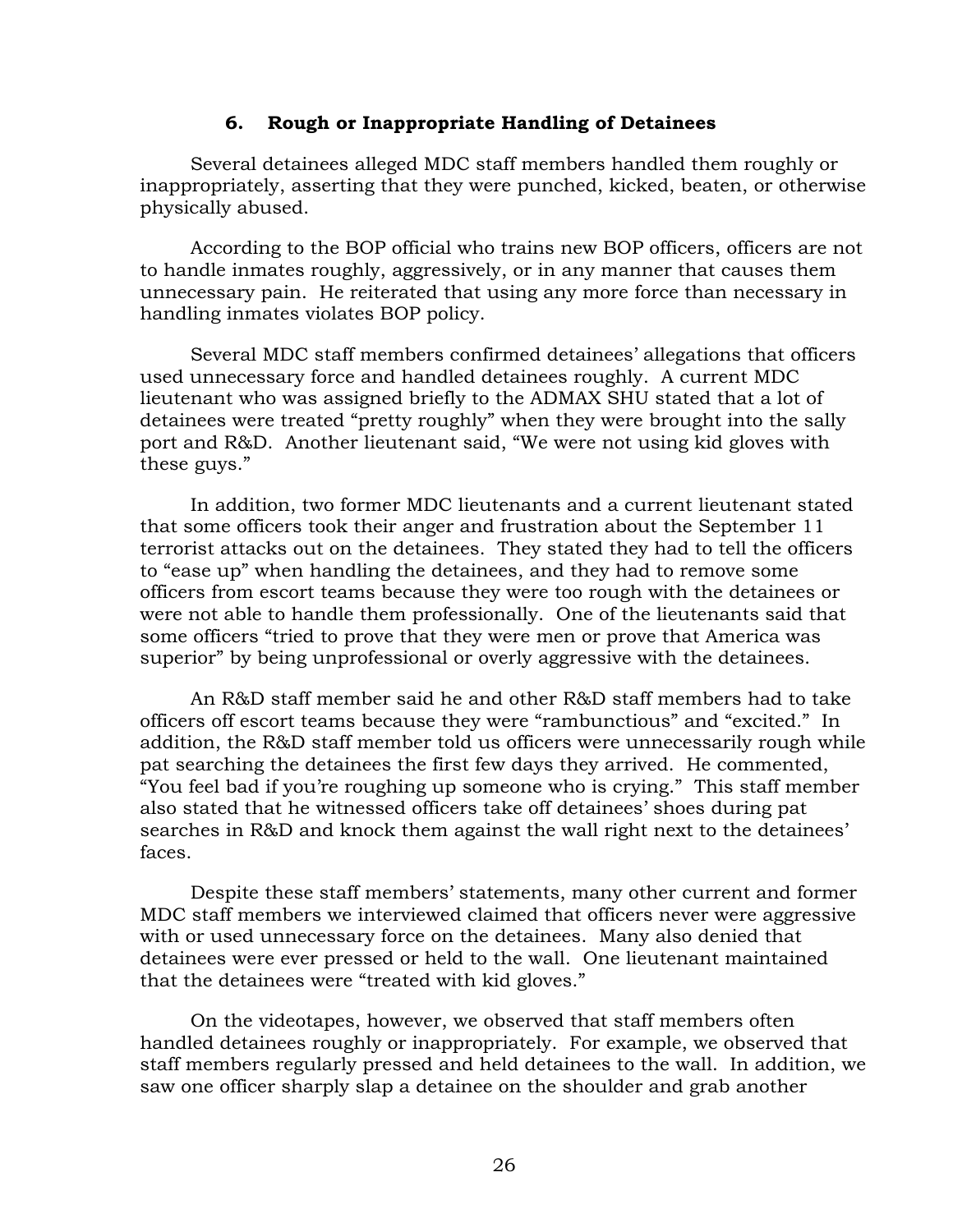detainee's shoulder and push him. We also saw another officer firmly poke a detainee in the shoulder without any provocation.

One detainee alleged that in late October 2001 staff members punished him twice for talking too much by stripping him, giving him only a sleeveless t-shirt, and locking him in a cell for 24 hours without food or blankets. A second detainee stated he saw officers put the first detainee in cell number 1 with no clothes or blankets, and throw water on the cell floor. The second detainee said that cell number 1 was the punishment cell and the officers kept the first detainee in there all the time. A third detainee also told us that staff members used cell number 1 to punish detainees.

The first detainee identified three staff members who allegedly punished him by locking him in a cell in a sleeveless t-shirt without food or blankets. When interviewed by the OIG, one of the staff members denied generally that any detainees were mistreated. The other two staff members said the detainee never was placed in a cell without food, although he had been placed on suicide watch once or twice and was stripped, given a suicide watch gown, and put in a different cell so he could be monitored.

However, the detainee's medical records do not indicate that he ever was suicidal or needed to be placed on suicide watch. His file also does not contain any suicide risk assessments or suicide watch records. If the detainee was suicidal, his suicide risk assessment or suicide watch should have been documented, as was done for more than ten other detainees.

We did not receive any videotapes that showed the detainee being placed on or monitored during a suicide watch, even though we received videotapes of other detainees who were placed on suicide watch. However, we observed on videotape an incident in which four staff members, including the two who maintained the detainee had been suicidal, cornered the detainee in a recreation cell while a lieutenant threatened him to stop inciting and talking to other detainees. The lieutenant told him that if he did not do what the staff members said, they would send him to a penitentiary where he would have even less privacy and freedom than at the MDC. The lieutenant said, "You think we can't break you? [The penitentiary] will." This incident indicates that staff members were irritated with the detainee and lends credibility to the detainee's allegation that some of the same staff members later punished him by locking him in a segregated cell because he talked too much.

While the evidence is not conclusive, it suggests that the detainee was not suicidal and staff members inappropriately and unnecessarily stripped him down to a sleeveless t-shirt and locked him in a segregation cell for 24 hours as a form of punishment.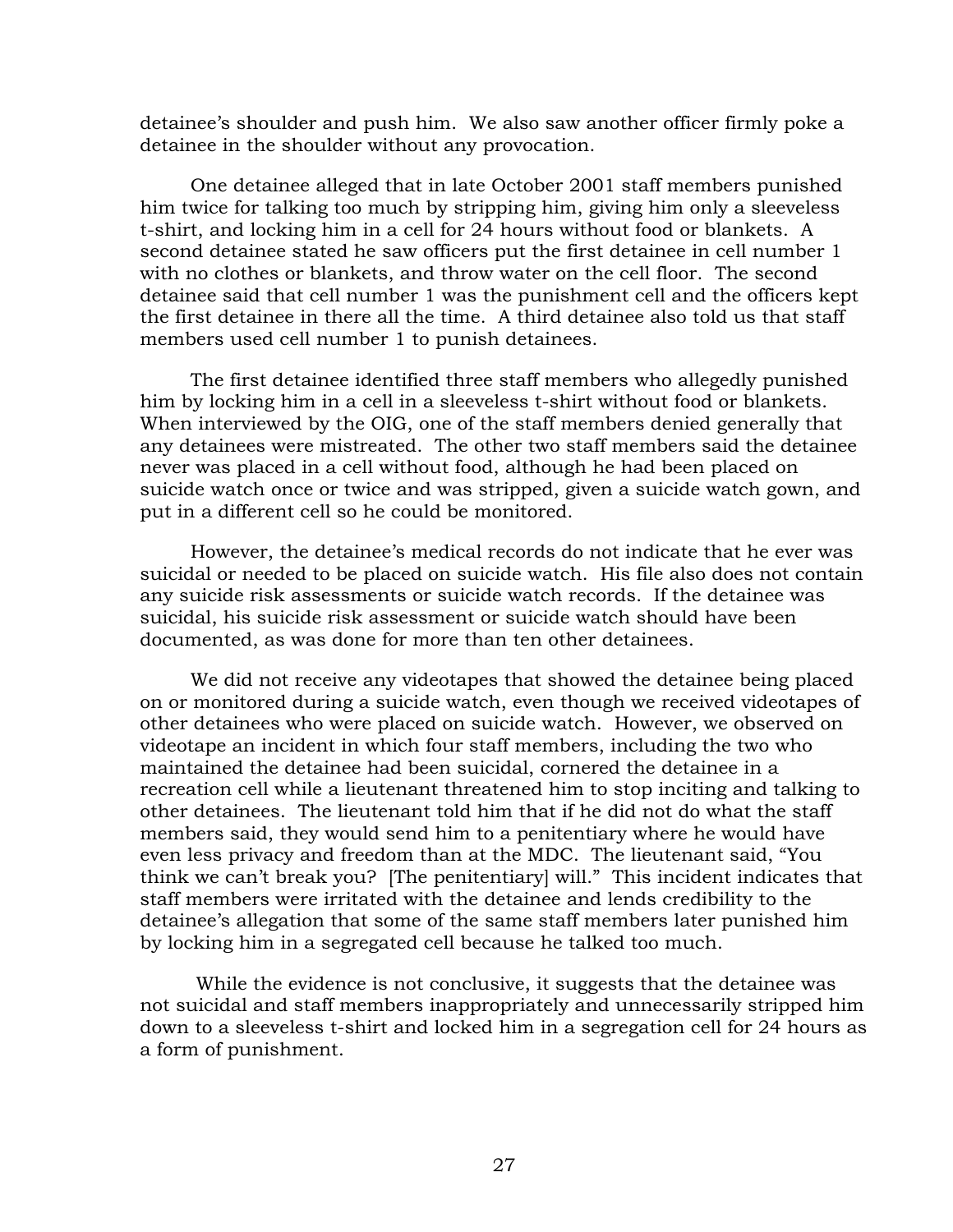<span id="page-29-0"></span>In addition, videotape evidence and witnesses' statements indicate that some staff members often handled detainees roughly or inappropriately. However, we did not find evidence that staff members punched, kicked, or beat detainees, as some detainees alleged.

## **7. Conclusion**

In sum, we concluded, based on videotape evidence, detainees' statements, witnesses' observations, and staff members who corroborated some allegations of abuse, that some MDC staff members slammed and bounced detainees into the walls at the MDC and inappropriately pressed detainees' heads against walls. We also found that some officers inappropriately twisted and bent detainees' arms, hands, wrists, and fingers, and caused them unnecessary physical pain; inappropriately carried or lifted detainees; and raised or pulled detainees' arms in painful ways. In addition, we believe some officers improperly used handcuffs, occasionally stepped on compliant detainees' leg restraint chains, and were needlessly forceful and rough with the detainees – all conduct that violates BOP policy. See BOP P.S. 5566.06.

## **B. Verbal Abuse**

Twenty-two detainees alleged that staff members verbally abused them by calling them names, cursing at them, threatening them, or making vulgar or otherwise inappropriate comments during strip searches. For example, detainees alleged staff members called them names like "terrorists," "mother fuckers," "fucking Muslims," and "bin Laden Junior." They also said staff members threatened them by saying things like:

"Whatever you did at the World Trade Center, we will do to you."

"You're never going to be able to see your family again."

"If you don't obey the rules, I'm going to make your life hell."

"You're never going to leave here."

"You're going to die here just like the people in the World Trade Center died."

Several of the detainees said that when they arrived at the MDC, they were yelled at and told things like:

"Someone thinks you have something to do with the terrorist attacks, so don't expect to be treated well."

"Don't ask any questions, otherwise you will be dead."

"Put your nose against the wall or we will break your neck."

"If you question us, we will break your neck."

"I'm going to break your face if you breathe or move at all."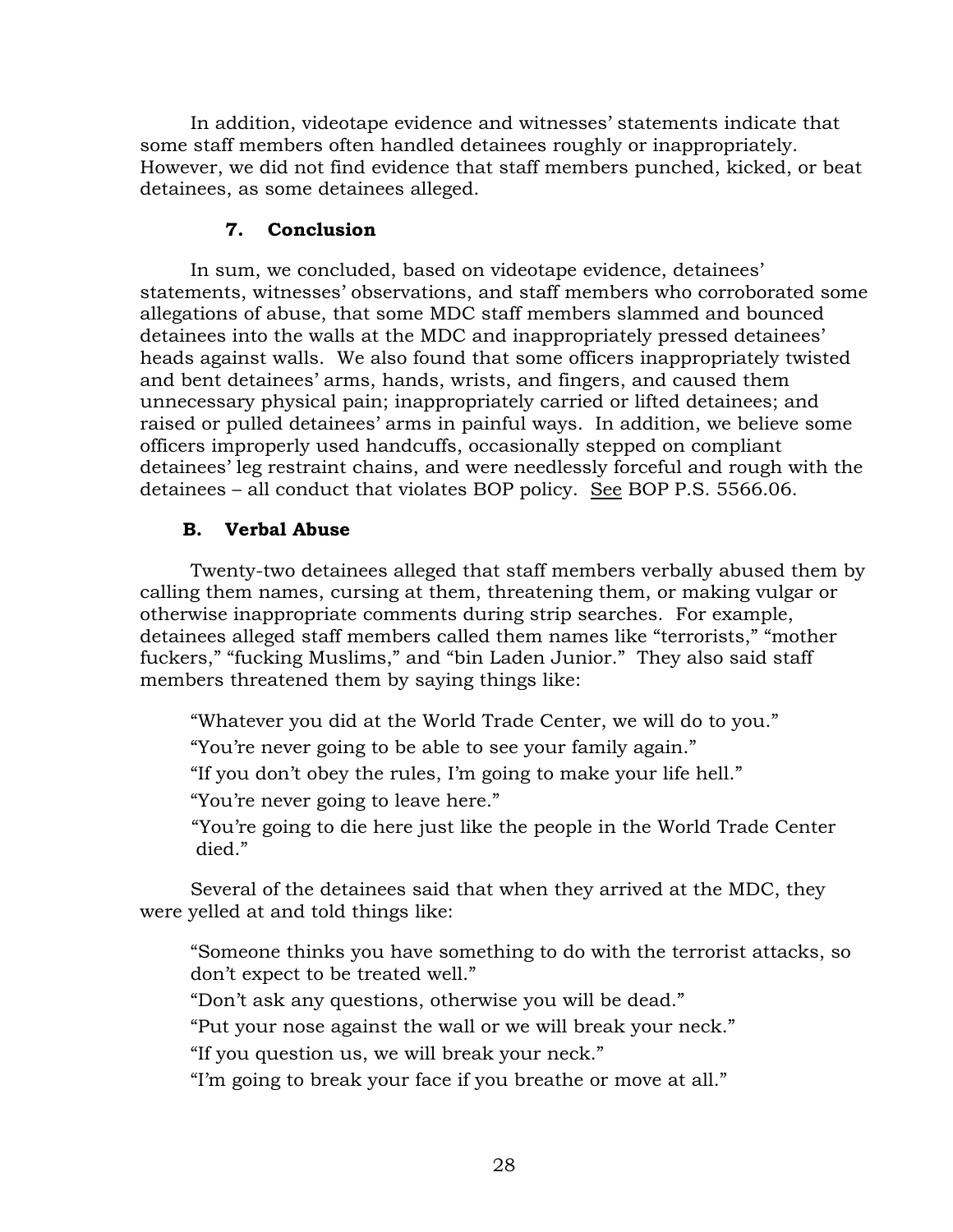One detainee stated that when the detainees prayed in the ADMAX SHU, officers said things like, "Shut the fuck up! Don't pray. Fucking Muslim. You're praying bullshit." Another detainee alleged that when the officers were mistreating the detainees, the officers sometimes said, "Welcome to America."

The BOP P.S. 3420.09, "Standards of Employee Conduct," specifically prohibits verbal abuse of inmates, stating, "An employee may not use . . . intimidation toward inmates," and "[a]n employee may not use profane, obscene, or otherwise abusive language when communicating with inmates. [Employees] shall conduct themselves in a manner which will not be demeaning to inmates."

Nearly all of the staff members we interviewed denied ever verbally abusing the detainees or witnessing any other staff member verbally abuse detainees. Several of them denied ever hearing another staff member even utter a curse word around the detainees. One officer told us that all the staff members were "very polite" with the detainees and that they would ask the detainees, "Can you please do this?" and "Can you please do that?" instead of ordering them around.

However, in our interviews with several current and former staff members, we found evidence that corroborated some of the detainees' allegations of verbal abuse and refuted the officers' denials. For example, one current lieutenant told us that when some detainees requested more food, he heard some officers respond, "You're not getting shit because you killed all those people."

Another current lieutenant told us about one officer who referred to the detainees as "fuckers." In addition, a staff member from R&D stated that officers cursed around the detainees, and told each other jokes and made derogatory statements about the detainees during strip searches.<sup>22</sup>

One officer acknowledged to us that officers sometimes let their personal feelings get in the way of their professional responsibilities and said things they should not have said. Moreover, a former officer, who maintained that he and fellow officers never verbally abused the detainees, frequently called the detainees "terrorists," "dirtbags," and "scumbags" during one of our interviews of him.

In addition to these current and former staff members, witnesses from outside the MDC also provided some corroboration for the detainees' allegations of verbal abuse. One detainee's attorney said he heard MDC

<span id="page-30-0"></span> $22$  Strip searches are discussed further below under section III (C), "Strip Searches of Detainees."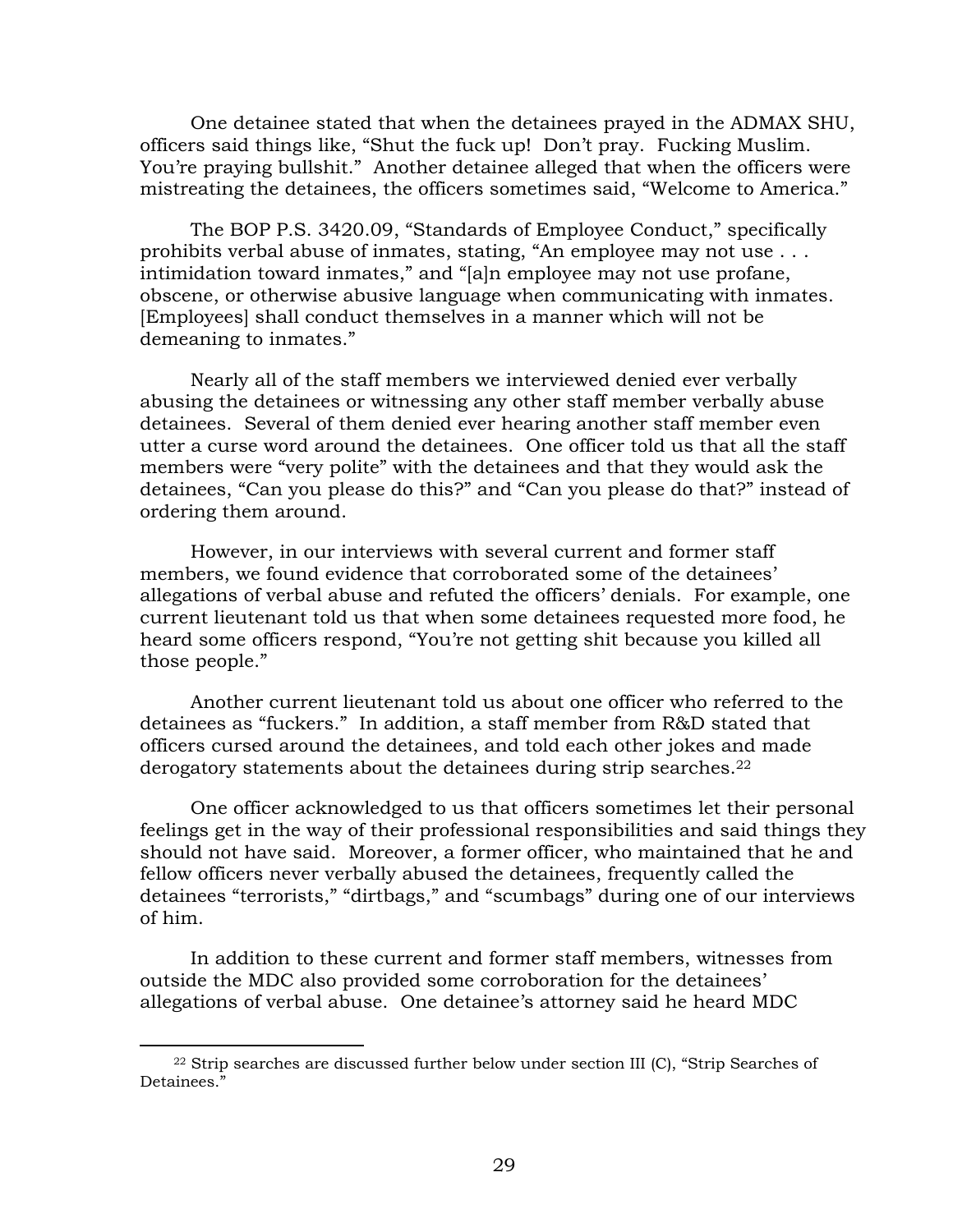<span id="page-31-0"></span>officers constantly refer to the detainee as "the terrorist," "the 9/11 guy," or "the bomber." Similarly, an INS agent told us the detainees were read "the riot act" when they first were brought into the MDC.

We also found evidence on videotapes that suggested officers made inappropriate statements regarding the detainees. For instance, contrary to what many staff members told us, we heard on videotapes staff members curse repeatedly around the detainees. We also saw staff members behave unprofessionally during some strip searches, as the R&D staff member described; on videotapes, staff members laughed, exchanged suggestive looks, and made funny noises before and during strip searches.

We also observed one officer, who was assisting in a routine escort of a detainee, suddenly shout to another staff member in a threatening way, "This guy over here (gesturing to the detainee) thinks by getting nasty with a female officer and disobeying orders, he's going to get shit (legal calls) from you." At this point, the video camera operator admonished the officer to watch what he said on camera. At the end of the escort, the officer leaned over to the detainee and quietly said something that could not be heard on camera.

Similarly, as discussed above, we observed four staff members corner one detainee in a recreation cell. A lieutenant told him that if he did not do what the staff members said, they would send him to a penitentiary where officers would "break" him. This incident is very similar to threats that another detainee alleged a lieutenant made to him. The other detainee told us that a lieutenant against whom he filed a complaint came to his cell and threatened him by saying, "If you guys make too much noise, you're going to the [penitentiary]. And those guys are killers. You won't survive an hour there."

From the statements of several staff members and witnesses outside the MDC and from the videotapes that we reviewed, we concluded that some staff members violated BOP policy by verbally abusing some detainees.

## **III. SYSTEMIC ISSUES RELATING TO THE MDC**

## **A. Issues Addressed in the Detainee Report**

The June 2003 Detainee Report described various issues related to the treatment of detainees at the MDC, including problems with detainees receiving timely access to counsel, detainees being held under extremely harsh conditions of confinement such as cells being lighted 24 hours a day, detainees being held in lockdown for at least 23 hours a day, detainees being placed in full restraints every time they were moved, and detainees not receiving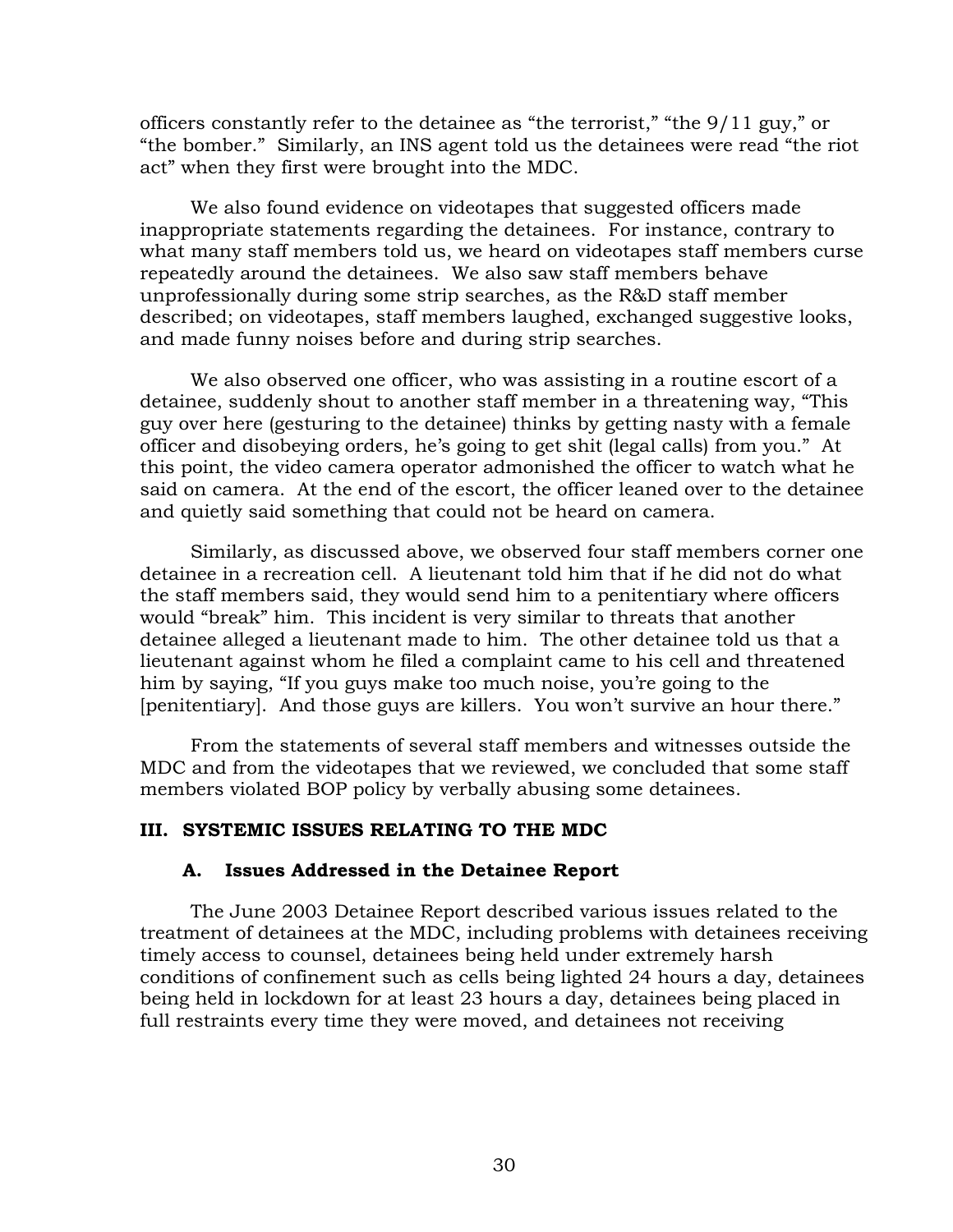<span id="page-32-0"></span>adequate recreational opportunities[.23](#page-32-1) Because those issues were discussed in detail in the Detainee Report, we do not repeat them in this report.

In the course of this investigation, however, we found other systemic problems and further information on several issues previously discussed in the Detainee Report regarding the treatment of MDC inmates, which we describe below. These include staff members using a t-shirt taped to the wall in R&D to send detainees an inappropriate message, audio taping detainees' meetings with their attorneys, unnecessarily and inappropriately strip searching detainees, and banging on detainees' cell doors excessively while they were sleeping. In addition, we describe the difficulties we had in obtaining videotapes from the MDC, despite our repeated requests, and our general assessment of the cooperation and credibility of many officers we interviewed.

## **B. Video and Audio Taping Detainees' Meetings with Their Attorneys**

We found that MDC staff members not only videotaped the detainees' movements when taken from their cells to visit with their attorneys, they also recorded detainees' visits with their attorneys using video cameras set up on tripods outside the attorney visiting rooms. In total, we found more than 40 examples of staff videotaping detainees' attorney visits.<sup>24</sup> On many videotapes, we were able to hear significant portions of what the detainees were telling their attorneys and sometimes what the attorneys were saying as well.

It appeared that detainees' attorney visits were recorded intentionally. On one occasion, an officer instructed the detainee not to speak in Arabic with his attorney because the meeting was being videotaped. In another videotape, a lieutenant told the detainee and his attorney that he had been instructed that they were required to speak in English during the visit. We also observed on several occasions that officers lingered outside the attorney visiting rooms and appeared to be listening to the conversations.

Audio taping inmates' meetings with attorneys is prohibited by federal regulation. Chapter 28 C.F.R. § 543.13(e) provides that "Staff may not subject visits between an attorney and an inmate to auditory supervision." On

<span id="page-32-1"></span><sup>&</sup>lt;sup>23</sup> Many detainees said they declined to go to the limited recreation because it often was offered only in the early morning when it was cold, and they had only short-sleeve jumpers and no shoes. Some detainees also complained that they were routinely strip searched after recreation, even though they were frisked before and videotaped during their recreation. In reviewing the videotapes, we found that many times the detainees were in the recreation cells before 7:00 a.m. and they appeared to be uncomfortably cold. We also saw videotapes of detainees being kept in restraints during their recreation period.

<span id="page-32-2"></span> $24$  Nearly every time we saw a detainee escorted to an attorney visit, his visit was videotaped. While we could hear audio on each of these videotapes, sometimes it was difficult to understand the detainees.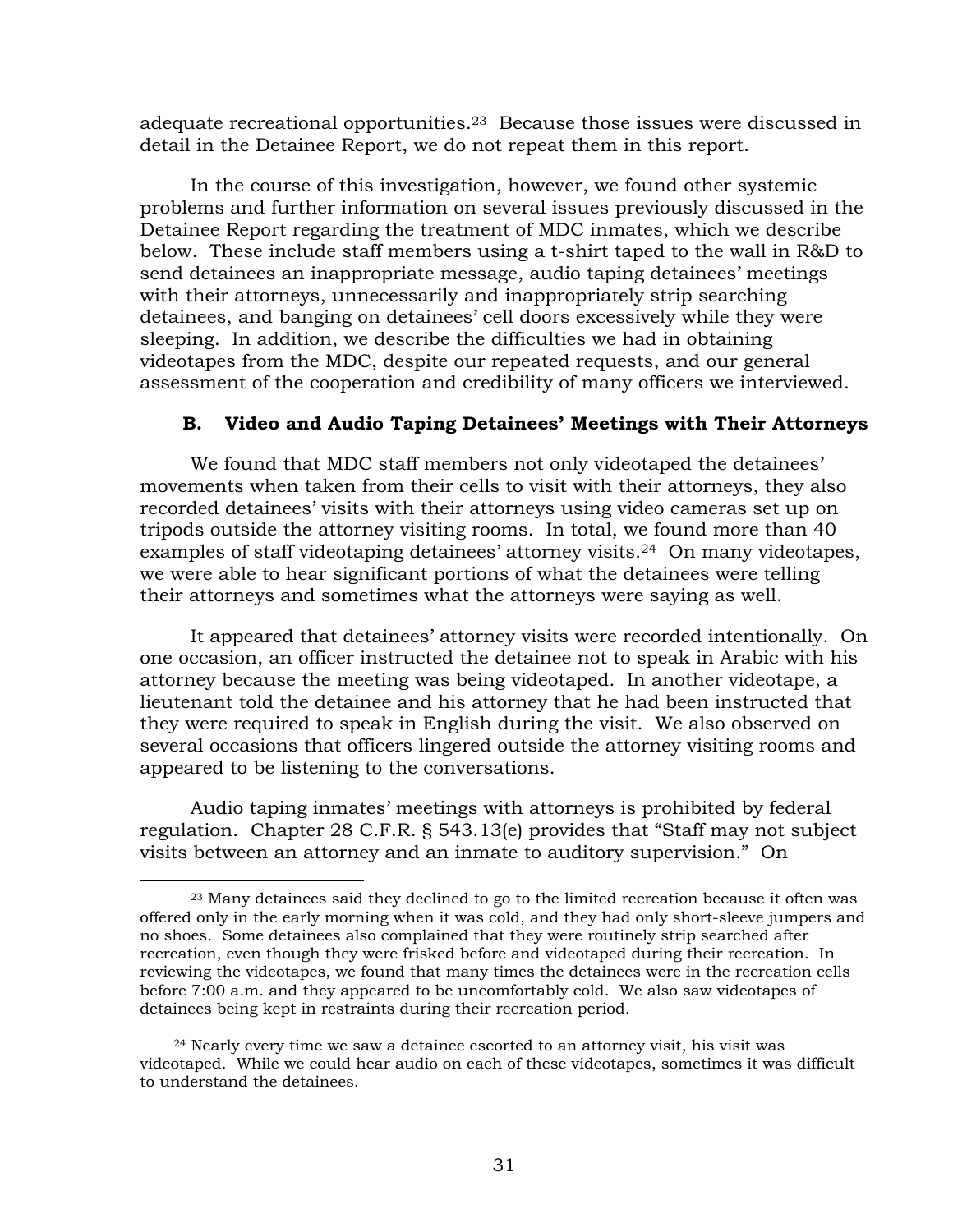October 31, 2001, the Attorney General signed a directive that permitted monitoring of attorney-inmate meetings only under limited circumstances when the Attorney General approved the monitoring of the conversations and notice was given to the inmate and the inmate's lawyer. 28 C.F.R. § 501.3(d). According to BOP's Office of General Counsel, this authority was not used at the MDC. In a December 18, 2001, memorandum to wardens in the Northeast Region (which includes the MDC), M.E. Ray, the Regional Director, provided specific guidance on videotaping attorney visits for the detainees: "Visits from attorneys may also be visually recorded, but not voice recorded."No BOP or MDC memorandum specifically authorized taping attorney visits for the September 11 detainees or identified reasons to depart from standard BOP policy or the federal regulation.

When interviewed prior to the OIG obtaining all of the videotapes, MDC Warden Michael Zenk told the OIG that, initially, attorney visits were video and audio taped, but in November 2001, after one of the attorneys complained, the video camera was moved far enough away that the audio of the visits was not recorded.[25](#page-33-0)However, as late as February 2002, conversations between detainees and their attorneys are still audible on many of the tapes. When confronted with this information, Warden Zenk stated that the visits should not have been audio taped. He also said his staff thought moving the camera away from the attorney visiting rooms ensured that the visits would not be audio taped.

Recording the detainees' attorney visits also was not necessary for the MDC's security purposes. The attorney visits took place in non-contact rooms separated by thick glass, and the MDC required the detainees to be restrained in handcuffs, leg restraints, and waist chains during the visits.<sup>26</sup> The detainees also were pat searched or strip searched after these meetings.

Taping detainees' attorney visits potentially stifled detainees' open and free communications with legal counsel and discouraged them from making allegations against specific staff members. Nevertheless, in some of the taped conversations, we heard the detainees tell their attorneys detailed allegations about the poor and abusive treatment they had received at the MDC. They described being slammed against the wall, physically abused, verbally abused, and intentionally kept awake at night. Their statements were consistent with what the detainees related to the OIG when they were interviewed months later.

<span id="page-33-0"></span><sup>25</sup> Warden Zenk arrived at the MDC in late April of 2002 and provided this information based upon briefings by his staff members.

<span id="page-33-1"></span><sup>26</sup> See the October 18, 2001, official memorandum from a senior MDC management official to all MDC lieutenants.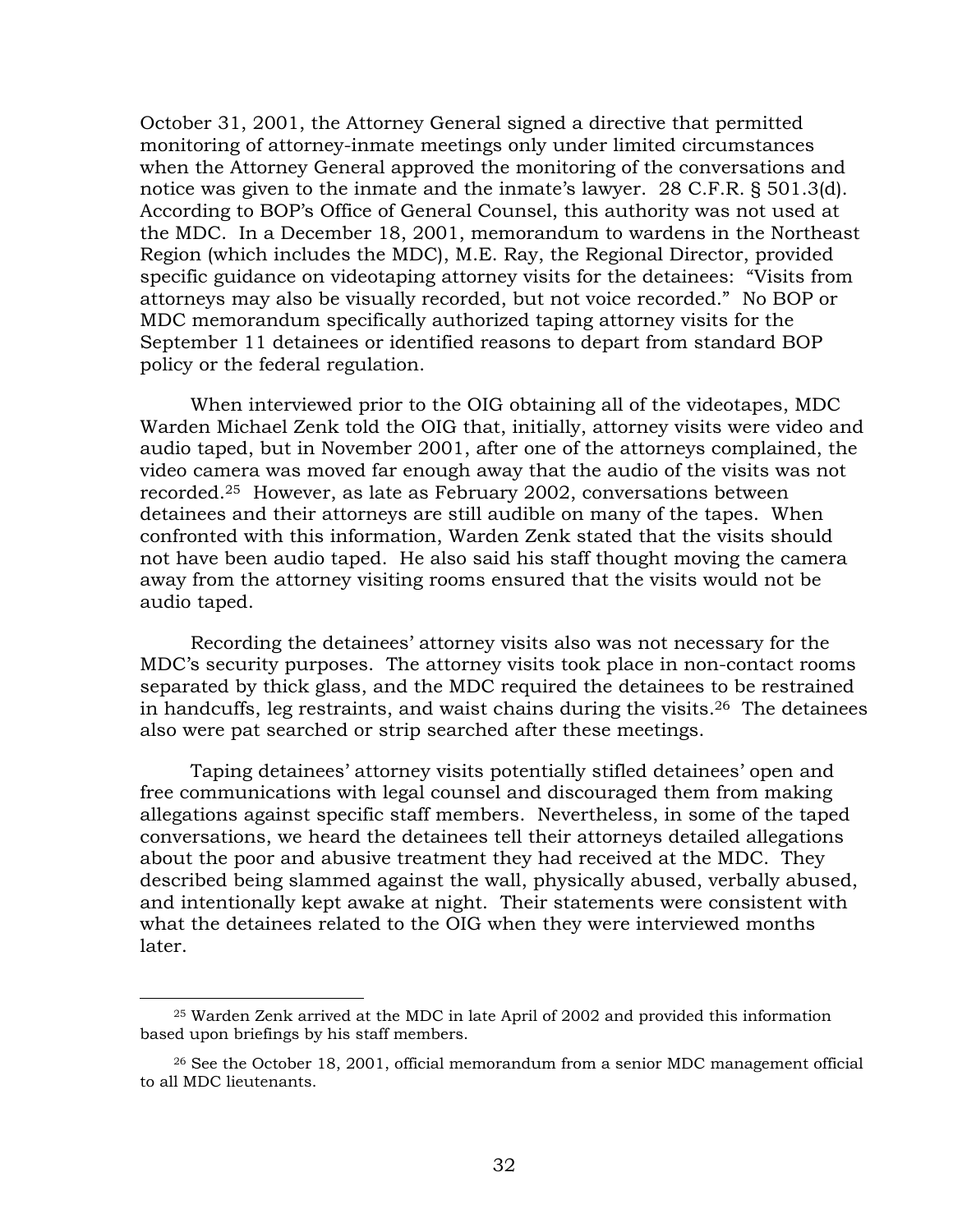<span id="page-34-0"></span>In sum, we concluded that audio taping attorney visits violated the law and interfered with the detainees' effective access to legal counsel.

#### **C. Strip Searches of Detainees**

 $\overline{a}$ 

Upon arriving at the MDC, consistent with MDC and BOP policy, detainees were strip searched in R&D and provided prison clothing. Also in accordance with MDC policy, the detainees were strip searched in R&D when they returned from court appearances or anytime they left the MDC. Very few of the detainees complained about the strip searches that occurred in R&D. However, many complained about strip searches that occurred in the ADMAX SHU.

Detainees complained that they were strip searched on the ADMAX SHU for no apparent reason, either minutes after they had been thoroughly searched in R&D and immediately escorted by officers to the ADMAX SHU, or when they had not even left the ADMAX SHU. Several detainees also stated that the staff members performing or observing the strip searches laughed at the detainees during the searches. Detainees complained that the strip searches on the ADMAX SHU often were filmed and that sometimes women were present or in the immediate vicinity during the searches. A few detainees maintained that MDC staff members used strip searches as a form of punishment.

In R&D, the strip searches were conducted in a room that contained detainees' prison clothing. The room had small dividers along the wall that blocked viewing from either side. When regular videotaping of the detainees started in October 2001, the video camera operators turned off the video cameras or filmed detainees only above the waist in R&D.

In contrast, on the ADMAX SHU the strip searches were conducted in either the multipurpose medical examination room, which is completely visible to anyone in the main ADMAX SHU corridor and the recreation cells, or in one of the empty cells on the range. Furthermore, many of the strip searches conducted on the ADMAX SHU were filmed in their entirety and frequently showed the detainees naked. Staff members consistently stated in interviews that filming a strip search in its entirety was against BOP policy.[27](#page-34-1) While on some occasions the filming of the strip search was partially blocked by an officer observing the strip search, this did not appear to be an intentional strategy to give detainees more privacy. In a few videotapes, we heard the officers laughing while observing the strip searches.

<span id="page-34-1"></span><sup>&</sup>lt;sup>27</sup> BOP officials informed us that there is no national policy specifically prohibiting videotaping inmate strip searches. BOP P.S. 5521.05 provides that the strip search "shall be made in a manner designed to assure as much privacy to the inmate as practicable." However, the very act of filming the entire search seems to run counter to this policy.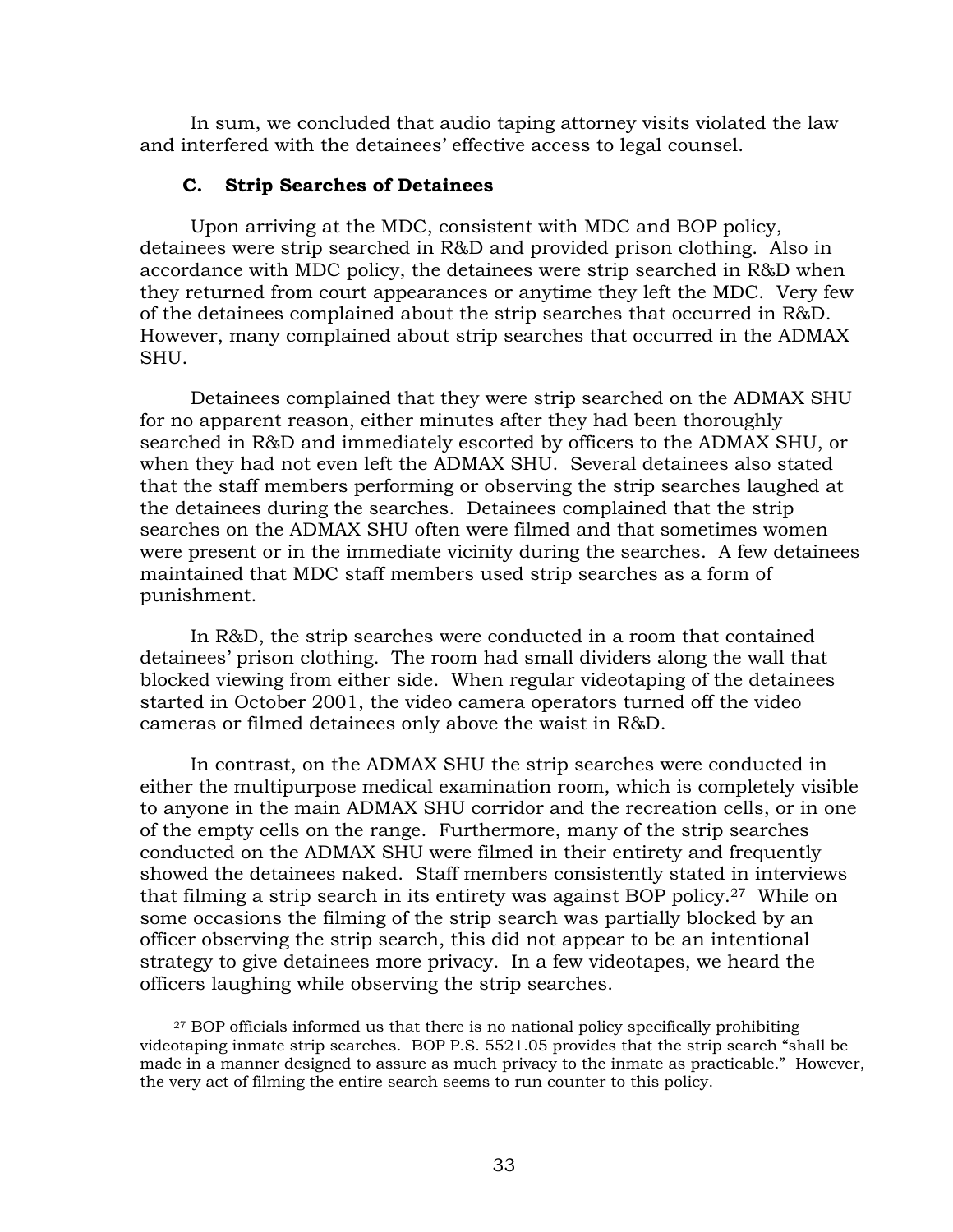It does not appear that the MDC issued written policies regarding when detainees were to be strip searched. According to the detainees and MDC staff, the strip searches on the ADMAX SHU were conducted on the following occasions: (a) always when detainees entered the unit; (b) sometimes when they departed from the unit; (c) often after attorney and social visits on the unit; (d) infrequently after recreation sessions on the unit; and (e) infrequently before medical examinations on the unit.

Staff members informed us that when the detainees arrived on the ADMAX SHU, the detainees had to be strip searched even if they had just been strip searched moments before in R&D.[28](#page-35-0) Sometimes the same officers who were present for a detainee's strip search in R&D were present for the detainee's strip search on the ADMAX SHU. Several of the videotapes showed detainees' confusion as they futilely tried to explain that they had just been strip searched in R&D.

On the ADMAX SHU, whenever the detainees were outside their cells, they were handcuffed at all times and almost always were placed in leg restraints. As noted above, attorney and social visits were held in no-contact rooms separated by thick glass, detainees were restrained, and the visits were filmed. Nevertheless, detainees often were strip searched after their attorney and social visits. In interviews with the OIG, several officers stated it was standard MDC policy to strip search detainees following attorney or family visits, but they could not point us to any written policy. Yet, even if such searches were consistent with policy, they were applied inconsistently to the detainees and appeared to be unnecessary. Indeed, some staff members told us that the reason attorney and family visiting rooms were on the same floor as the ADMAX SHU was to avoid having to strip search the detainees.

Several detainees alleged that sometimes women were present during strip searches on the ADMAX SHU, which one detainee told the OIG he viewed as an affront to his religious beliefs[.29](#page-35-1) During several of the videotaped strip searches, female voices can be heard in the background. In addition, one videotape shows a female staff member walking in the vicinity of a detainee undergoing a strip search.

Some detainees complained that the strip searches were used by the MDC staff as punishment. For example, in one videotape four officers escorted

<span id="page-35-0"></span><sup>28</sup> However, we found that detainees who were taken off the ADMAX SHU to other locations in the institution, like the health unit or meeting rooms, were not always strip searched when they returned to the ADMAX SHU.

<span id="page-35-1"></span><sup>&</sup>lt;sup>29</sup> BOP policy does not address whether staff members of the opposite gender may be present during strip searches, but BOP P.S. 5521.05 requires that staff of the same gender conduct the strip search unless there are exigent circumstances that are documented.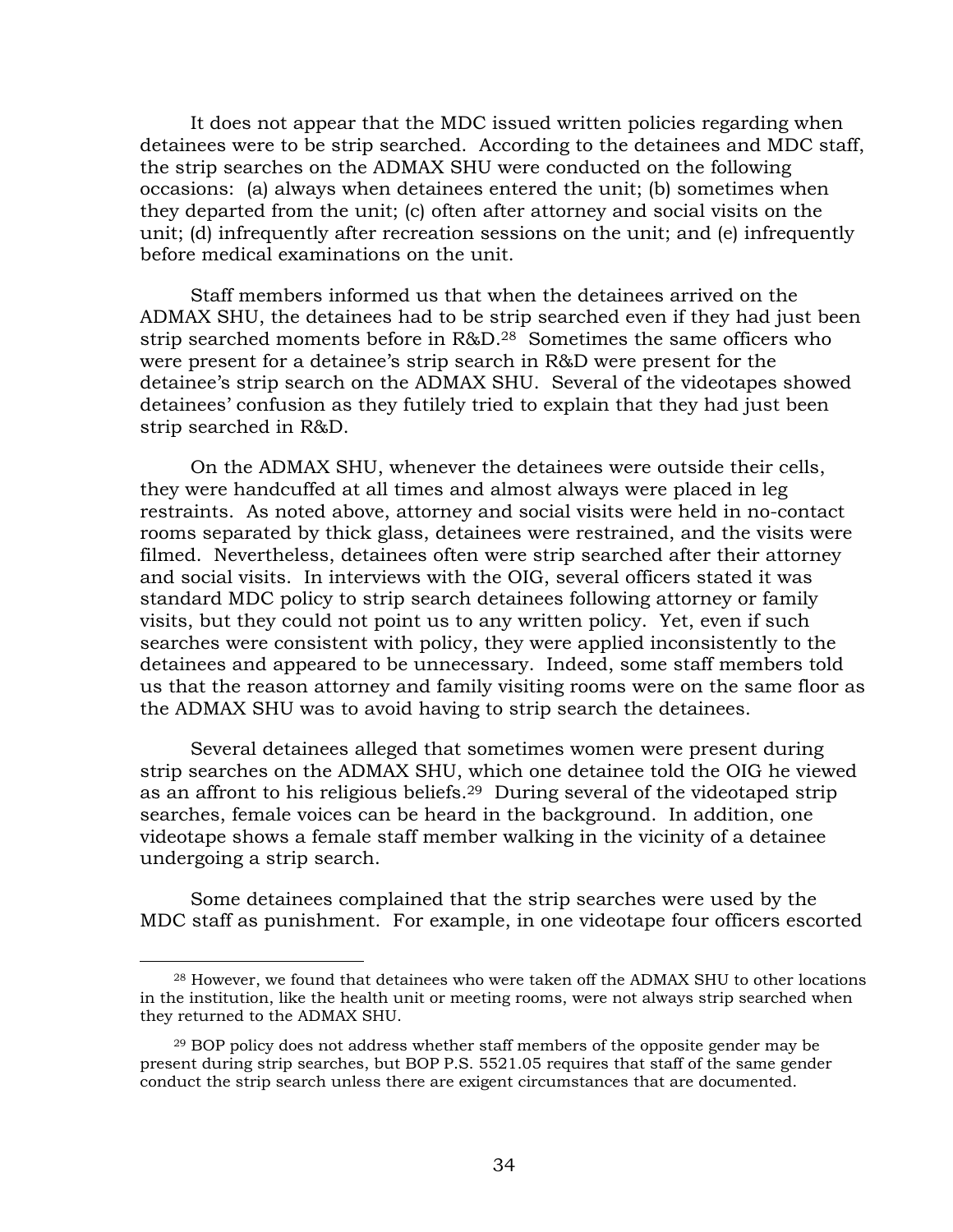<span id="page-36-0"></span>one detainee into a recreation cell and ordered him to strip while they berated him for talking too much with other detainees and for encouraging them to go on a hunger strike. We could see no correctional purpose or justification for strip searching this detainee, who had just been taken from his cell, pat searched, and then escorted into the recreation cell by the four officers.

In sum, we concluded that it was inappropriate for staff members in the ADMAX SHU to routinely film strip searches showing the detainees naked, and that on occasion staff members inappropriately used strip searches to intimidate and punish detainees. We also questioned the need for the number of strip searches, such as after attorney and social visits in non-contact rooms where the detainees were fully restrained and videotaped.

#### **D. Banging on Cell Doors**

 $\overline{a}$ 

Many detainees alleged that officers loudly banged on their cell doors in an attempt to wake them up, interrupt their prayers, or generally harass them.[30](#page-36-1) Under MDC and BOP policy, counts were conducted throughout the day and night, including midnight, 3:00 a.m., and 5:00 a.m.<sup>31</sup> During these counts, officers were required to see detainees' "human flesh." See BOP P.S. 5500.09.As a result, officers were permitted to wake detainees up at these times if they could not see their skin[.32](#page-36-3) According to the officers, during the counts the detainees usually waved their hands from under their blankets, which generally were pulled over their heads to block out the cell lights that were illuminated at all times until at least February 2002.

While several detainees acknowledged to us they understood that the officers were required to conduct periodic counts, these detainees alleged that several officers went beyond what was required for the count by kicking the door hard with their boots, knocking on the door at night much more frequently than required, and making negative comments when knocking on the door.

<span id="page-36-1"></span><sup>30</sup> Due to the physical characteristics of the metal cell doors and the acoustics on the range, the sound from a light knock on a cell door would reverberate loudly inside and outside the cell. Officers complained to us and to each other on videotapes regarding the loud sounds that came from the detainees banging on the cell doors.

<span id="page-36-2"></span><sup>31</sup> Counts on the ADMAX SHU were actually double counts. One officer went through the entire range and conducted a count, and then immediately afterwards a second officer conducted an independent second count. At the end, the officers confirmed that they counted the same number of detainees.

<span id="page-36-3"></span><sup>32</sup> BOP P.S. 5500.09 directs staff members to use a flashlight judiciously during nighttime counts, but to use enough light that there is no doubt the staff member is seeing "human flesh." On the ADMAX SHU, however, for months the cells continually were lit by two lights.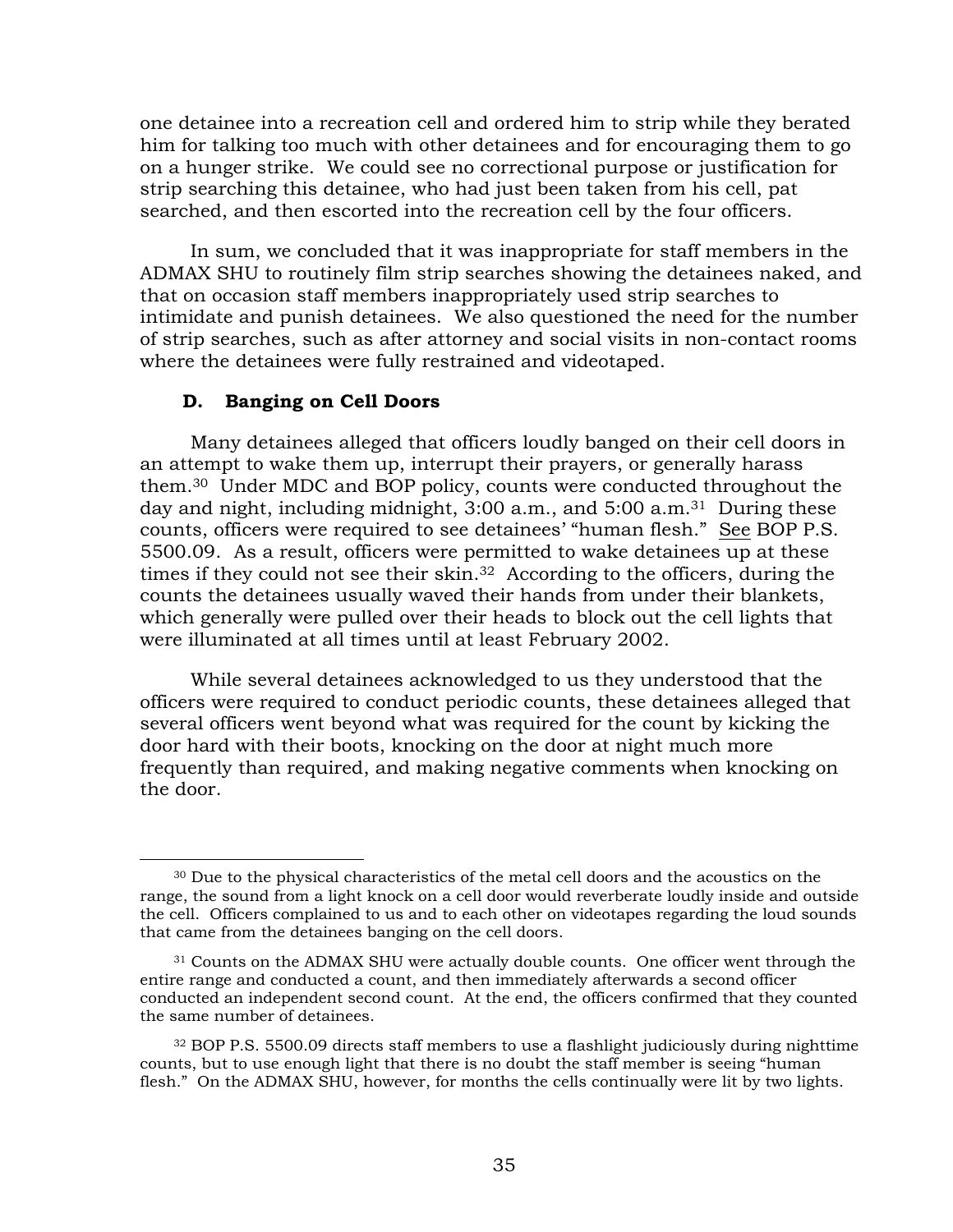For example, one detainee claimed that officers kicked the doors non-stop in order to keep the detainees from sleeping. He stated that for the first two or three weeks he was at the MDC, one of the officers walked by about every 15 minutes throughout the night, kicked the doors to wake up the detainees, and yelled things such as, "Motherfuckers," "Assholes," and "Welcome to America." Similarly, another detainee stated that when officers kicked the doors to wake the detainees up, they said things like, "Motherfuckers sleeping? Get up!" A third detainee also claimed that a few officers made loud noises at night to keep the detainees awake and that these officers appeared to have fun conducting the counts by knocking on the cell doors. Another detainee said that officers would not let the detainees sleep during the day or night from the time he arrived at the MDC in the beginning of October through mid-November 2001.

One detainee's attorney told us that his client stated that every time he fell asleep the officers came and kicked the doors to wake him up. The attorney told us that the detainee said this was not part of the officers' prescribed counts, but that the officers would watch the in-cell cameras and come kick on the doors as soon as they thought the detainee was asleep.

The officers we interviewed denied that they gratuitously or loudly knocked, kicked, or banged on the detainees' doors. One of the officers stated that for the counts, including the ones in the middle of the night, he knocked on the detainees' cell doors and might have used his foot, but he did not kick the doors very hard. This same officer stated that another officer also used his boot to kick cell doors for counts, but he said that neither he nor the other officer ever used expletives with the detainees or said anything inappropriate or unprofessional. Nevertheless, this officer acknowledged that the detainees experienced "sleep deprivation" from a combination of having cell lights illuminated around the clock and the frequent counts. Another officer confirmed that detainees often were awake for the midnight and 3:00 a.m. counts.

Because the detainees were not moved from their cells during the night, staff members were not required to video record nighttime activities. As a result, none of the videotapes we reviewed showed the ADMAX SHU at night or showed the officers conducting counts at night. Due to the lack of videotape evidence and officers' denials, we were unable to substantiate the detainees' allegations that the officers gratuitously banged on the cell doors or woke up detainees unnecessarily. However, the combination of cells being continuously illuminated and the BOP requirement that officers had to see the detainees' skin during each count in the evenings caused detainees to be awakened regularly and suffer from sleep deprivation.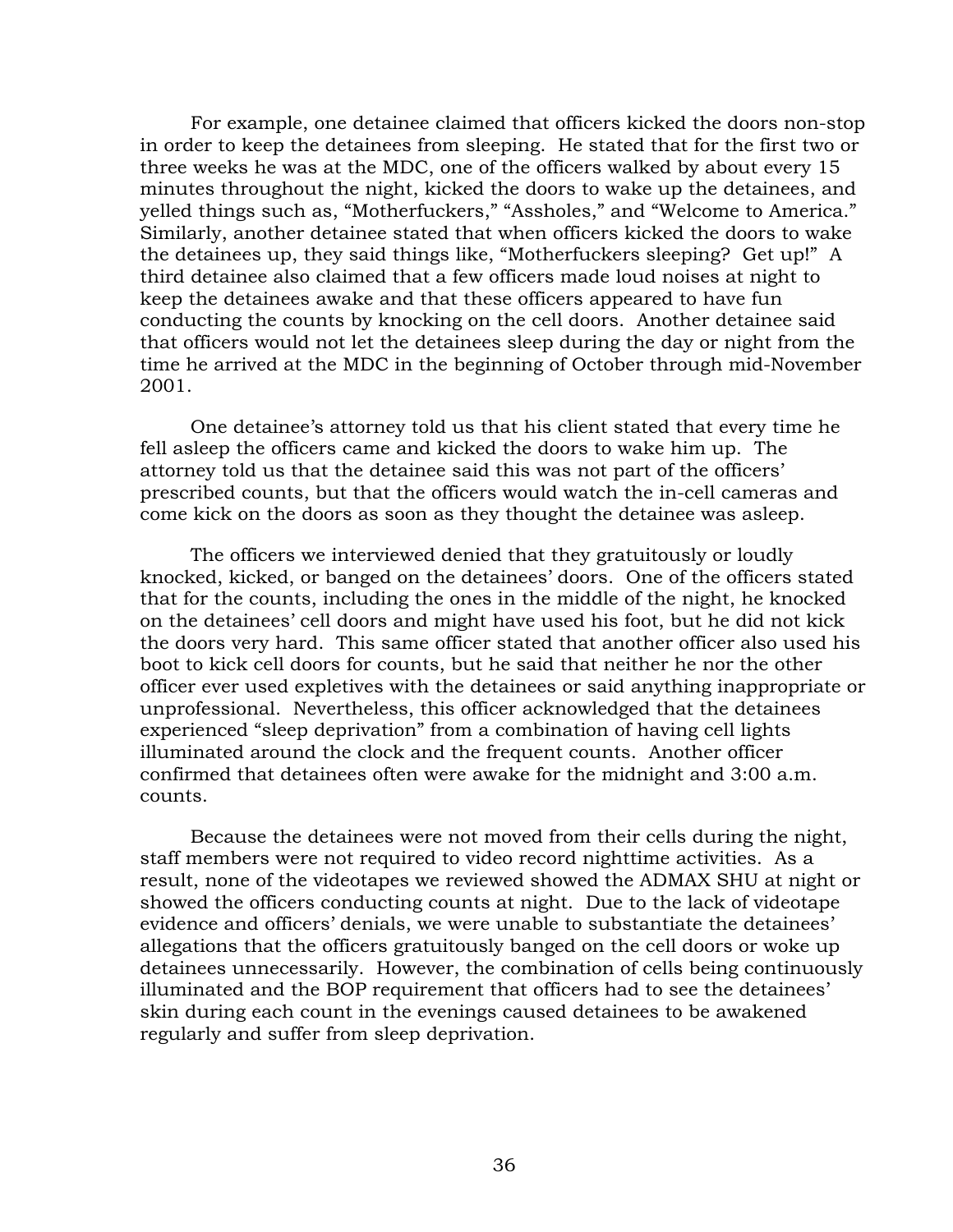#### **E. T-Shirt with Flag and Slogan**

<span id="page-38-0"></span>As discussed above, many detainees alleged that staff members slammed or pushed them into the wall in the sally port where they were pat searched upon first arriving at the MDC. Numerous detainees recalled that a t-shirt was taped to a wall and that their faces were pressed against the t-shirt. For example, a detainee told us that staff members put his face right in the t-shirt, like he had to "kiss it."

In 11 videotapes we reviewed of a detainee entering the MDC, the staff members placed the detainee's face or head against or right next to the t-shirt while performing a pat search and exchanging the detainee's restraints.<sup>33</sup> The tapes show that the t-shirt was taped to the wall at eye-level near the bottom of the ramp in the sally port, across from where vehicles parked to unload detainees. In large, typed print on the t-shirt below the American flag were the words, "These colors don't run." The t-shirt was taped to the right of a large, red plastic sign reminding law enforcement personnel to lock up their firearms before entering the facility. The t-shirt was noticeable, especially because it seemed clearly out of place against a large block wall that was unadorned, except for the professionally designed plastic sign.

Most officers we interviewed who were involved in escorting detainees through R&D either specifically denied seeing the t-shirt or said they did not recall a t-shirt on the wall in the sally port area. A few officers said they remembered a t-shirt or flag on the wall in the sally port. While several claimed that the t-shirt was innocuous and merely a patriotic gesture, three staff members told us they were troubled by how the t-shirt was being used.

One of the three staff members worked in R&D and remembered that the t-shirt was placed on the wall in mid-September 2001, several days after the detainees began arriving at the MDC. He said that when the detainees were pat searched, officers leaned them into the wall and placed their faces against the t-shirt. The R&D staff member believed the purpose of the t-shirt was to send a message to the detainees. He did not know when the t-shirt was taken down, although he remembered seeing it on the floor once before it was placed again on the wall.

The second staff member, a lieutenant, told us that he was disturbed when he observed officers abusing the t-shirt by using it to "acclimate detainees to the MDC" and send a message to them. He said that when the detainees were in front of the t-shirt, the officers roughed them up and

<span id="page-38-1"></span><sup>33</sup> As stated above, even though the MDC instituted a policy beginning in early October 2001 to videotape all movements of detainees, including their escort through R&D, approximately 13 of the more than 300 videotapes that we received showed detainees in R&D.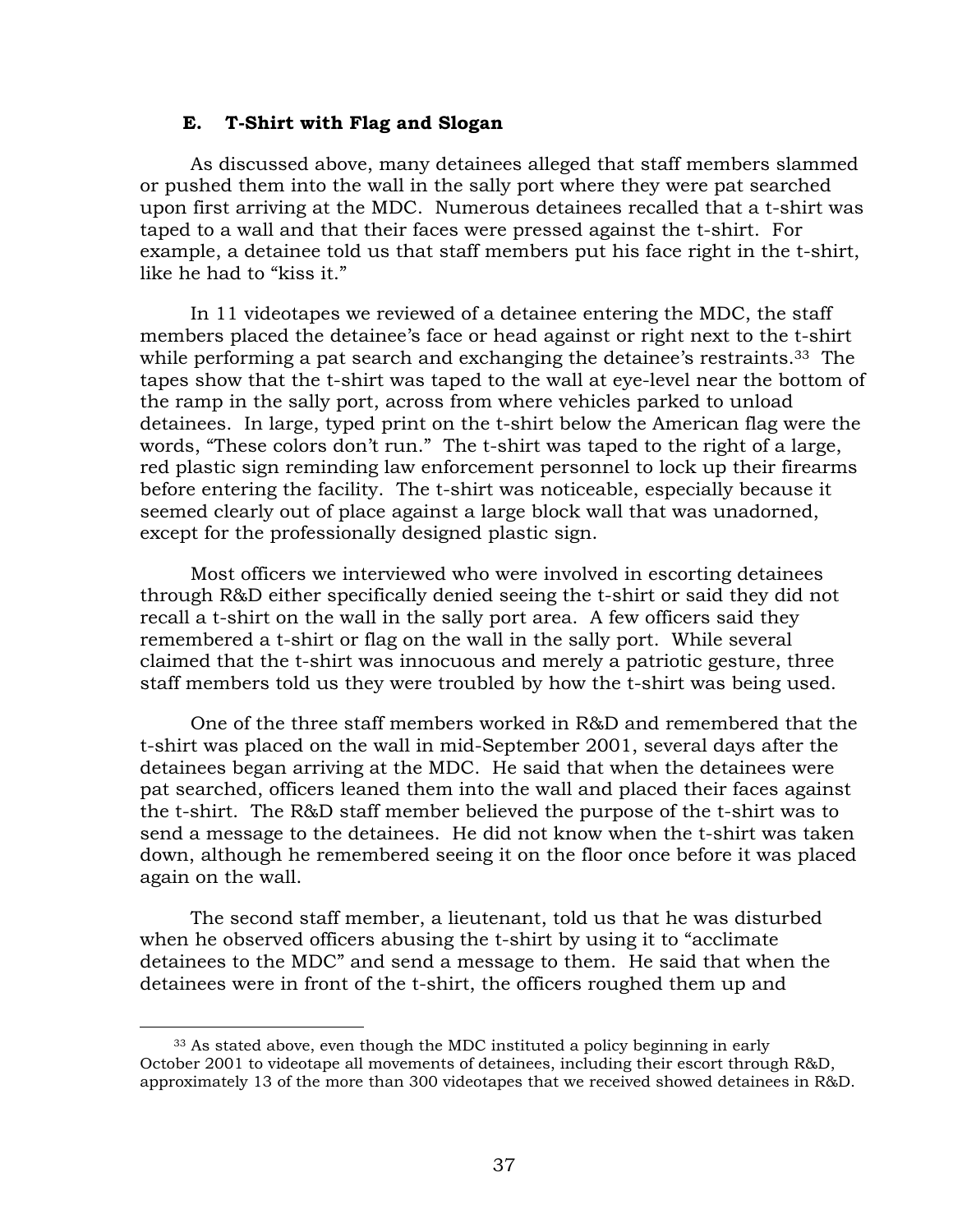"manhandled" them more aggressively than necessary. He said he brought his concerns about the t-shirt to the attention of a senior MDC management official, and he thought the t-shirt finally was taken down after he reported it[.34](#page-39-0) 

The third staff member, also a lieutenant, said he thought the t-shirt was "inappropriate and unprofessional." He claimed that he took the t-shirt down and threw it on the ground on five separate occasions, but staff members kept placing it back up on the wall. The lieutenant said he finally threw it in the trash before mid-November 2001.

We found, however, that in the earliest and latest videotapes that we viewed – in early October 2001 and mid-February 2002 – the t-shirt was displayed in the sally port where the detainees entered the institution. We observed the t-shirt on the wall in every video of the sally port during this time period. These videotapes contradict staff members' denials that the t-shirt existed and the lieutenant's claim that he took the t-shirt down five times and finally threw it away before mid-November 2001.

These videotapes further show that the way staff members used the t-shirt leaves little doubt that its placement was intentional. For example, in one videotape a staff member loudly ordered a detainee to, "Look straight ahead!" while he firmly pressed the detainee's upper torso into the wall and the t-shirt so that the detainee's eyes were directly in front of the phrase, "These colors don't run." Several other videotapes also indicate that the officers intentionally placed the detainees against the wall on or near the t-shirt.

Three videotapes of the lieutenant who claimed that he removed the t-shirt from the wall on five separate occasions showed him leading and pressing detainees against the t-shirt when he was searching them. This lieutenant never appeared uncomfortable with the t-shirt or the way in which it was used, as he maintained in his interview with us. For example, in one videotape he ordered a detainee to lift his head up twice until the detainee was looking directly at the flag and the phrase on the t-shirt.

In our view, the way in which the t-shirt was used by staff members was highly unprofessional. See BOP P.S. 3420.09 ("It is essential to the orderly running of any Bureau facility that employees conduct themselves professionally.") We also did not find credible staff members' claims that they lacked knowledge about the t-shirt, especially when we subsequently viewed videotapes showing several of these same officers in front of the t-shirt frisking detainees.

<span id="page-39-0"></span><sup>&</sup>lt;sup>34</sup> The senior MDC management official denied that any lieutenant brought concerns about the t-shirt to his attention until after it was already taken down.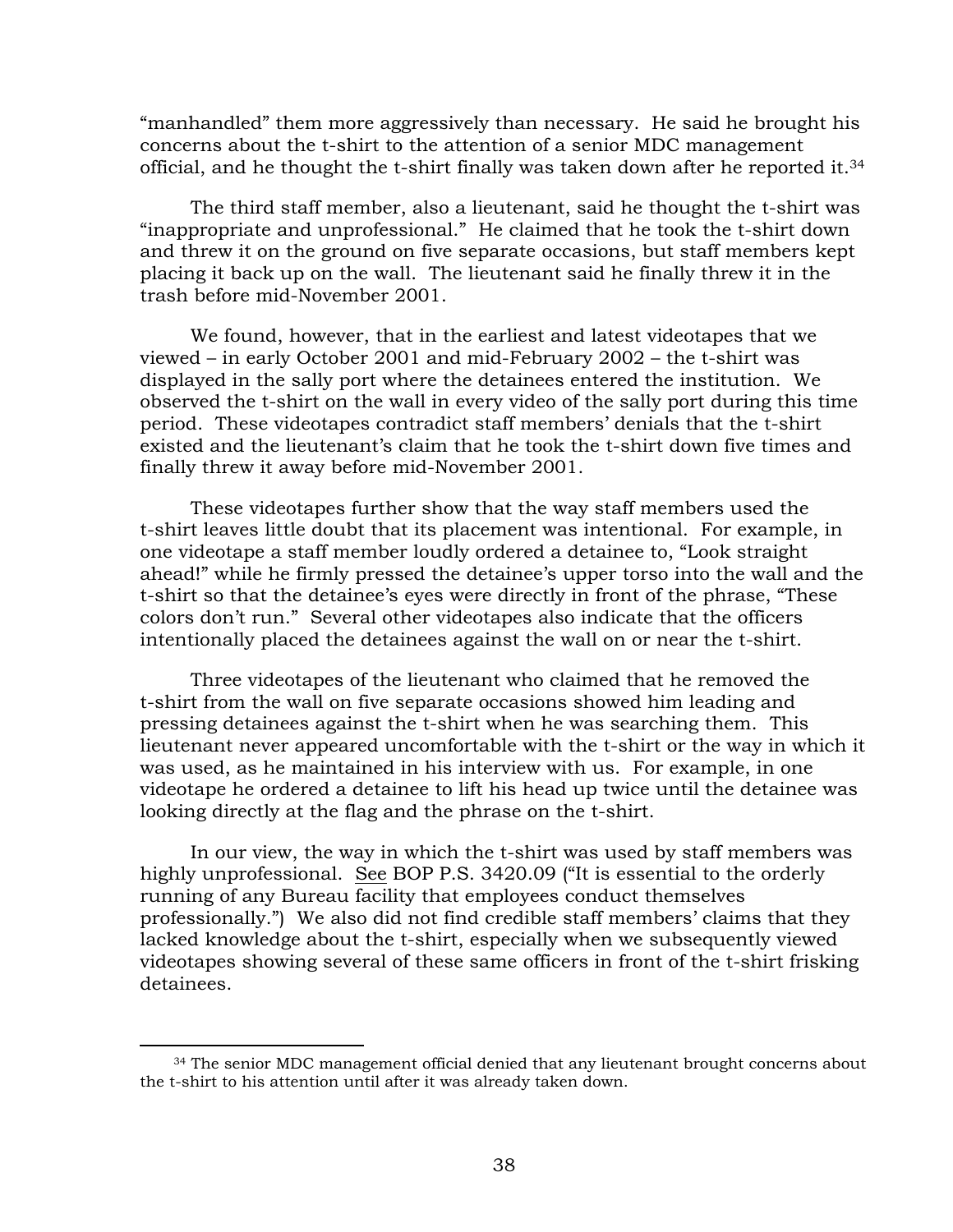#### **F. Obtaining Videotapes from the MDC**

<span id="page-40-0"></span>Shortly after the September 11 attacks, BOP Headquarters sent out a national directive to all regional directors to install video cameras in each September 11 detainee's cell.<sup>35</sup> Some MDC staff members told the OIG that the cameras were installed in the detainees' cells by mid-October 2001, although we learned from other staff members that the cameras were not operating in the cells until February 2002, which is the date on the earliest cell tape the MDC provided us.[36](#page-40-2) A senior MDC official confirmed to us that the cell cameras in the ADMAX SHU were not operational until early February 2002[.37](#page-40-3)  He attributed the delay to logistical and electrical problems.

We determined that the MDC began on October 5, 2001, to videotape the movements of the detainees with handheld camcorders. The impetus for this practice was that a detainee complained to a judge on October 4, 2001, that he had been physically abused by staff members upon entering the MDC the previous day. According to an October 18, 2001, memorandum issued by a senior MDC management official, the purpose of taping detainee movements was to address "serious security concerns." In a memorandum dated October 9, 2001, the BOP Northeast Regional Director instructed all wardens in the region, which included the MDC warden, to videotape any movement of September 11 detainees outside their cells. The memorandum stated that the videotape policy was intended to deter unfounded allegations of abuse by the detainees. The memorandum also directed the wardens to preserve the videotapes indefinitely.

After wardens complained about the difficulties of storing and purchasing vast quantities of videotapes, the policy of preserving the videotapes indefinitely changed when a new regional director, M.E. "Mickey" Ray, issued a memorandum on December 18, 2001, which stated that videotapes had to be retained for only 30 days. After 30 days, videotapes had to be recorded over or incinerated. The only exception was for tapes showing "use of force" incidents and incidents where a detainee alleged abuse; these tapes had to be kept for two years and preserved as evidence in the SIS safe.

<span id="page-40-1"></span><sup>35</sup> This policy was communicated by BOP Assistant Director Michael Cooksey to all BOP Regional Directors in a series of video conference calls that occurred between September 13 and September 20, 2001.

<span id="page-40-2"></span><sup>36</sup> When we requested the tapes in July 2003, the MDC had cell tapes for February 17, 2002, 3 days in March, 14 days in April, and every day from May through August 2002 when the last September 11 detainee was transferred out of the ADMAX SHU.

<span id="page-40-3"></span><sup>37</sup> Yet, this MDC official, in a memorandum dated October 5, 2001, certified that the in-cell cameras were installed and operating in 31 cells on the South Tier of the SHU where the detainees were held.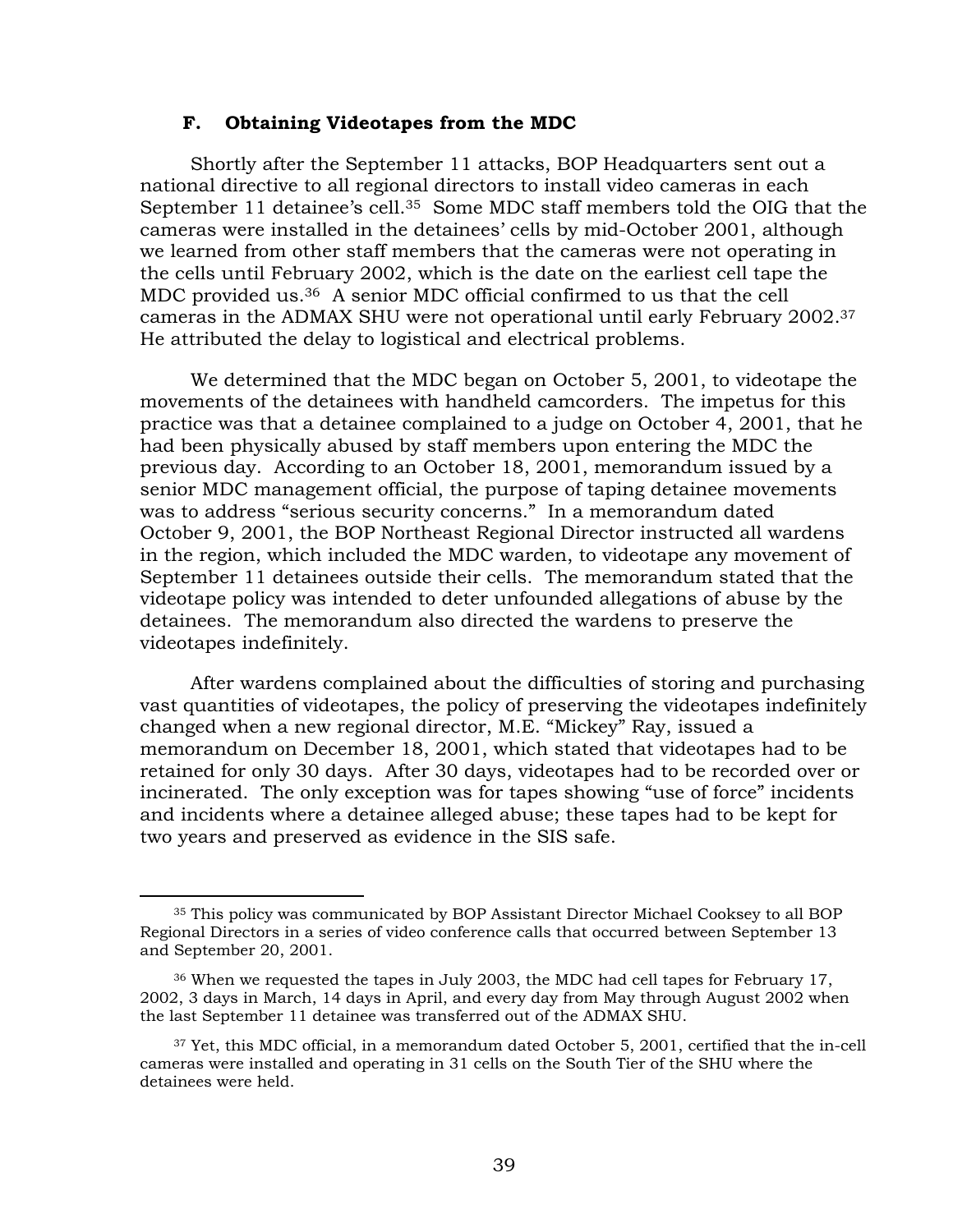During the course of our investigation, we made several requests to MDC officials for videotapes. However, the officials' responses to our requests were inconsistent and inadequate. In response to each of our requests, we obtained additional videotapes that we previously had been told were destroyed or reused.

When the OIG first initiated an investigation of the detainee abuse allegations in October 2001, we requested all tapes for the detainees from the date they first arrived to a date in November 2001. The MDC provided the OIG with 14 tapes and indicated that tapes from other dates had been taped over or destroyed.[38](#page-41-0) 

In the spring of 2002, the OIG requested from the MDC all videotapes of the detainees from September 2001 to April 2002. Warden Zenk told the OIG that copying such a large number of tapes would be onerous, that the MDC already had given the OIG all the tapes relating to abuse allegations from detainees, and that the MDC received permission in December 2001 to begin recycling or destroying tapes. Warden Zenk and the OIG staff agreed that the MDC would give the OIG nine days of videotapes that related to allegations of abuse raised by detainees interviewed by the OIG. However, the OIG received tapes for only six days, totaling approximately 45 tapes.

In June 2003, the OIG again specifically requested all the videotapes pertaining to all detainees. In response, the MDC provided us with eight tapes from the SIS safe that had not been provided previously.

In early July 2003, we met with an MDC Special Investigative Agent (SIA) and asked for a further explanation of the MDC's procedure for handling and storing videotapes. The SIA mentioned a storage room, only accessible to the SIS staff, in which he thought there still might be videotapes of the detainees from October and November 2001. We requested that he send us those and any other videotapes of the detainees that we did not already have. After about a month, we still had not received the requested tapes, and we contacted Warden Zenk to ask about the tapes. He referred us to a former SIA who previously had been responsible for the videotapes and had since transferred to the BOP regional office. We asked the former SIA for an inventory of the tapes in the storage room.

Despite frequent prompting, we did not receive an inventory from the MDC until August 13, 2003, approximately five weeks from the time we first asked for the videotapes in the storage room. The inventory was largely unhelpful in that it listed over 2,000 tapes, mostly from April 2002 through

<span id="page-41-0"></span><sup>38</sup> Four of the 14 tapes provided by the MDC either were blank or did not have footage of any of the detainees.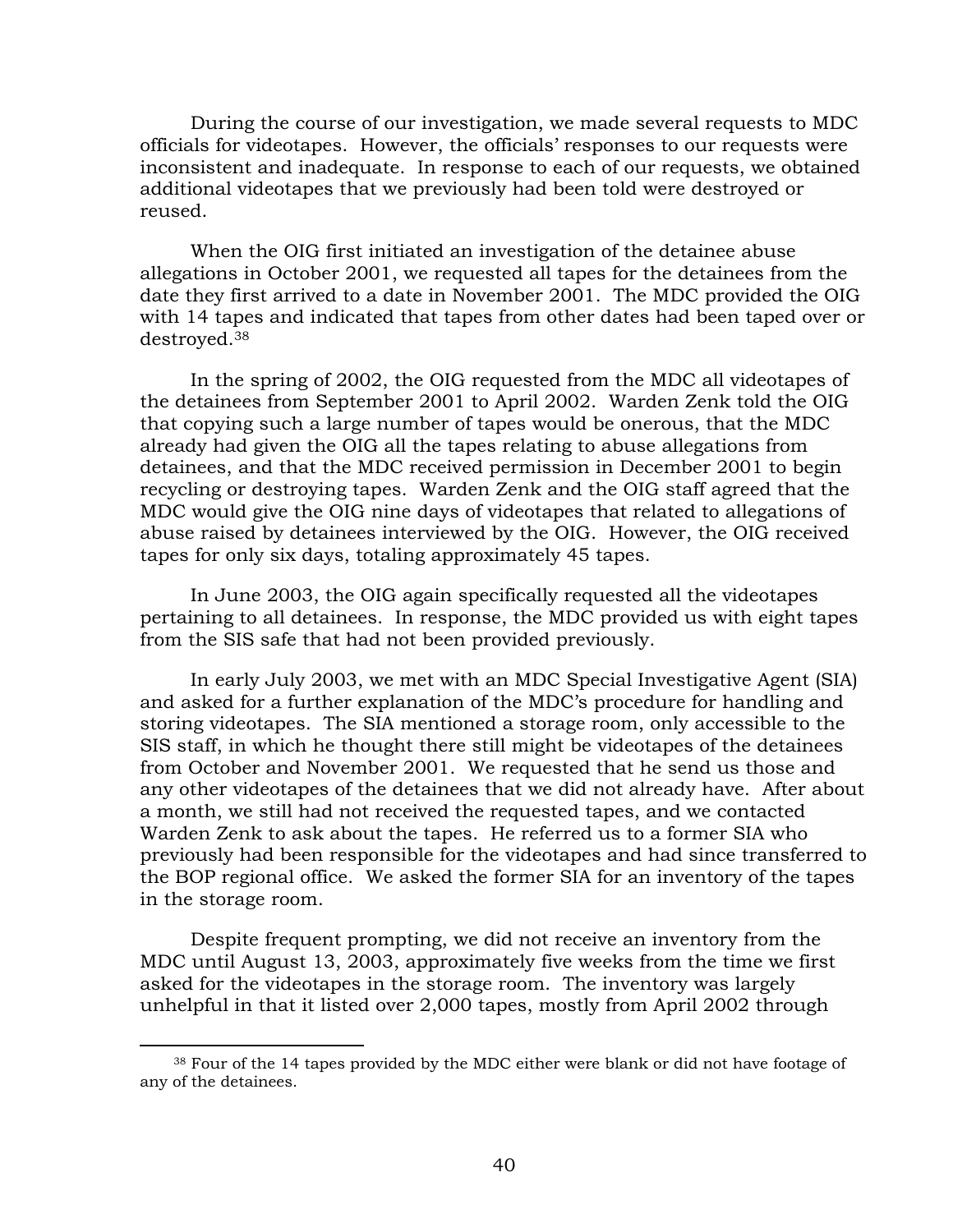August 2002, and it was unclear whether the tapes were from in-cell or handheld cameras. The earliest tapes listed on the inventory were from February 17, 2002.

On August 20, 2003, we visited the MDC to make sense of the inventory and visit the storage room where the tapes were located. The SIA we met with in July escorted us to the storage room that was located in a second building of the MDC. Upon entering the room, we immediately observed a significant number of boxes of videotapes lining much of the wall. The boxes were clearly marked in large handwriting, "Tapes" with dates beginning on October 5, 2001, and continuing to February 2002. These tapes were the only ones omitted from the August 2003 inventory of tapes that had been provided to us by the MDC staff. The SIA said that he did not know why these tapes were not included on the inventory. We took the 308 newly discovered videotapes to review.[39](#page-42-0) These 308 tapes provided much of the evidence discussed in this report corroborating many of the detainees' allegations. Many of the tapes contradicted statements of MDC staff members about the treatment of the detainees.

Discovering such a substantial number of videotapes so late in our investigation also caused a significant delay in our ability to complete this report. Moreover, even with these newly discovered tapes, significant gaps existed in the MDC's production of videotapes. For example, we received less than 15 tapes that depicted the detainees being brought into the MDC, either for the first time or when they returned from court appearances or other meetings[.40](#page-42-1) In addition, many tapes start or stop in the middle of detainees' escorts. There also are no tapes from some "use of force" incidents, even though these tapes should have been preserved for two years under BOP policy. MDC officials could not explain these omissions.

As discussed previously, we confirmed many of the detainees' allegations by reviewing the tapes, even though the detainees alleged that the abuse dropped off precipitously after video cameras were introduced. Several detainees said that officers referred to the cameras as the detainees' "best friend." Conversely, the videotapes did not refute any of the detainees'

<span id="page-42-0"></span><sup>39</sup> We also took four tapes from February 17, 2002, that were listed on the MDC's inventory and a tape from April 2, 2002, that was not listed on the inventory. While searching in the room, we noticed that there was no tape from April 2, 2002, the date that a detainee alleged staff members physically abused him during a "use of force" incident. When we asked the SIA where it was, he said that a senior MDC management official had it in his office because he was reviewing it, and the SIA retrieved it from the office for us.

<span id="page-42-1"></span><sup>40</sup> An MDC officer confirmed to us that not all escorts were recorded. He said that some movements were not recorded because officers were unable to find a camcorder. He said that while seven camcorders initially were purchased for the unit, over time the camcorders disappeared.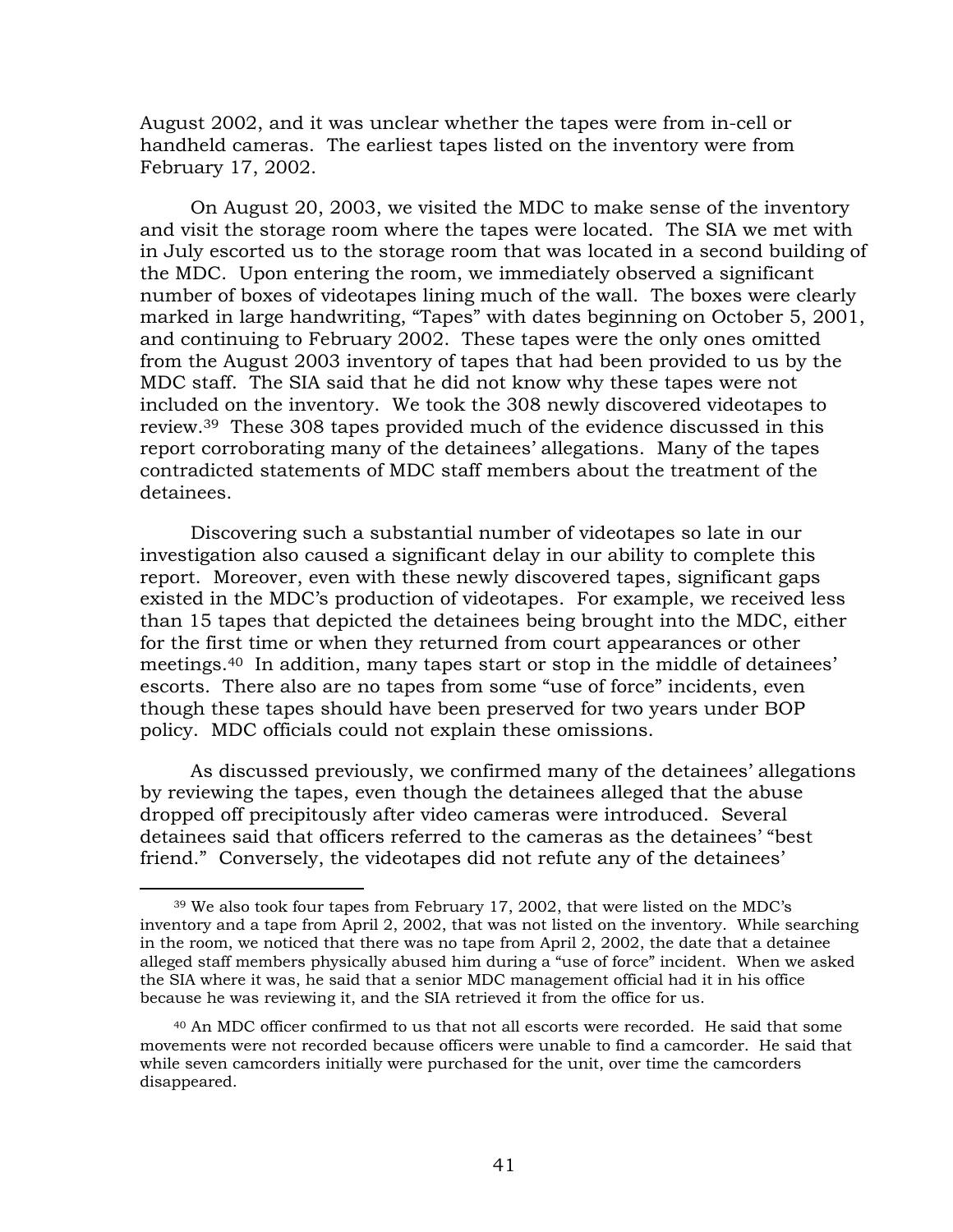<span id="page-43-0"></span>allegations. It is also apparent from our review of several hundred tapes that the officers were cognizant of the presence of the cameras. In one tape, the camera operator reminded an officer who was berating a detainee that the tape was running, which caused the officer to control himself immediately. On another videotape, when an officer was holding the head of a detainee firmly against the wall, a lieutenant appeared to notice the video camera and quickly swatted away the officer's hand from the detainee's head.

We also heard a lieutenant twice order someone to turn the camera off when he was discussing matters with other officers that he apparently did not want videotaped. A few minutes after giving his instruction to turn off the tape and apparently not knowing that the audio was still running, this lieutenant suggested how the officers could break some detainees' hunger strikes: "We'll cure them . . . I want them to stay on a hunger strike. Don't cure anybody; let 'em stay. Let's get a team. Let's go with a tube. The first guy that gets that tube shoved down his throat, they'll be cured!" He then stated, "We're going hard," to which another officer responded, "Outstanding!" The lieutenant repeated his statement, "We're going hard."

Sometimes staff members' remarks caught on the audio portion of the videotape substantiated certain allegations by detainees about conditions in the MDC. For example, detainees complained continually that they were deprived of adequate opportunities to make legal calls. In an off-camera remark, one of the lieutenants can be heard stating that the MDC official responsible for giving the detainees their legal calls often waited to provide legal calls until just before a detainee was scheduled to go to court. This confirmed that the official was not regularly offering detainees legal phone calls as required.

## **G. Some Staff Members Lacked Credibility During OIG Interviews**

The videotapes also led us to conclude that several officers lacked credibility in their interviews with the OIG. In our interviews, most staff members, particularly ones still employed by the BOP, denied all detainees' allegations of physical and verbal abuse. In many cases, the staff members were adamant that neither they nor anyone else at the MDC engaged in any of the alleged misconduct.

Because of the delay in the MDC's providing us the videotapes, for almost all interviews of MDC staff members we did not have the benefit of the MDC videotapes. Upon viewing them after the interviews, we saw that some staff members engaged in the very conduct they specifically denied in their interviews. This finding caused us to question the credibility of these staff members and their denials in other areas for which we did not have videotape evidence.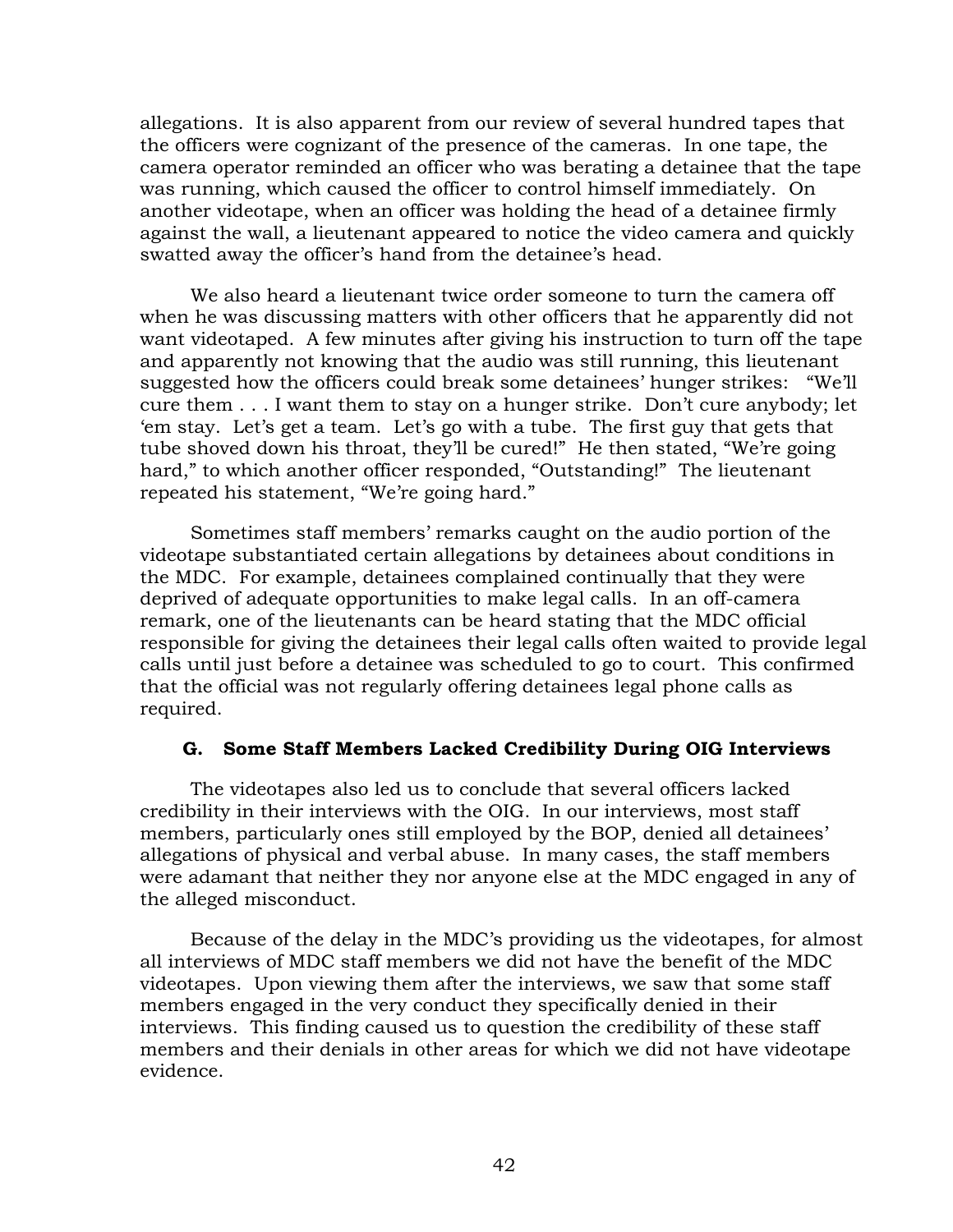<span id="page-44-0"></span>For example, three staff members stated in OIG interviews that they did not press compliant detainees against the wall because that would be inappropriate. In viewing videotapes, however, we saw these same officers pressing compliant detainees into walls. In addition, three other staff members denied that they, or anyone else, had bent or twisted detainees' arms, hands, fingers, or thumbs. Again, we observed on videotapes these same staff members twisting compliant detainees' arms, hands, wrists, or thumbs. Another former officer told us he never saw any officer bend detainees' wrists or pull their thumbs, but in one videotape we saw him bend a compliant detainee's fingers in a way that seemed very painful and did not appear to serve any correctional purpose. Similarly, a lieutenant asserted that he never saw or heard about staff members slamming, pushing, pressing, or firmly placing detainees against the wall, but in a videotape we observed that this lieutenant witnessed staff members forcefully ram a compliant detainee into the wall.<sup>41</sup> In a memorandum he submitted after the incident, the lieutenant described the incident by writing, "The staff placed [the detainee] on the wall until they gained complete control of the inmate and resumed the escort."

Further, another lieutenant claimed to be very disturbed by the t-shirt taped to the wall, but in several videotapes he led detainees right to the t-shirt and exchanged their restraints while officers pressed them against the t-shirt. In another example, an officer adamantly asserted to us that staff members never cursed in front of the detainees. Yet, the videotapes showed several instances when staff cursed in front of this officer and the detainees. In addition, we noted one incident where this officer reminded a colleague that the camera was recording when the colleague cursed about and harassed a detainee.

### **IV. OIG RECOMMENDATIONS**

 $\overline{a}$ 

We recognize that the MDC faced enormous challenges after the September 11 attacks and that many MDC staff members responded to these challenges by maintaining their professionalism and appropriately performing their duties under difficult and emotional circumstances. However, we believe some staff members acted unprofessionally and abusively. In Appendix A, we describe these specific offenses and the evidence relating to them. We believe that appropriate administrative action should be taken against those employees.

In addition, we believe that the BOP and the MDC should review the evidence from our investigation to better prepare for and respond to future emergencies involving detainees, as well as to improve its routine handling of

<span id="page-44-1"></span><sup>41</sup> This incident is discussed in detail under "Improper Application and Use of Restraints" in section II (A)(5).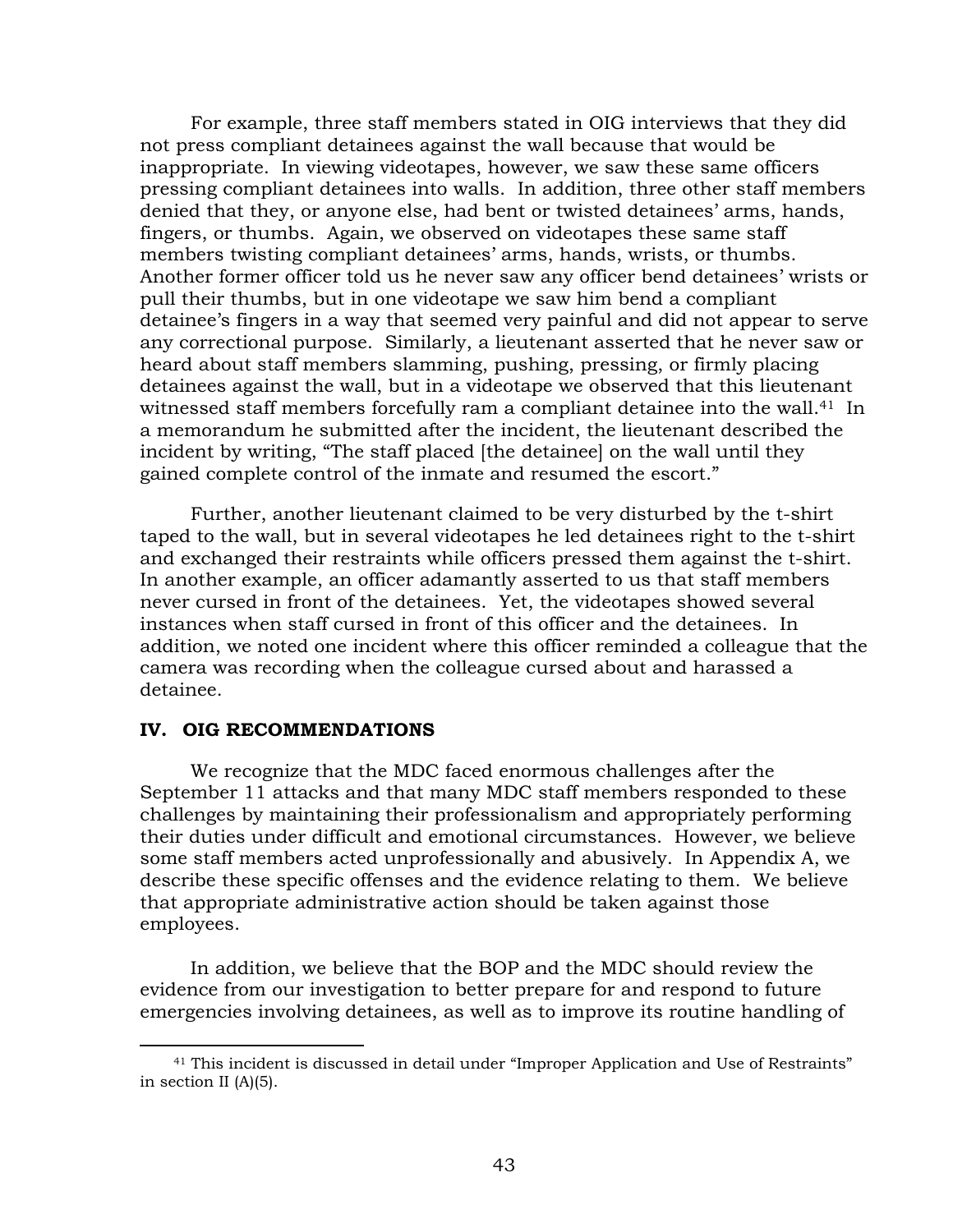inmates. We therefore offer a series of recommendations to address issues of concern relating to the MDC's treatment of the detainees.

- 1. During our investigation, we encountered a significant variance of opinion among MDC staff members regarding what restraint and escorting techniques were appropriate for compliant and noncompliant inmates. We recommend that the BOP provide clear, specific guidance for BOP staff members on what restraint and escorting techniques are and are not appropriate. This guidance could take the form of written policy and demonstrations or examples given during training. The guidance should address techniques at issue in this investigation, including placing inmates' faces against the wall, stepping on inmates' leg restraint chains, and using pain compliance methods on inmates' hands and arms.
- 2. We found that the MDC regularly audio taped detainees' meetings with their attorneys, in violation of 28 C.F.R. § 543.13(e) and BOP policy. We recommend that BOP management take immediate steps to educate its staff on the law prohibiting, except in specific limited circumstances, the audio monitoring of communications between inmates and their attorneys.
- 3. While the staff members denied verbally abusing the detainees, we found evidence of staff members making threats to detainees and engaging in conduct that was demeaning to the detainees. We recommend that the BOP and MDC management counsel MDC staff members concerning language that is abusive and inappropriate and remind them of the BOP policy concerning verbal abuse.
- 4. Because specific officers were not pre-assigned to escort detainees to and from the ADMAX SHU, the lieutenants in charge of escorts used available staff from throughout the institution for the escort teams. Several lieutenants told us that the lack of designated teams contributed to the potential for abuse on escorts. Likewise, while specific staff members were assigned to the ADMAX SHU, we observed on videotapes that staff members from all over the institution, including staff members who had little or no experience handling inmates, were on the ADMAX SHU and had physical contact with the detainees. We recommend that institutions select and train experienced officers to handle high security and sensitive inmates, enforce the policy that a comprehensive log of duty officers and a log for visitors be maintained on the unit, and restrict access to the unit to the assigned staff members, absent exigent circumstances. MDC staff members advised us that officer logs, visitor logs, and restrictions on access to the unit were in place for the ADMAX SHU, but the videotapes showed that the procedures were not followed.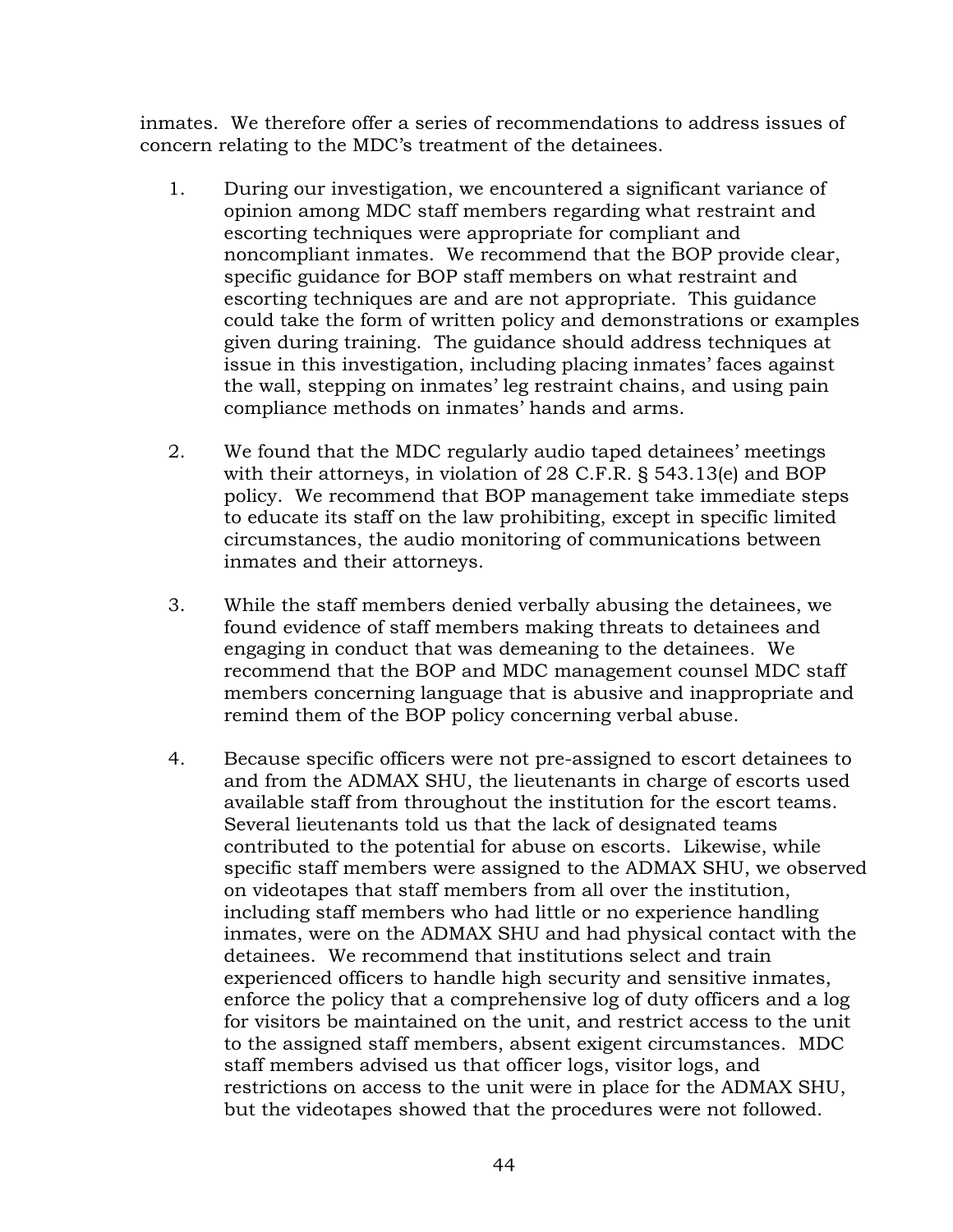- 5. By requiring that all detainees' movements be videotaped and installing cameras in each ADMAX SHU cell, BOP and MDC officials took steps to help deter abuse of September 11 detainees and to refute unfounded allegations of abuse. Once the MDC began videotaping all detainee movements, incidents and allegations of physical and verbal abuse significantly decreased. We therefore recommend that the BOP analyze and consider implementing a policy to videotape movements of sensitive or high-security inmates as soon as they arrive at institutions.
- 6. We found evidence indicating that many of the strip searches conducted on the ADMAX SHU were filmed in their entirety and frequently showed the detainees naked. The strip searches also did not afford the detainees much privacy, leaving them exposed to female officers who were in the vicinity. In addition, the policy for strip searching detainees on the ADMAX SHU was applied inconsistently, many of the strip searches appeared to be unnecessary, and a few appeared to be intended to punish the detainees. For example, many detainees were strip searched after attorney and social visits, even though these visits were in no-contact rooms separated by thick glass, the detainees were restrained, and the visits were filmed.

We believe that the BOP should develop a national policy regarding the videotaping of strip searches. We also believe MDC management should provide inmates with some degree of privacy when conducting these strip searches, to the extent that security is not compromised.

In addition, MDC staff members complained to us and to each other off-camera of inadequate resources on the ADMAX SHU to handle the large number of detainees. Because a strip search involves three or four officers, the BOP should review its policies of requiring strip searches for circumstances where it would be impossible for an inmate to have obtained contraband, such as after no-contact attorney or social visits, unless the specific circumstances warrant suspicion.

7. We found evidence that some MDC medical personnel failed to ask detainees how they were injured or to examine detainees who alleged they were injured. We recommend MDC and BOP management reinforce to health services personnel that they should ask inmates how they were injured, examine inmates' alleged injuries, and record their findings in the medical records.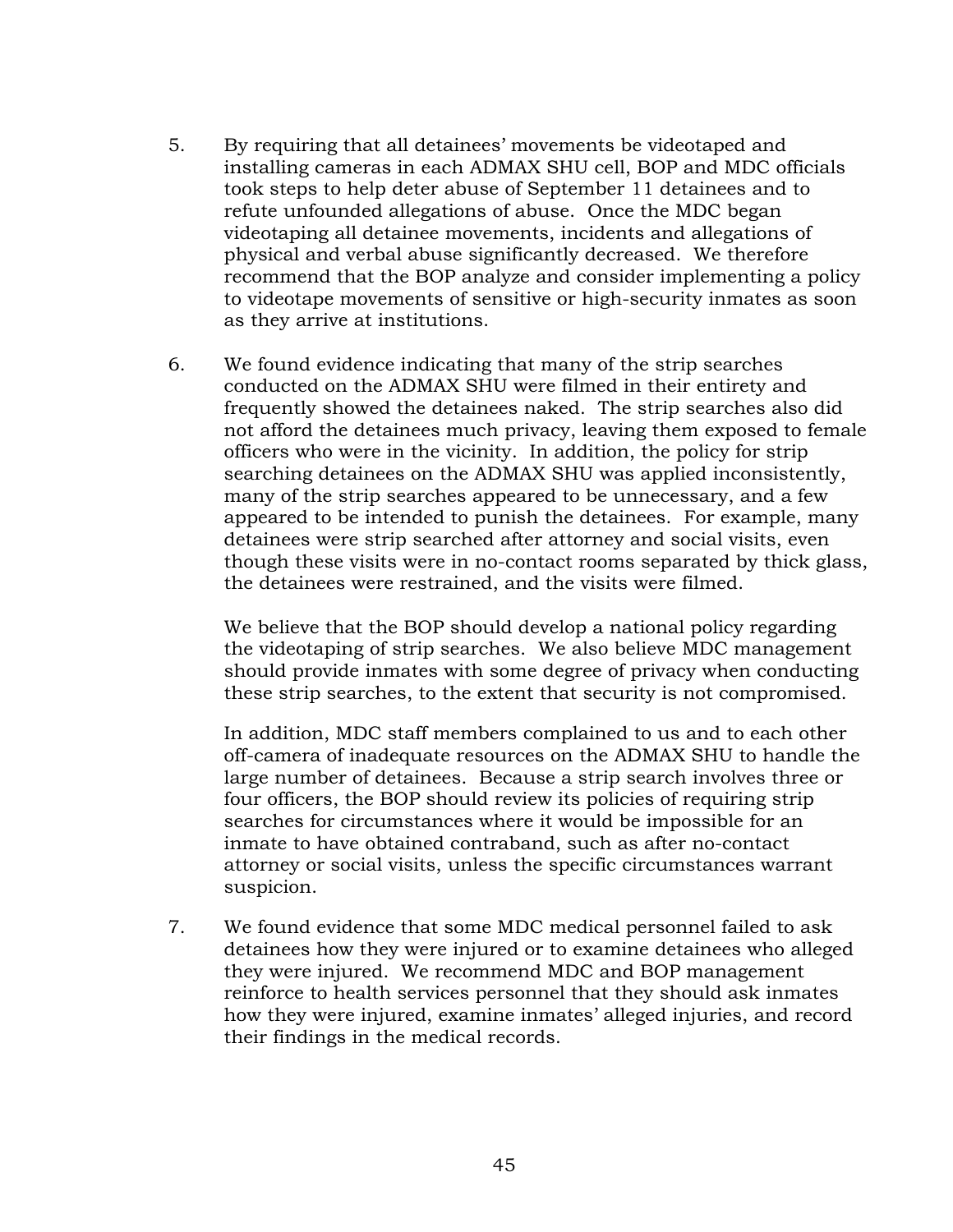## <span id="page-47-0"></span>**V. CONCLUSION**

This report details our investigation of allegations of physical and verbal abuse against some detainees at the MDC. It is important to note that these allegations were not against all officers at the MDC, and that most MDC officers performed their duties in a professional manner under difficult circumstances in the aftermath of the September 11 terrorist attacks. After the attacks, the MDC staff worked long hours for extended periods, without detailed information about the detainees' connections to the attacks or to terrorism in general. Moreover, some MDC staff members lost relatives, friends, and colleagues in the attacks. The atmosphere at the MDC was highly charged and emotional, particularly in the initial period after the attacks.

However, these circumstances do not justify any abuse towards any detainee, as the BOP officers we interviewed readily acknowledged. We concluded that some MDC staff members did abuse some of the detainees. We did not find that the detainees were brutally beaten, but we found evidence that some officers slammed detainees against the wall, twisted their arms and hands in painful ways, stepped on their leg restraint chains, and punished them by keeping them restrained for long periods of time. We determined that the way these MDC officers handled some detainees was in many respects unprofessional, inappropriate, and in violation of BOP policy.

As described in detail in this report, we based our conclusion on a variety of factors. First, the detainees' allegations were specific and, although not identical, largely consistent. In addition, several detainees appeared credible to us when we interviewed them.

Second, the detainees did not make blanket allegations of mistreatment, but distinguished certain MDC officers as abusive and others as professional. Also, the detainees' allegations about their treatment at the MDC contrasted with their description of their treatment at other detention facilities. Most detainees did not have complaints about their treatment at other institutions or by other officers – their allegations of abuse generally were confined to their treatment at the MDC.

Third, several MDC officers provided first-hand corroboration for allegations of mistreatment, including the identities of the offending officers. These officers also made distinctions among officers and practices, lending credence to their testimony.

Fourth, we found unpersuasive the general and blanket denials of mistreatment by many MDC officers who were the subjects of our review. Some officers denied taking actions that we knew occurred based on videotape evidence and other officers' testimony, and other officers we interviewed described some of their actions in terms that lacked credibility. For example,